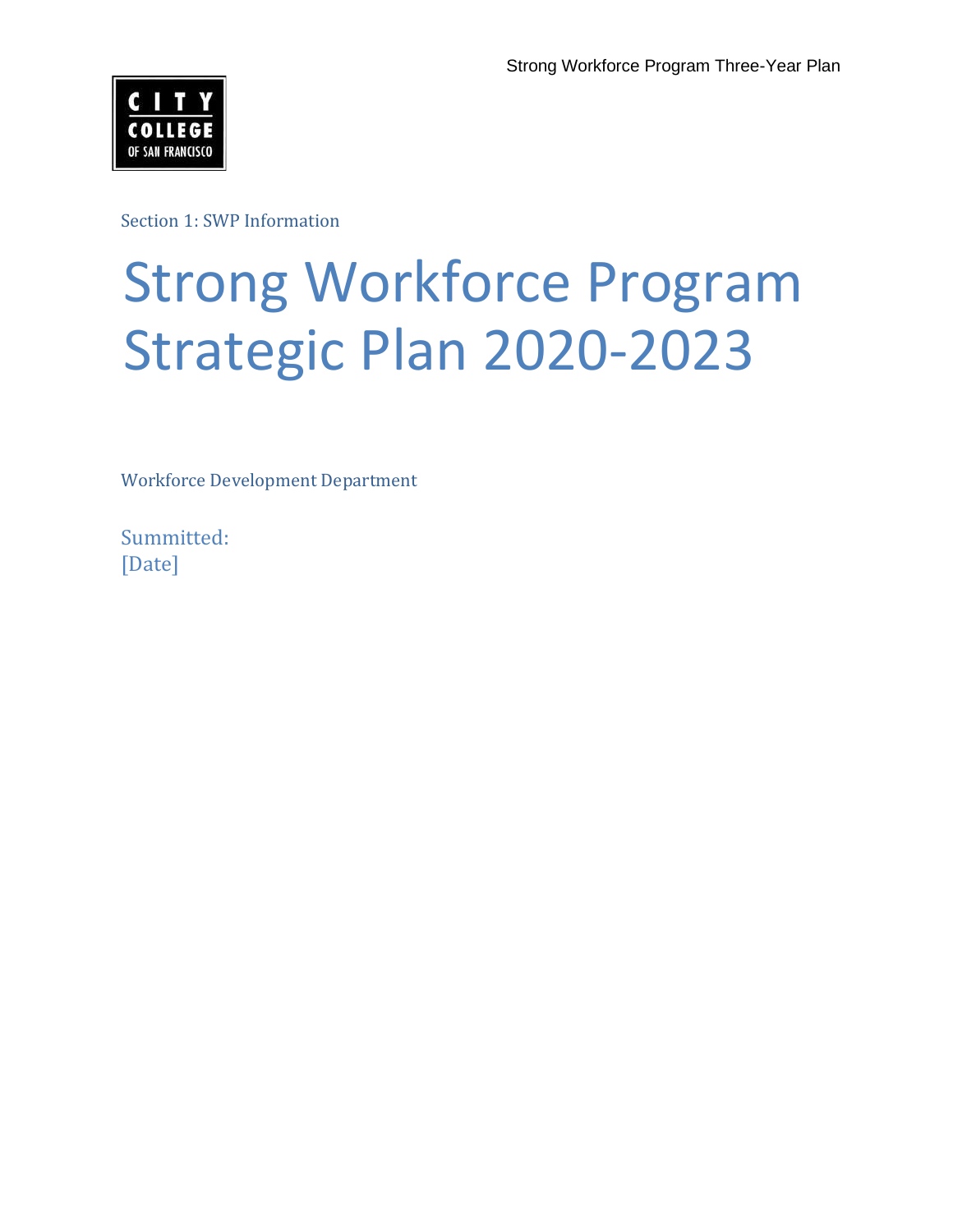

### **Table of Contents**

Section 1: SWP Information

- Section 2: Comprehensive Three-Year Plan
	- 2.1 Summary and Overview
	- 2.2 Planning Process and Assessment
	- 2.3 Covid-19 and Our Path Forward

Section 3: Career Education

3.1 CE Data At-A-Glance

Section 4: Alignment within CCSF Across Multiple Funding Streams and Planning Processes

Section 5: SWP 2017-2020 Efforts in Review

Appendices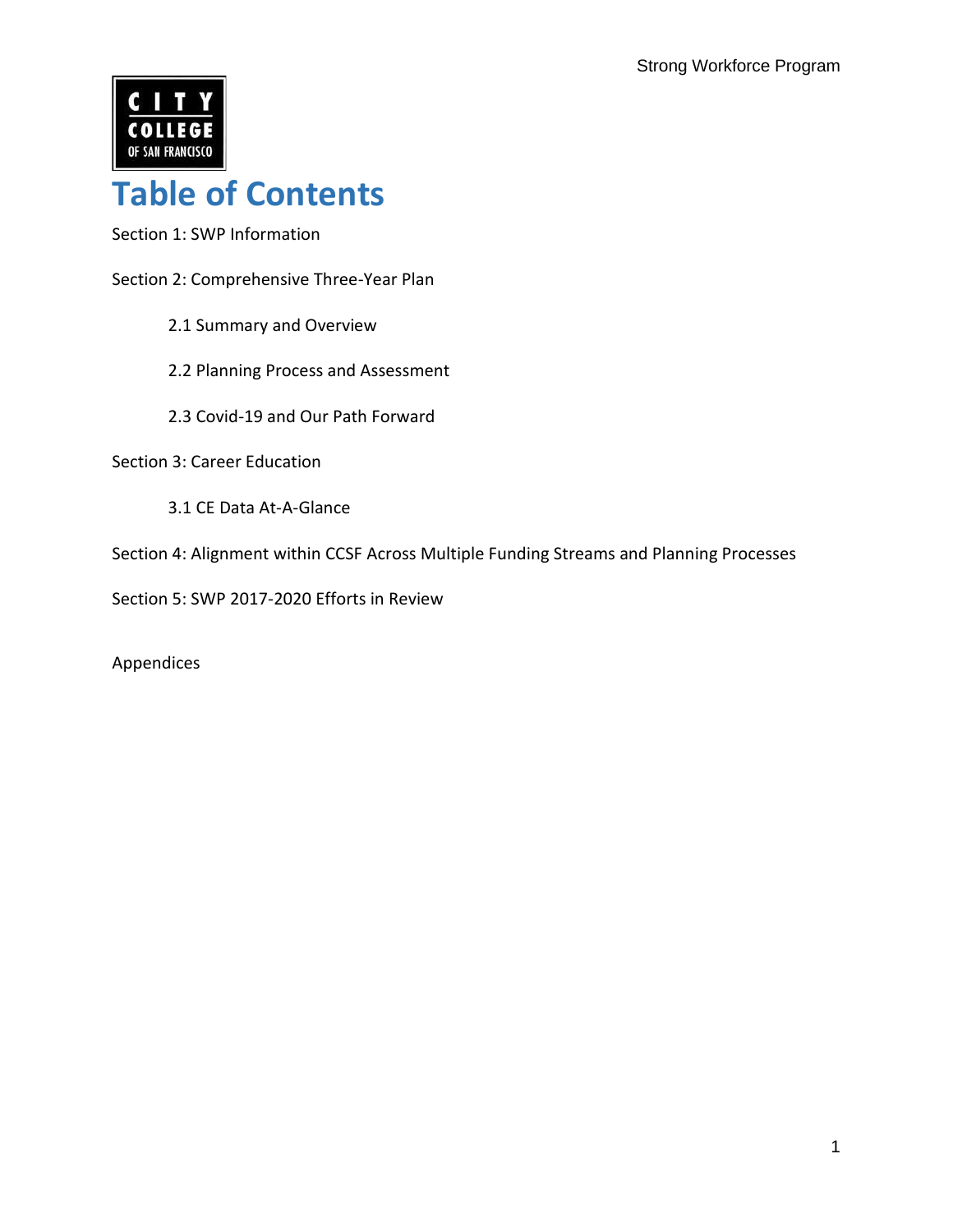

### **Section 2: Comprehensive Three-Year Plan**

### **2.1 Summary and Overview**

 Office (CCCCO) funded effort to proactively address widely recognized gaps in workforce development throughout the State of California. According to the California Community Colleges Chancellor's Office, an estimated 1.9 million job openings in California in the next 10 years will require, at minimum, some college and/or an Associate's degree. To address this demand, the CCCCO convened a statewide SWP Task Force in 2015 to examine ways to strengthen Career and Education (CE) student success at California's community colleges, the primary providers of job training in the state. In 2015, as a result of this discussion, the state SWP Task Force issued a list of 25 recommendations for improving CE programs statewide. The Strong Workforce Program (SWP) is a statewide, California Community College Chancellor's

 In 2016, the state government announced an annual \$200 million allocation to California community colleges in the form of regional and local district funding to meet regional labor market needs. SWP was designed with built-in accountability measures and performance metrics, which clearly specify the purpose and use of these state funds and provide strict standards for reporting and renewal. Broadly, SWP is intended to create and support "more and better" Career Technical education (CTE) or Career Education (CE) with accountability measures that include:

- Increased CE student enrollments and completions;
- Continued and responsiveness to industry skills and labor market projections; and,
- Increased student employment outcomes: job placement, retention, wage gain.

| Year    | Local Allocation | <b>Regional Allocation</b> | Total       |
|---------|------------------|----------------------------|-------------|
| 2016-17 | \$2,729,009      | \$1,546,438                | \$4,275,447 |
| 2017-18 | \$3,071,983      | \$1,689,591                | \$4,761,574 |
| 2018-19 | \$2,949,232      | \$1,622,078                | \$4,571,310 |
| 2019-20 | \$2,692,238      | \$1,480,730                | \$4,172,968 |

To date, CCSF has received the following allocations: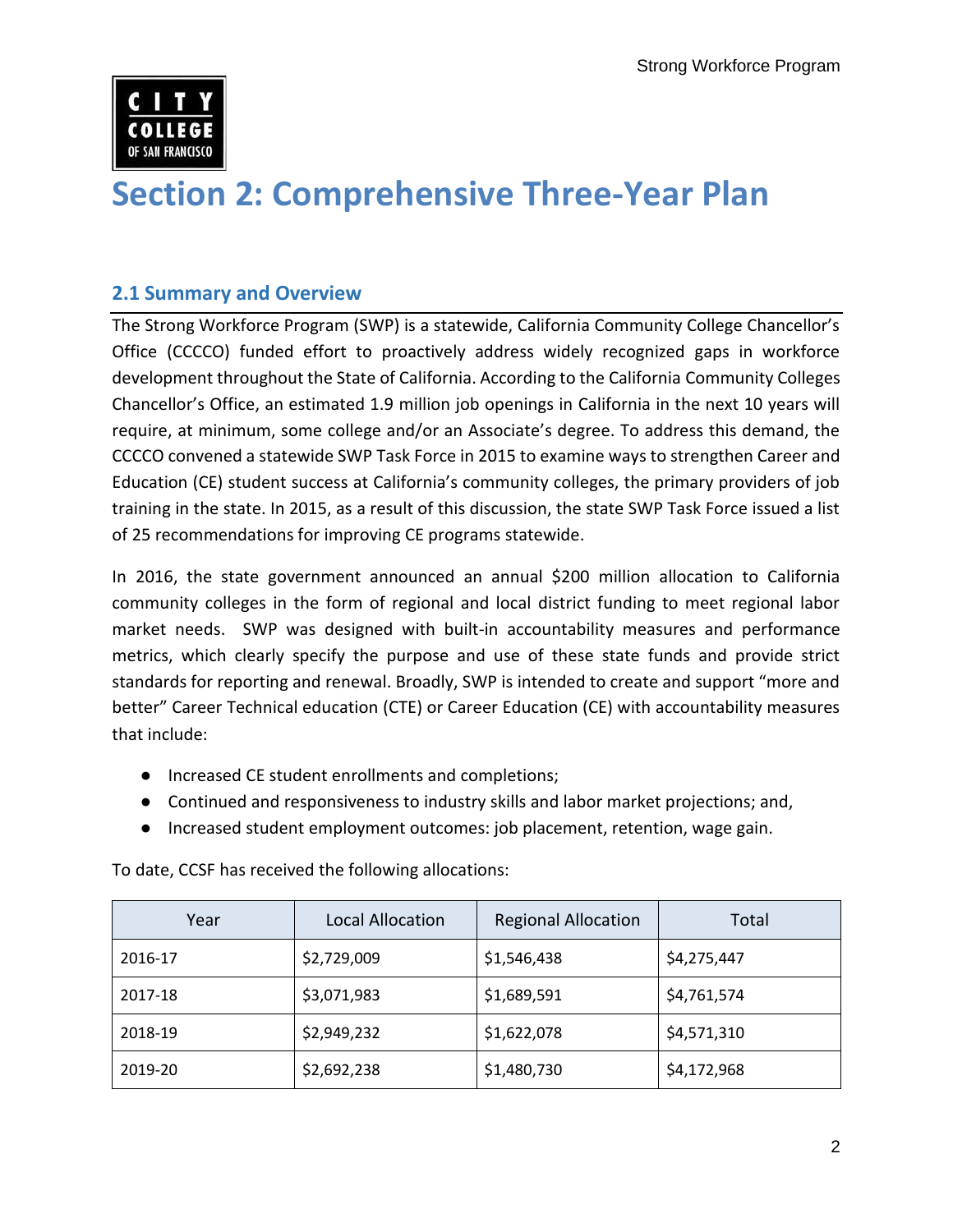

### **Current Covid-19 Context**

 The public health emergency associated with the coronavirus disease 2019 (COVID-19) pandemic has radically altered the fabric of our society, economy, and public institutions. In an effort to slow the rapid spread of the virus, and to protect all members of the community and the Bay Area region, San Francisco issued a shelter in place order that restricted all but essential activities and services. This required a transition to a remote work-from-home model for all CCSF faculty, staff, and administrators, and a suspension of all face-to-face instruction and services for our to campus in Fall 2020, including the preparation of students for certain essential jobs and the instructional, administrative and support staff required to operate those programs. However, the duration of this pandemic and its long-term consequences for our economy, the labor market, students in the middle of the Spring 2020 semester. Some essential college functions returned and instruction, remain unclear.

 What we do know is that in the short- to medium-term COVID-19 has impacted families, businesses, and governments at all levels. It has created emotional and economic hardships within our community. From February to June of 2020, San Francisco has seen employment decline by 53% in hospitality and leisure, 28% in construction, 17% in nonprofits and personal services, and 19% in retail. And in addition to those workers who have been displaced those who have been deemed essential also face challenges such as increased exposure to potential carriers of the virus and reduced services like childcare for their families. These twin burdens of unemployment and essential work imposed by Covid-19 are not shared equally among San Franciscans. People of color, immigrants, and women are all over-represented among both displaced and essential workers. Covid-19 not only illuminates existing inequalities in our society police brutality and racial inequalities, suggest that any meaningful effort to address the economic consequences of Covid-19 must also proactively address social inequities. Yet these efforts must also take into account a projected State budget shortfall of \$54 billion, which could potentially impact both the Strong Workforce Program and the wider community college system. Given these many challenges the strategic deployment of limited resources remains of the but will undoubtedly exacerbate them. These issues, along with the widespread protests against utmost importance.

 The CCSF Workforce Development Office has been engaged in Covid-19 Economic Recovery planning efforts, both with the City and County of San Francisco, and internally within CCSF academic departments. The Dean of Workforce Development participated in the San Francisco Economic Recovery Task Force charged with guiding the City's efforts through the COVID-19 recovery to sustain and revive local businesses and employment, mitigate the economic hardships already affecting the most vulnerable San Franciscans, and build a resilient and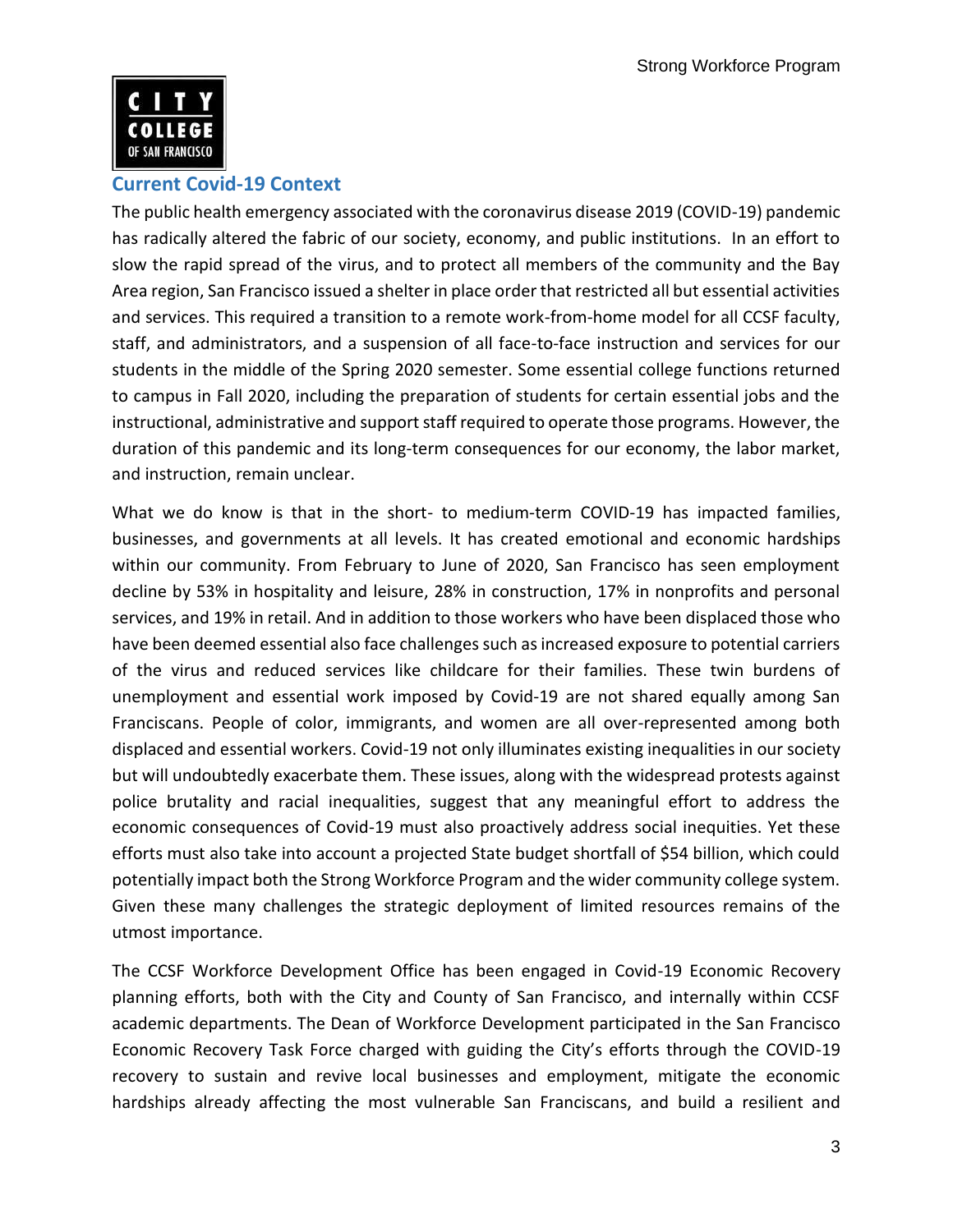

 other feedback from CCSF stakeholders, help to inform the SWP plan. equitable future. The recommendations from the Economic Recovery Task Force, along with

### **New Trailer Bill Language for Strong Workforce Program**

 Due to the economic crisis from Covid-19, additional flexibility has been included in the budget for the Strong Workforce Program beginning with FY 20-21. Colleges are encouraged to utilize SWP funds to provide short term workforce training (including not-for-credit offerings) to return individuals to employment expediently.

 *encouraged to expedite the development of targeted credit or noncredit short-term workforce training programs, in accordance with all of the following: Section 88821(g) of the Education Code is amended to read: (g) Community college districts are* 

 *(1) Short-term workforce training programs that focus on economic recovery and result in job placement.* 

 *(2) Short-term workforce training programs that focus on the reskilling and upskilling of individuals.* 

 *(3)(A) Short-term workforce training programs that have at least one proven employer partner, demonstrate job vacancies, and submit verification to the chancellor's office. (B) For purposes of subparagraph (A), verification includes the projected number of individuals served, completion rates, and job placement rates.* 

 *(4) It is the intent of the Legislature that, where possible, short-term noncredit workforce training programs should be utilized to be responsive to the workforce training needs of employers, with the ability to transition to credit or noncredit courses and programs upon successful completion of a program established pursuant to this subdivision. Colleges are encouraged to develop workforce training that utilizes competency-based approaches, and applies credit for prior learning where possible.*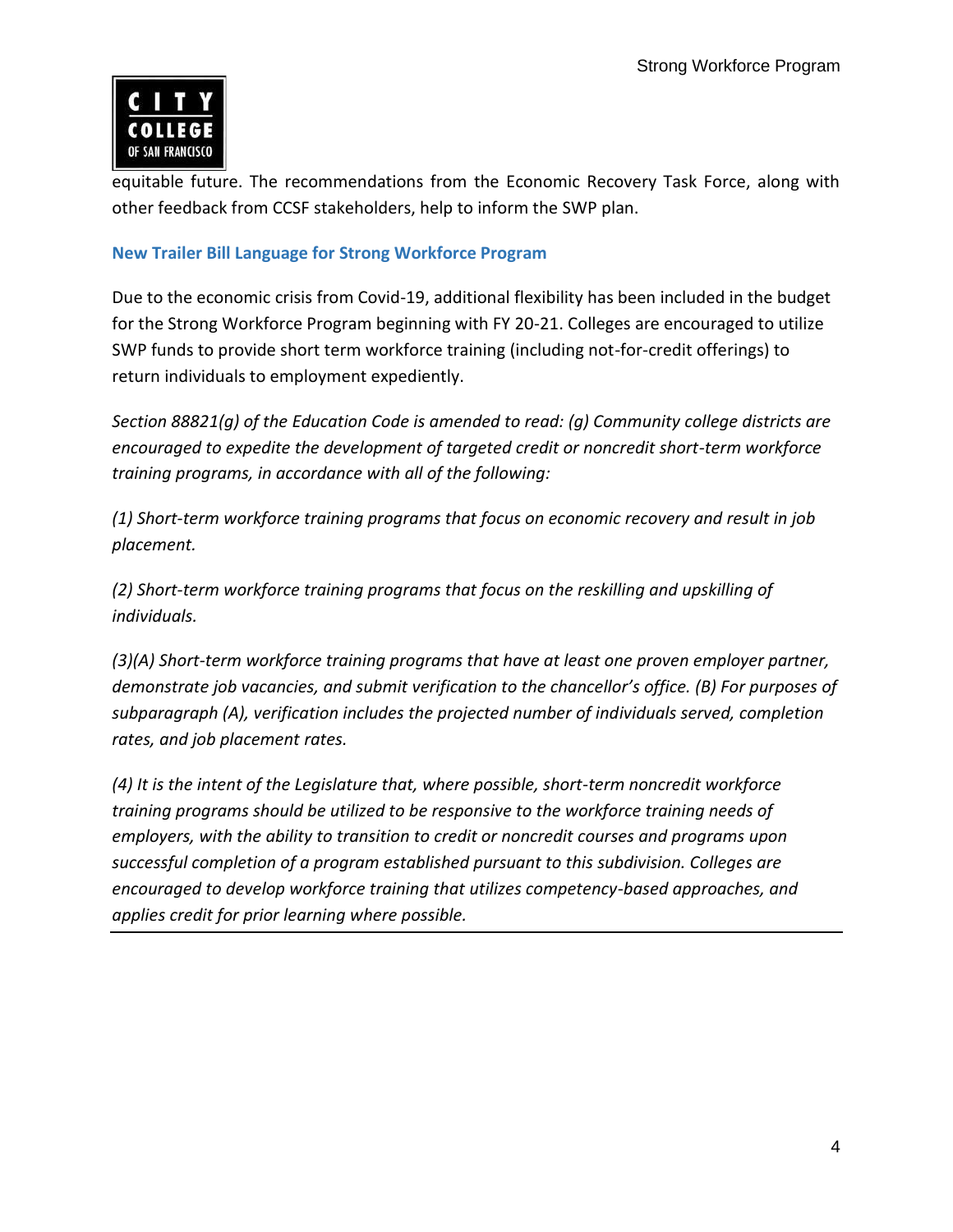

### **2.2 Planning Process and Assessment**

 The strategic planning process for the Strong Workforce Program's 2020-2023 Three Year Plan began with broad engagement of all constituents in Fall 2019. Using existing shared governance processes including Academic Senate, Career Technical Education committees, employer advisory groups, and other key existing stakeholder forums, the SWP Workgroup was comprised of a diverse, cross-functional group of faculty, classified staff, administrators, and partners representing both CCSF and SFUSD career education practitioners. The workgroup consisted of 15 Academic Senate faculty appointees along with an additional 32 participating workgroup members. The full list of participants can be found in Appendix A.

 The workgroup's purpose is to help craft a guide for SWP's 2020-2023 efforts with a focus on creating a clear framework for decision-making. As a body of existing Career Education practitioners, they provide recommendations on areas for prioritization, review existing progress, processes, and outcomes, and highlight promise areas for which support should continue. Specifically, the cross-functional body worked on:

- Crafting design and guiding principles
- Broadly communicating updates with Academic Senate and the college community
- Reviewing and analyzing career education data
- Providing recommendations for additional areas of focus, discussion, and prioritization
- Supporting planning efforts
- Providing subject matter expertise and recruiting subject matter experts
- Serving as thought partners
- Providing ongoing feedback during plan creation

 On Monday, March 2, planning officially began for the Strong Workforce Program's (SWP) three- year plan with the WP Workgroup's first convening of SWP Workgroup members and interested stakeholders. Over 40 individuals engaged as thought partners and collaborators. Attendees participated in facilitated discussions around existing Career Education student data, received a presentation on SWP/Perkins Allocation and Impact Report, and participated in an open discussion around key themes, insights, lingering questions, and future areas of inquiry and prioritization. During the first SWP workgroup convening, attendees built a foundational understanding of SWP and its past and current efforts; grounded themselves in data, and identified areas of focus, next steps for subsequent planning meetings.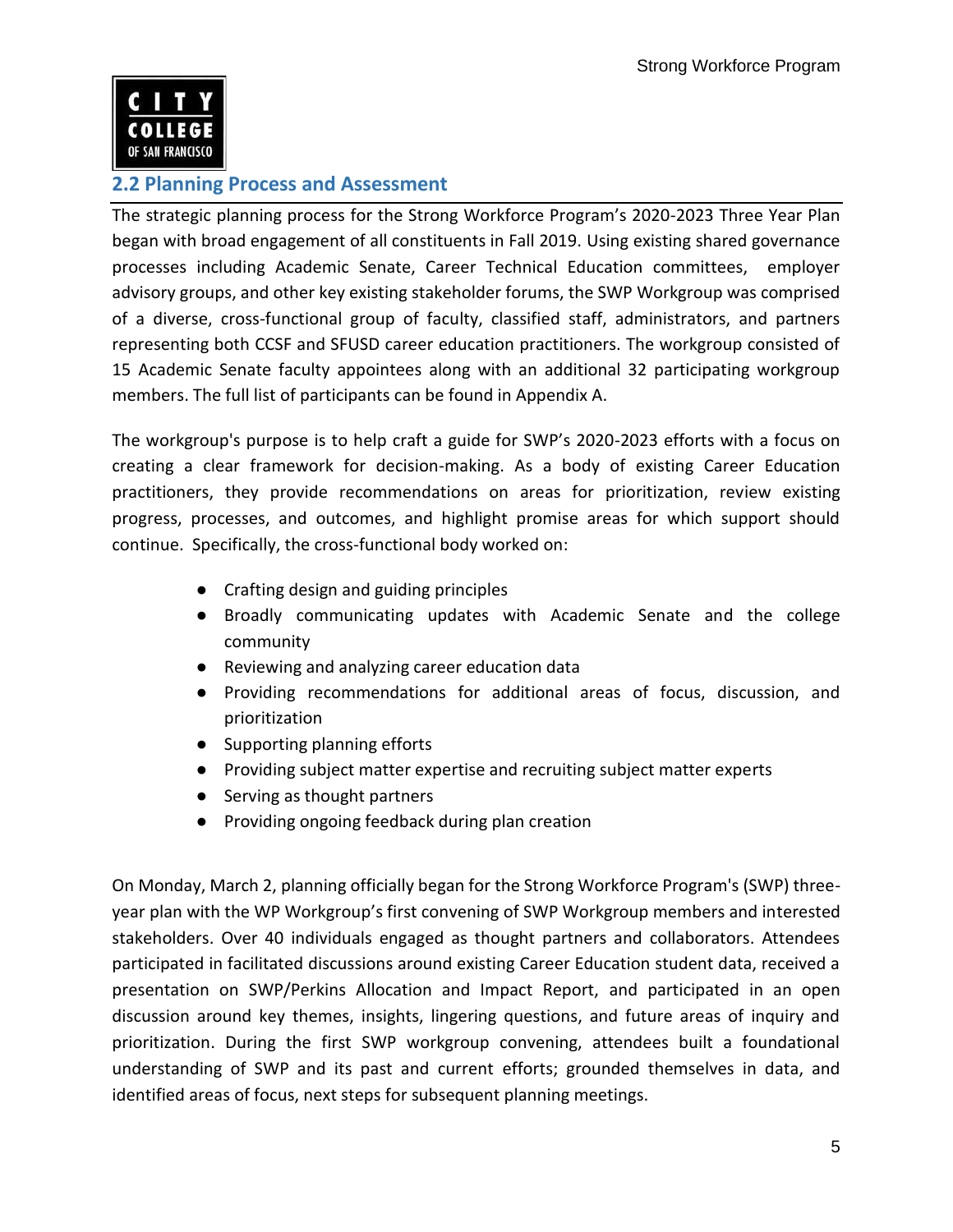

 Two subsequent planning meetings were scheduled to review past identified priorities, discuss, recommend, and refine future priorities. An additional larger Career and Adult Education Summit was scheduled for late spring to engage community based organizations and employer partners in discussion, strategizing, and planning for workforce development and career education. On Friday, March 13, The College began its transition to remote instruction and operations. Given the shelter in place orders, the remaining two meetings were cancelled, as was the larger Summit for external partners. In lieu of a face to face meetings and gatherings, surveys were sent to key constituencies as an alternative to ensure continued engagement, feedback, and participation.

 The SWP Workgroup reviewed a draft of this plan in Fall 2020 and met via Zoom on October 15, 2020 to provide additional input.



### **2.3 The Impact of Covid-19 and Our Path Forward**

 City College of San Francisco and its Strong Workforce Program can play a critical role in supporting the economic recovery of our local community through the strategic allocation of resources to our CE departments, providing students with pathways from enrollment to meaningful, living wage work. Given the highly dynamic nature of the current labor market, the Workforce Development Department engaged relevant stakeholders in order to better inform our approach.

 In Spring 2020, soon after the shelter in place order forced an emergency conversion to online instruction, surveys were distributed via email to members of the SWP Three Year Plan Committee and local workforce partners. The CTE Faculty Liaison also distributed a survey to CTE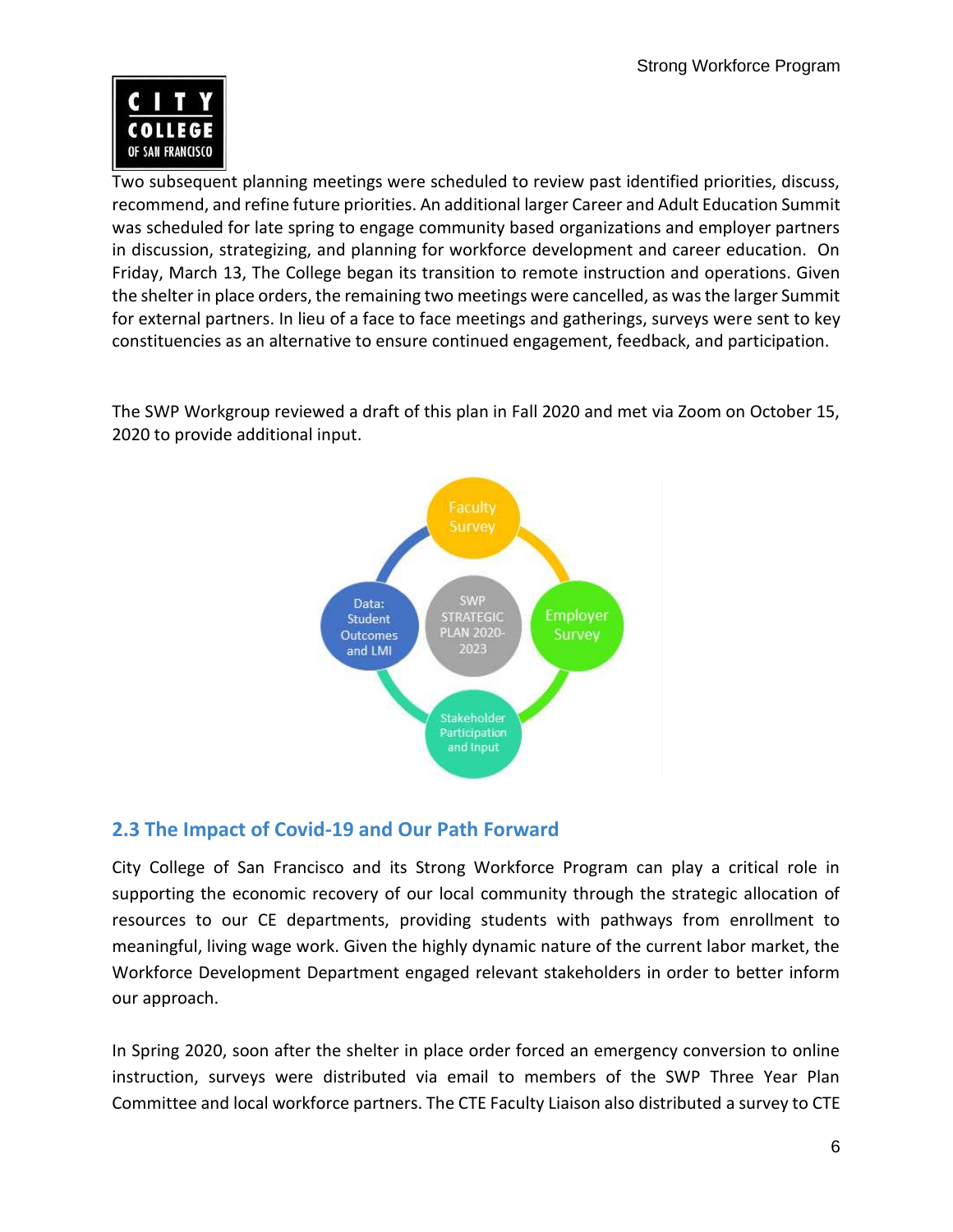

 faculty and synthesized the results with the Dean of Workforce Development. Some key takeaways include:

- The rapid conversion to remote learning will impact student success and even more tutoring and mentoring support will be needed to help students complete online coursework.
- CCSF must leverage instructional technologies and increase capacity to help faculty develop online modules and simulations.
- There is a critical shortage of faculty in certain high-demand CE pathways.
- CCSF must remain agile in responding to the rapid changes in demand within specific industries as well as the skills required to meet those demands.
- In addition to technical skills CE programs must include 21<sup>st</sup> Century skills such as how to work remotely, conduct job searches, interview, and communicate in a variety of contexts.
- Industry sectors where there are opportunities for investment include: IT/computer healthcare, human/public services, and CE credentialing for high school teachers. science and cybersecurity, aircraft maintenance, automotive, biotechnology, custodial,

 The second round of engagement began in mid-August and consisted of a series of Zoom meetings among members of the college's Workforce Development Office, department chairs and school deans. The meetings were guided by several key questions that focused on: the current labor market demand, existing programs that could be targeted towards displaced workers, additional courses or programs that could be developed or adjusted to meet displaced workers' needs, and current and potential future efforts to improve equity within the department. Some of the points found in the initial survey were reinforced in these conversations. Overall, the resulting discussions yielded structural insights as well as programmatic and curricular recommendations in every Academic and Career Community that the college could promote for those displaced by the pandemic. Some key themes that emerged include:

- In line with the survey results that prioritized an agile response to dynamic labor market forces, Contract Education could be leveraged to introduce new programs to the community more rapidly while for-credit versions await approval. In certain areas existing curriculum could be delivered in a more condensed timetable (similar to a "bootcamp").
- CCSF should take into account the pre-existing skills of displaced workers to streamline programming and help them return to work more quickly.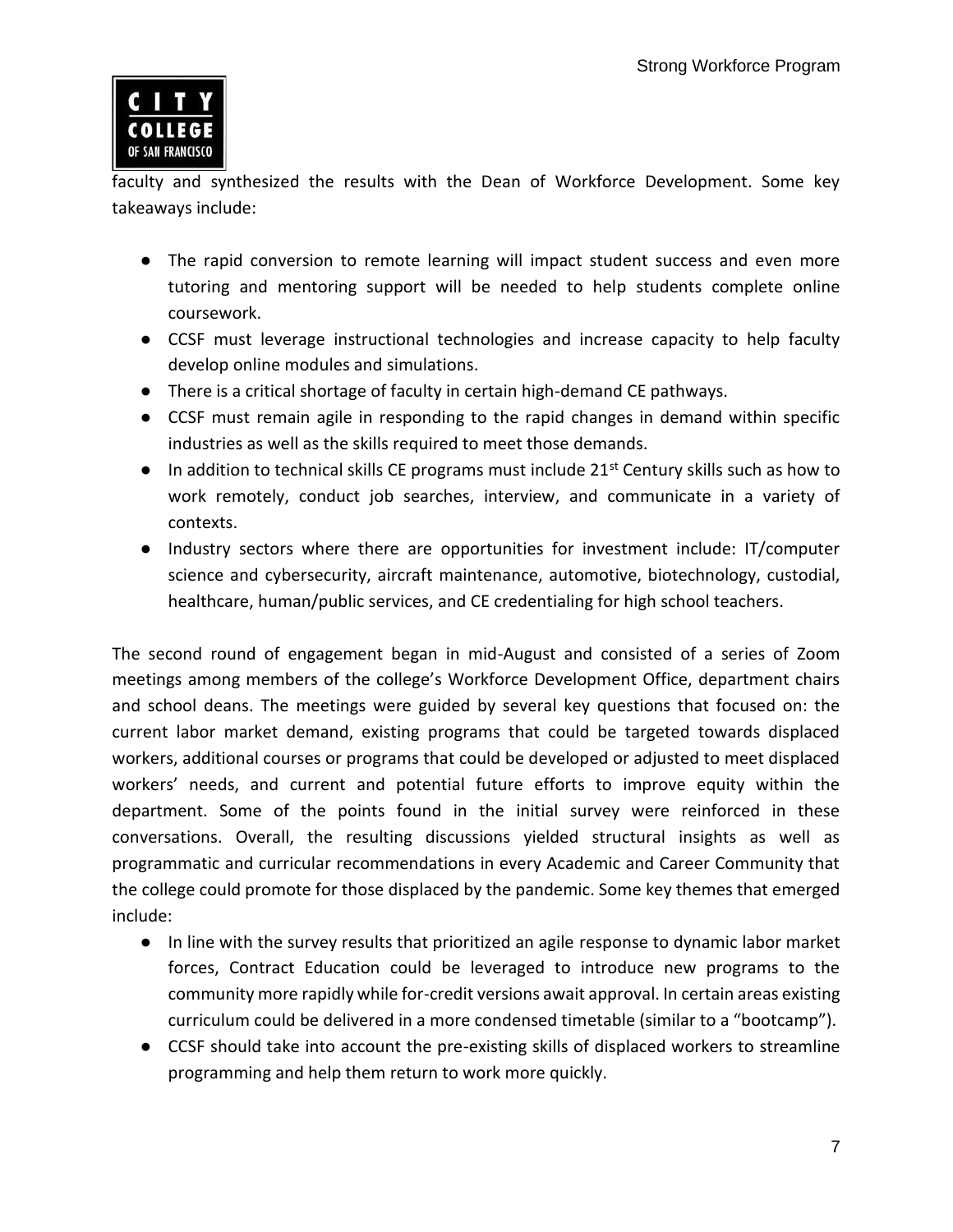

- Department chairs and program leads would benefit from more timely, localized labor market information to help them better understand the roles and skills currently in demand.
- In general, a more skills-based approach would help students understand how particular courses will support their growth and (re)entry into the labor market.

 The transition to remote instruction has had a significant impact both on how we currently offer Career Education, hands-on training and work-based learning, and how we think about offering them in the future. In addition, the unprecedented unemployment rates and the widespread displacement of workers in various sectors will undoubtedly shape both who will be seeking education, training and employment, and which sectors will be seeking employees and partnerships. Ongoing input from CCSF faculty, staff, and administrators, as well as local employers and workforce development partners should continue to inform SWP investment strategies.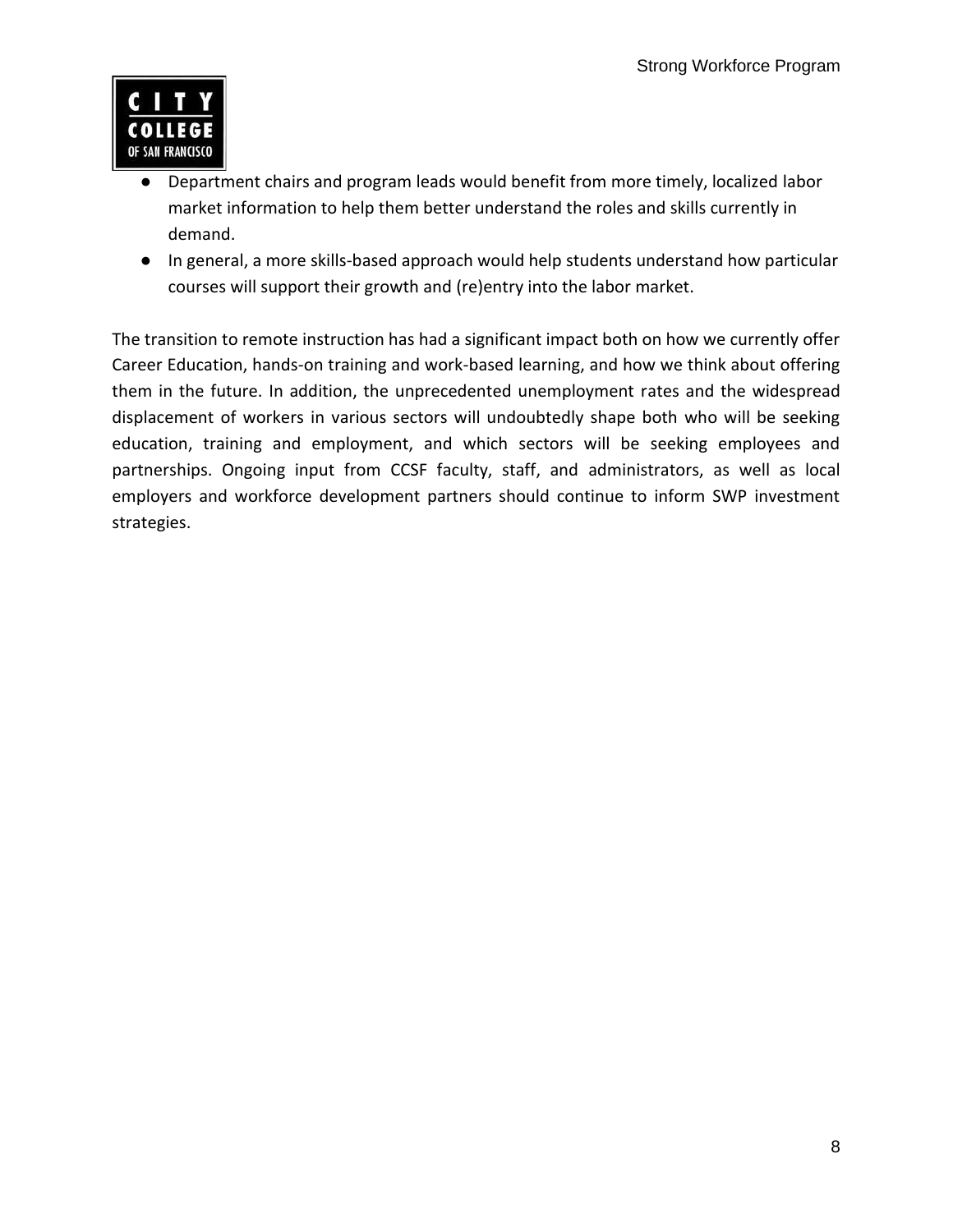

### **Section 3: Career Education**

### **3.1 CE Data At-A-Glance**

### **Office of Research & Planning**

CCSF's Office of Research and Planning (ORP) supports data-informed planning and decisionmaking across the College and for initiatives to improve student learning, student success, and institutional effectiveness.

 To support SWP's planning process, ORP provided a three-year overview of CE data at CCSF. This comprehensive, disaggregated data summary included snapshots of annual headcounts and enrollment trends across credit and noncredit career education courses and programs, student course success rates, and rates of certificate and degree attainment. The summary below provides an overview of CE Data at CCSF from fall 2016 through spring 2019.

### **[Methodology](https://archive.ccsf.edu/dam/Organizational_Assets/Department/Research_Planning_Grants/Reports/CTE/CTE_Numbers_v20200302.pdf) and Key Terms and Definitions:**

For key terms and definitions, please reference the table below.

| <b>Key Terms</b>             | <b>Definition</b>                                                                |  |
|------------------------------|----------------------------------------------------------------------------------|--|
| <b>Academic Year (AY)</b>    | Summer, fall, spring                                                             |  |
| <b>FTES</b>                  | Full time equivalent students                                                    |  |
| <b>Headcount</b>             | Unduplicated count of students                                                   |  |
| <b>CE</b>                    | <b>Career Education</b>                                                          |  |
| <b>Noncredit CE students</b> | Students who complete 48 or more hours in a<br>noncredit CE course within a term |  |
| <b>Credit CE students</b>    | Students who earn 9 or more CE units during the<br>academic year                 |  |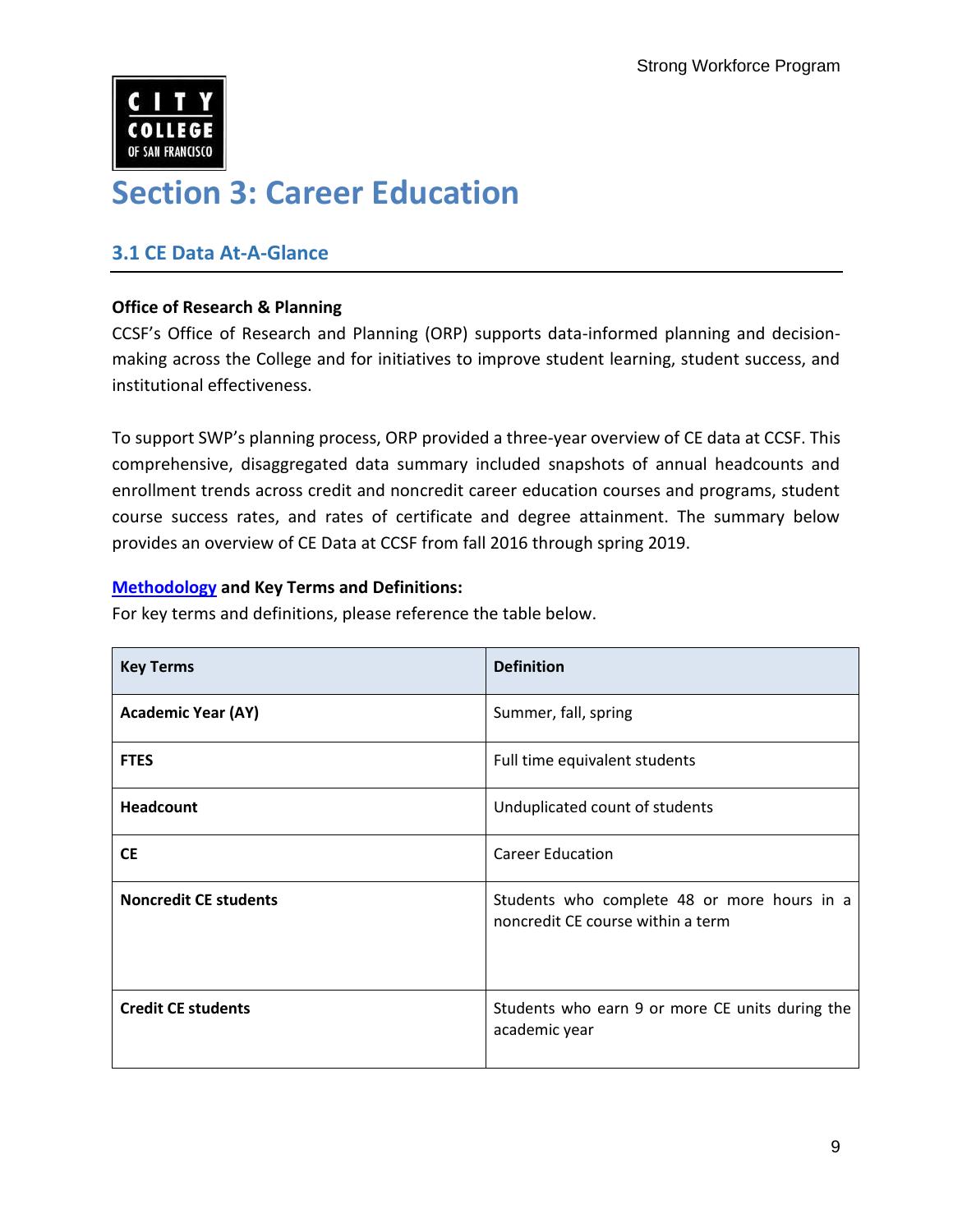

### **CE Student Demographics**

 Overall, CE students are diverse in age, race, ethnicity across credit and noncredit offerings. Career Education students mainly live in San Francisco, with 70.8% credit CE students and 73.7% noncredit CE students. CCSF CE students vary in ages, racial and ethnic backgrounds.

| <b>Bay Area region</b> | <b>Percent of credit CE students</b><br>in AY 2018-19 (N=4,649) | <b>Percent of noncredit CE students in</b><br>AY 2018 19 (N=1,629) |
|------------------------|-----------------------------------------------------------------|--------------------------------------------------------------------|
| East Bay               | 10.4%                                                           | 9.5%                                                               |
| Marin                  | 1.1%                                                            | 1.3%                                                               |
| Peninsula              | 9.3%                                                            | 10.1%                                                              |
| San Francisco          | 70.8%                                                           | 73.7%                                                              |
| South Bay              | 1.7%                                                            | 2.0%                                                               |
| Other                  | 3.8%                                                            | 1.5%                                                               |
| Unknown                | 2.9%                                                            | 2.0%                                                               |
| <b>Total</b>           | 100%                                                            | 100%                                                               |

|  |  |  | Figure 1. Credit and noncredit CE students by Bay Area region of residence, AY 2018-19 |  |
|--|--|--|----------------------------------------------------------------------------------------|--|
|  |  |  |                                                                                        |  |

### **Ethnicity of Credit CE and Noncredit CE students**

 Ethnicity distribution in credit and noncredit CE is generally similar, with Asian, Latinx and White the most represented ethnicities. Asian students are more represented in credit CE than credit non-CE, while Black and White students are more represented in noncredit CE than in noncredit non-CE.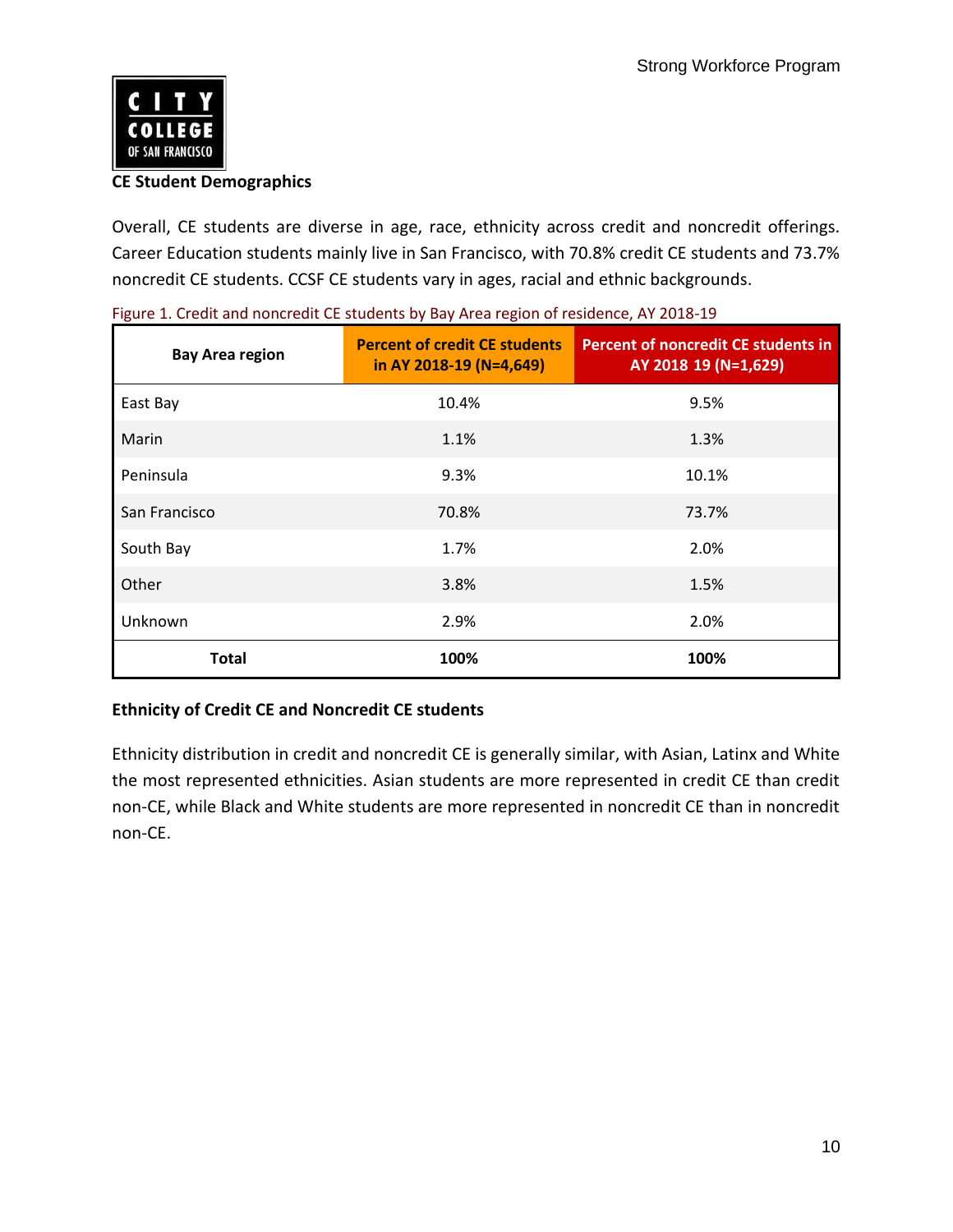

### Figure 2. Credit and noncredit CE students by race/ethnicity



### **Age of Credit CE and Noncredit CE students**

 Credit CE students tend to be slightly older than credit non-CE students, but similarly distributed overall. Noncredit CE students are less represented at the age group extremes (19 or less and 60+) than noncredit non-CE students. Credit CE students are generally younger than noncredit CE students.





### **Enrollment Trends**

 Over the past three years (July 2016- June 2019), 35 departments offered credit CE courses. Most of these departments were CE focused with more than 85% CE FTES. In noncredit, over 80% of all CE FTES were in Business, Child Development and Family Students, and Culinary Arts and Hospitality Studies.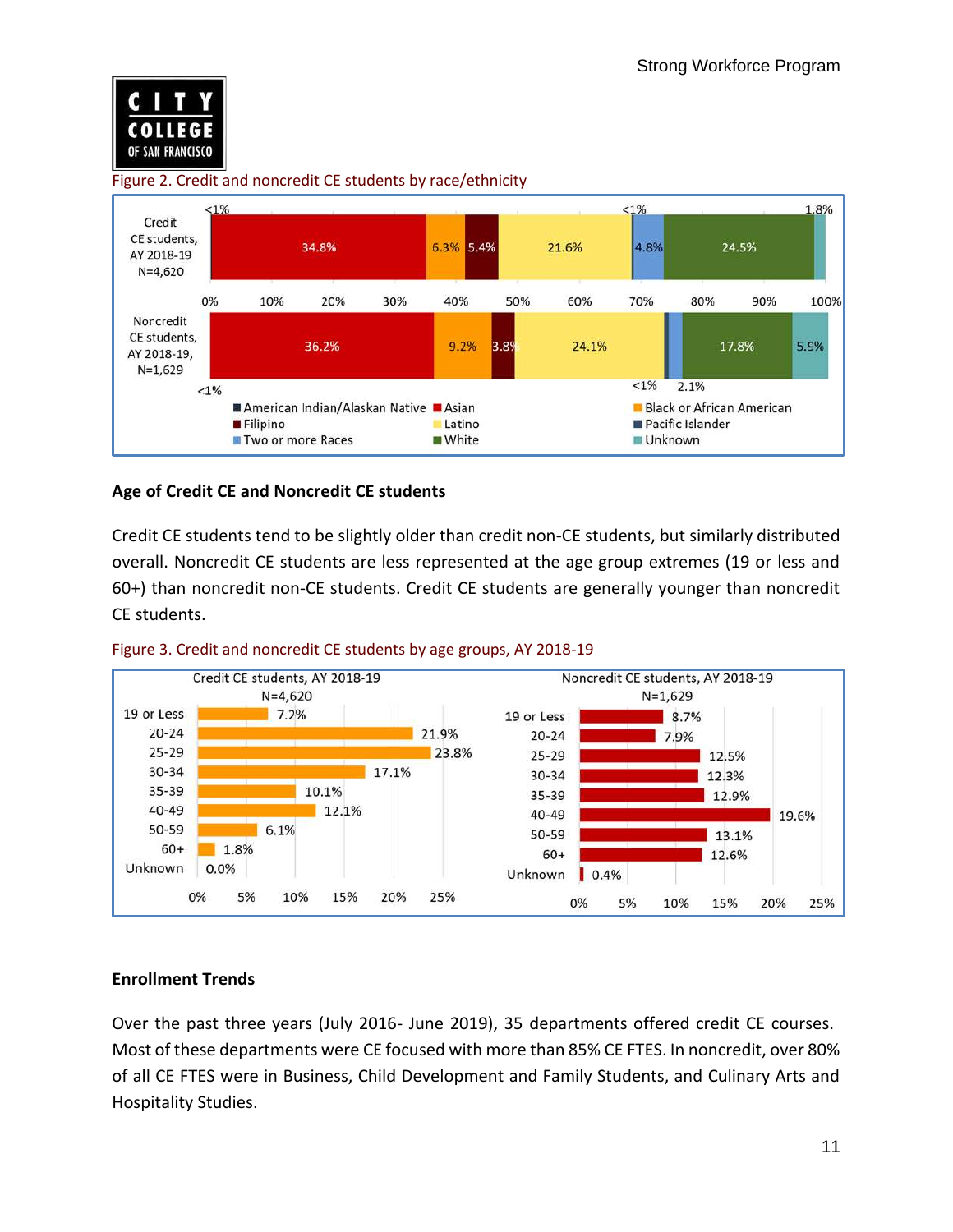

#### Figure 4. Departments offering credit CE, 3-year total AY 2016-17 through AY 2018-19

| <b>Department offering credit CE</b>              | <b>Percent of 3-year total credit</b> |  |
|---------------------------------------------------|---------------------------------------|--|
|                                                   | <b>FTES</b>                           |  |
| <b>Business</b>                                   | 14.7%                                 |  |
| <b>Computer Science</b>                           | 9.7%                                  |  |
| <b>Child Development and Family Studies</b>       | 7.4%                                  |  |
| <b>Health Care Technology</b>                     | 7.0%                                  |  |
| <b>Computer Networking Information Technology</b> | 5.8%                                  |  |
| Administration of Justice                         | 5.7%                                  |  |
| Automotive                                        | 4.6%                                  |  |
| Visual Media Design                               | 4.4%                                  |  |
| <b>Engineering Technology</b>                     | 3.8%                                  |  |
| <b>Nursing</b>                                    | 3.7%                                  |  |
| Other departments with credit CE (N=25)           | 33.1%                                 |  |
| Total FTES (N=17,243.11)                          | 100%                                  |  |

#### Figure 5. Departments offering noncredit CE, 3-year total AY 2016-17 through AY 2018-19

| <b>Department offering noncredit CE</b>      | Percent of 3 year total noncredit FTES |  |
|----------------------------------------------|----------------------------------------|--|
| <b>Business</b>                              | 41.7%                                  |  |
| Child Development and Family Studies         | 30.1%                                  |  |
| <b>Culinary Arts and Hospitality Studies</b> | 11.6%                                  |  |
| Other departments with noncredit CE (N=8)    | 16.6%                                  |  |
| Total FTES (N=2,471.69)                      | 100%                                   |  |

### **Student Course Success Rates**

 The success rate in CE and non-CE credit courses have remained the similar over the past three years. Success rates are slightly higher in credit CE courses than in on-CE courses.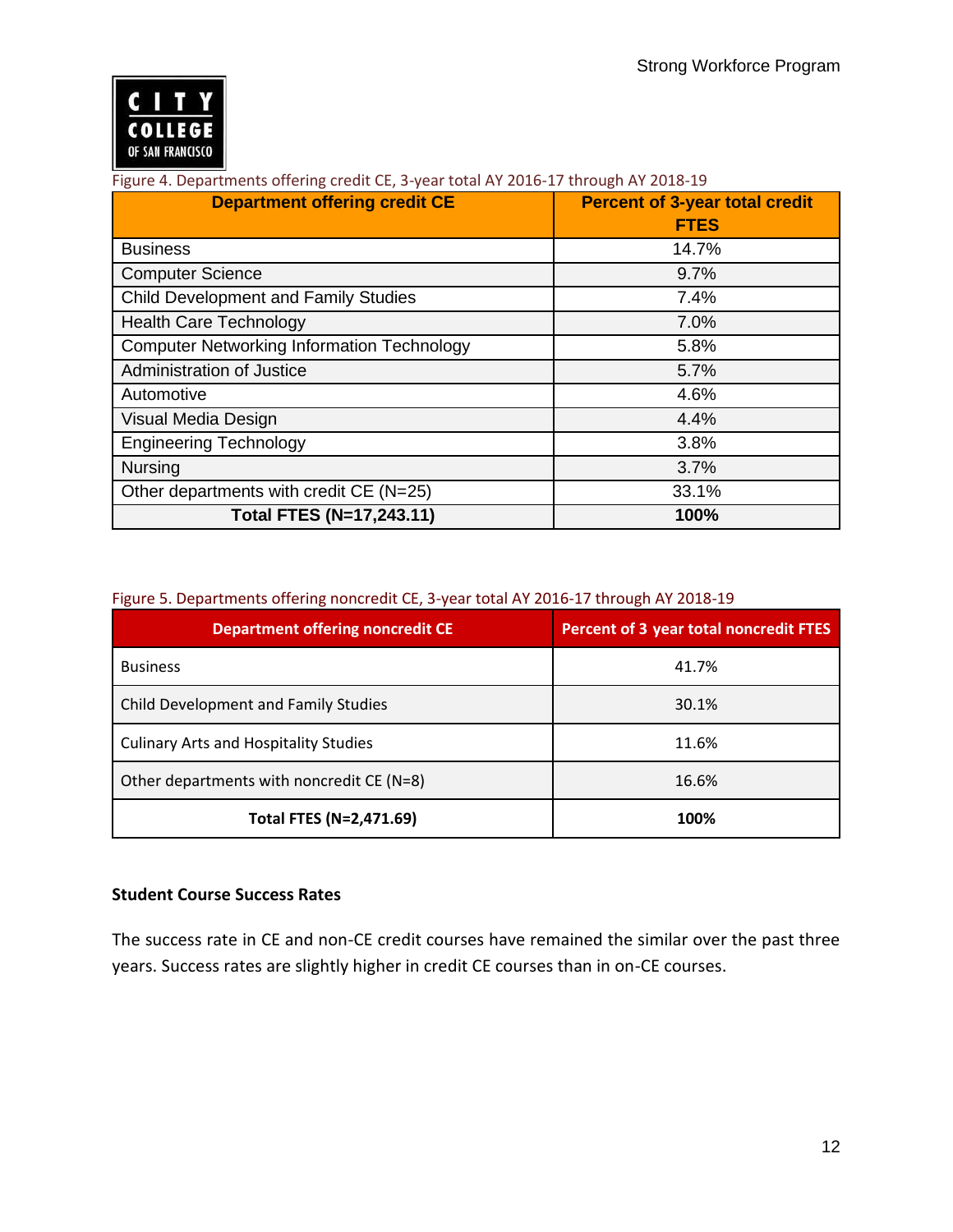



#### Figure 6. Credit and non-CE course success rates and equity group, AY 2016-17 through AY 2018

### **Certificate and Degree Attainment**

 Overall, 53.3% of all awards earned over the past three years were CE awards. About a third of all degrees were in CE, and nearly two thirds of all certificates awarded were in CE.



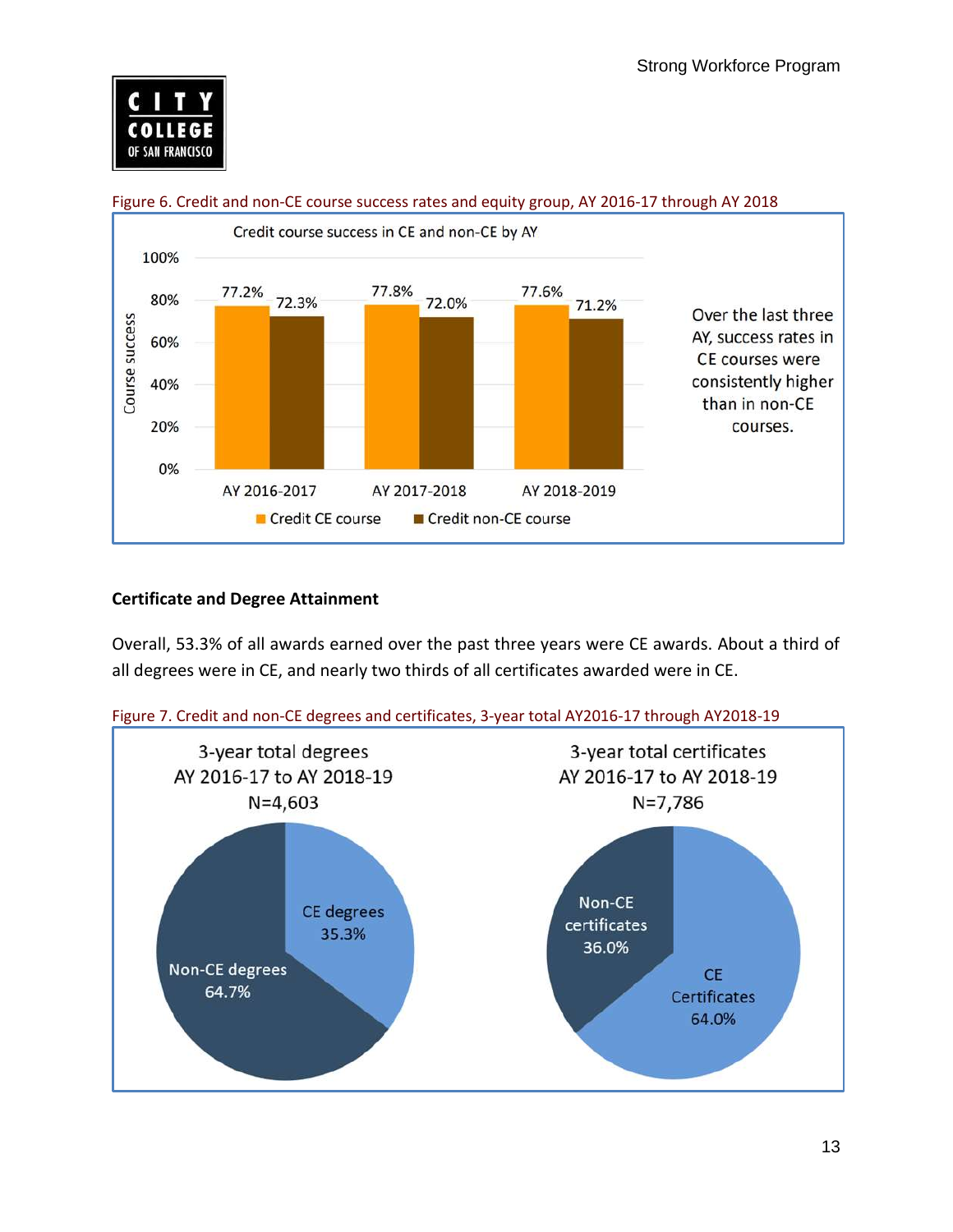

### **CAREER EDUCATION GOALS AND FOCUS AREAS**

 During the 2017 planning cycle, the planning group identified four main goals, which while Career Education focused, supported the broader work of the College and integrated and supplemented existing student-centered and strategic plans.

### **SWP Goals: 2017-2020**

- 1. Support all CCSF students in realizing their career aspirations;
- 2. Increase CE student enrollment, success, and completion
- 3. Increase CE student work-based learning opportunities and post-program job placement, retention, and earnings in students' chosen field of study;
- 4. Align CCSF CE programs and occupational clusters with regional workforce development supply and demand.

 As part of the aforementioned **SWP Workgroup Survey** delivered in April 2020, SWP Workgroup members were asked to confirm if these goals were still relevant. With a 29% response rate, 100% of respondents felt that goals 2, 3 and 4 were still relevant. Eighty-five (85%) percent said that Goal 1 – supporting all CCSF students in realizing their career aspirations – was still relevant.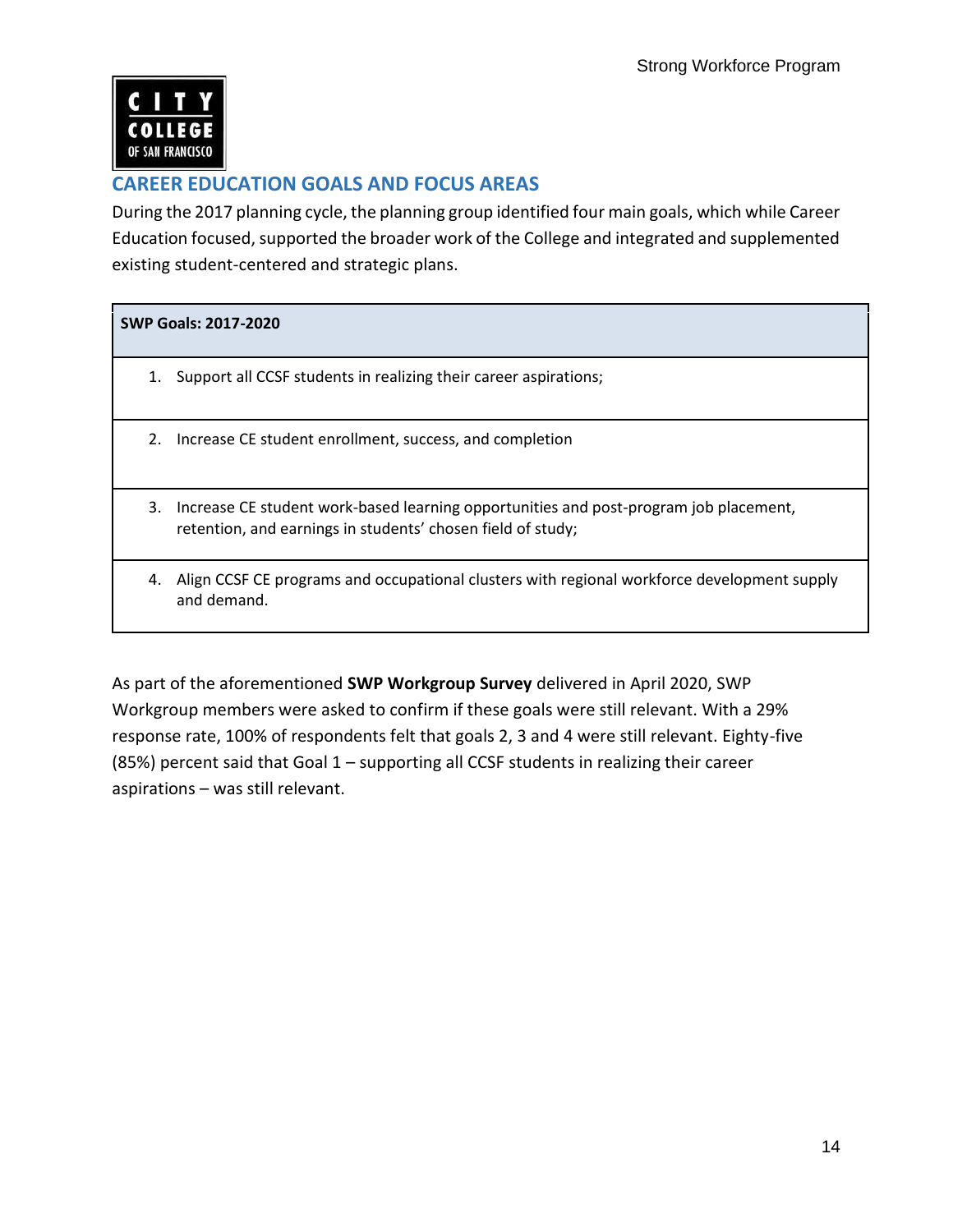

#### Figure 8. SWP Workgroup Survey Results for CE goals



Recommended changes about these goals from the respondents can be found in Appendix C.

### **FUNDING AREAS**

 During the 2017 planning cycle, the planning group identified eight (8) critical areas of funding. These recommended funding priority areas were seen to best support achievement of the Career Education goals.

| SWP Funding Areas 2017-2020   | <b>Strategies</b>                                                                                                                                                                                                                                                                                                                                                                                                              |  |  |
|-------------------------------|--------------------------------------------------------------------------------------------------------------------------------------------------------------------------------------------------------------------------------------------------------------------------------------------------------------------------------------------------------------------------------------------------------------------------------|--|--|
| <b>Enrollment Development</b> | Strengthen CE program outreach and enrollment<br>Encourage enrollment growth across CCSF occupational clusters                                                                                                                                                                                                                                                                                                                 |  |  |
| 2. Program Enhancement        | Strengthen existing CE programs and occupational clusters at CCSF<br>Address gaps in funding<br>Encourage the development of innovative curriculum<br>Support student success strategies, such as learning communities<br>Decrease system barriers to completion, such as sequencing and<br>program advising<br>Increase job placement support<br>Deepen industry engagement<br>Fund updated equipment supplies and facilities |  |  |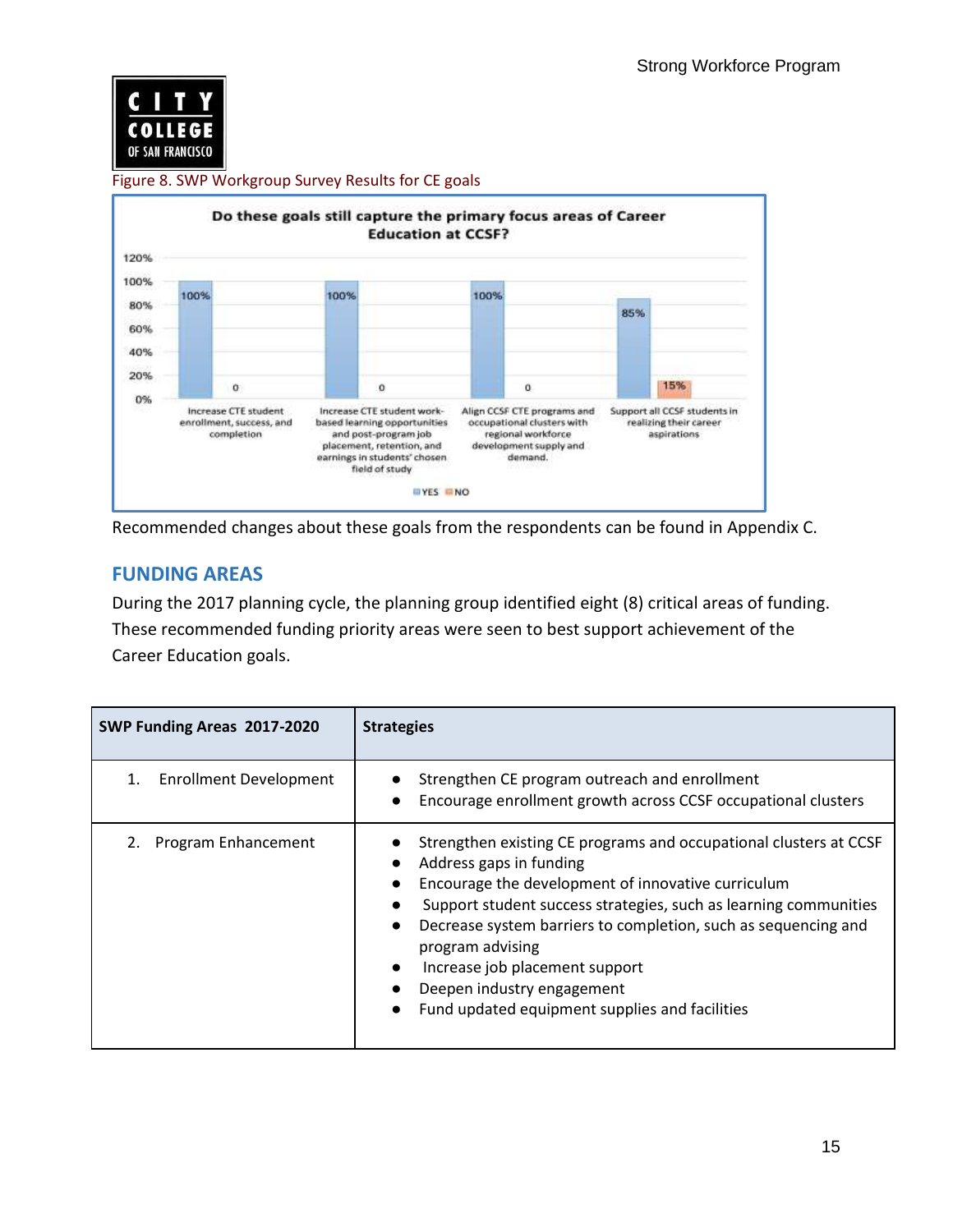

| <b>Integrated Student Support</b><br>3.<br>Services and Instruction | Fund campus-based equitable support services aimed at<br>supporting retention, completion, and job placement without a<br>marked achievement gap<br>Provide tutoring services for students in CE programs and<br>occupational clusters<br>Increase professional exchange between CE faculty and Counseling<br>faculty                                                                                                                                                                                             |
|---------------------------------------------------------------------|-------------------------------------------------------------------------------------------------------------------------------------------------------------------------------------------------------------------------------------------------------------------------------------------------------------------------------------------------------------------------------------------------------------------------------------------------------------------------------------------------------------------|
| 4. Professional Development                                         | Provide professional development for CCSF's internal stakeholders<br>such as faculty, classified staff, students, trustees, and<br>administrators related to pathways, data management, and other<br>workforce development topics<br>Develop career pathway-related professional development for<br>CCSF's external stakeholders such as K-12 partners, community<br>based organizations, industry, labor and government organizations                                                                            |
| 5. One-Time Capital<br>Investments                                  | Help fund facility renovation and other capital investments needed<br>to maintain a safe, supportive, and quality learning environment                                                                                                                                                                                                                                                                                                                                                                            |
| 6. Designated Staff                                                 | Ensure the continuity of essential, designated positions to support<br>SWP compliance and reporting, document CE program<br>achievements, and further the work of pathways/occupational<br>clusters.                                                                                                                                                                                                                                                                                                              |
| 7 <sub>1</sub><br>Innovation                                        | Support and expedite new CE curriculum development<br>Seed new CE programs, based on labor market demand<br>Engage student alumni in supporting current students<br>Map pathways for students that outline stackable certificates<br>connected to employment opportunities on their way to degrees<br>and transfer.                                                                                                                                                                                               |
| Infrastructure<br>8.                                                | Strengthen the institutional infrastructure to grow CE programs<br>across CCSF<br>Invest in communications<br>Improve coordination between CE programs and related services<br>Expand data research capacity<br>$\bullet$<br>Internship and job placement<br>Increased informational exchange with student development<br>professionals<br>Dual enrollment agreements with K-12 school districts<br>Increase CE program marketing; outreach to employers, industry<br>$\bullet$<br>associations, and trade unions |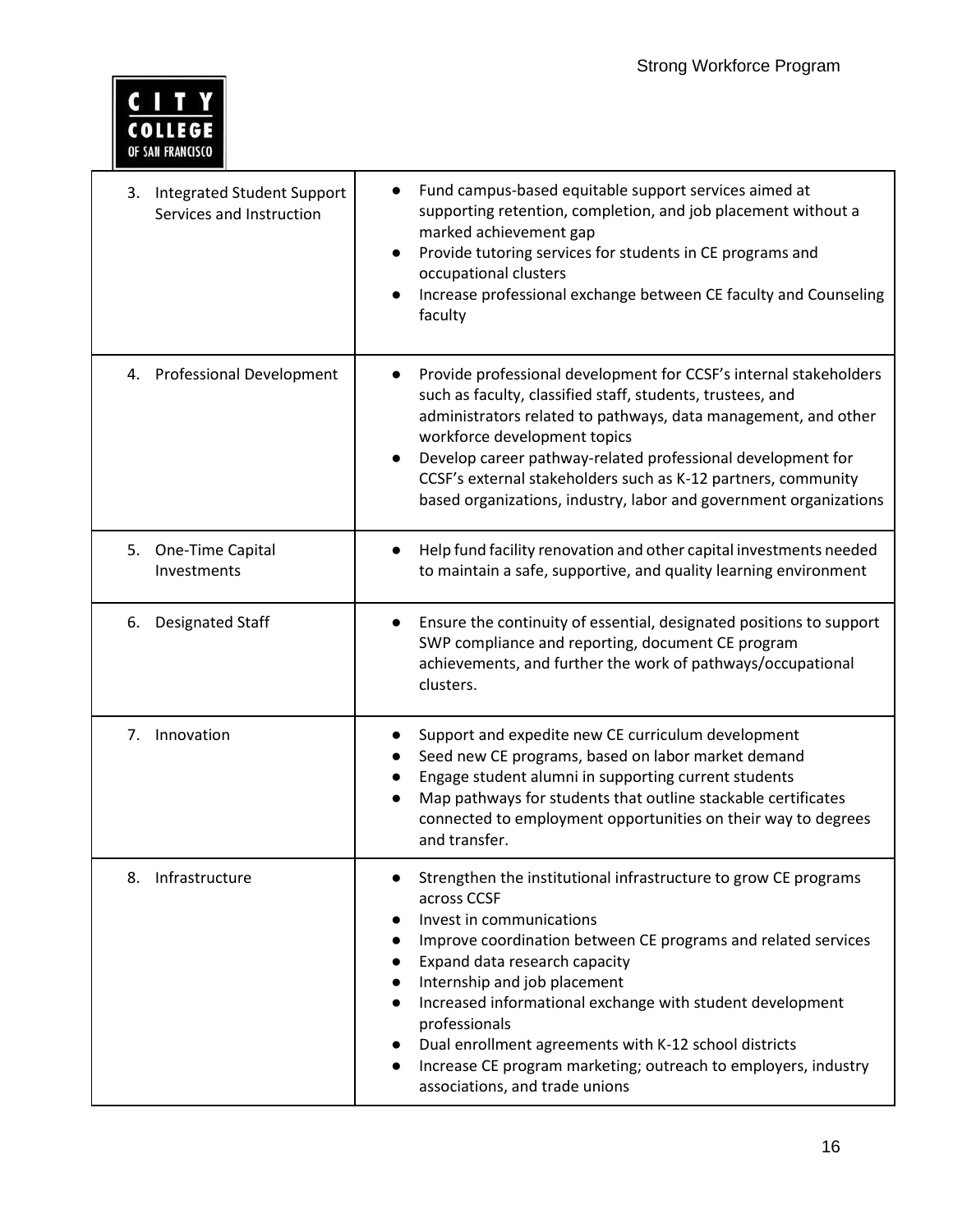

 As part of the aforementioned **SWP Workgroup Survey** delivered in April 2020 survey, SWP Workgroup members were asked to confirm if these funding areas were still relevant. With a 29% response rate, the following chart shows the response about continued support of these funding areas through the next funding cycle.

 All respondents agreed that the following three areas continue to be priority areas: integrated student support services and instruction, professional development and designated staff.

 Recommended changes about the funding areas from the respondents can be found in Appendix C.



#### Figure 9. Funding priorities supporting goals for Career Education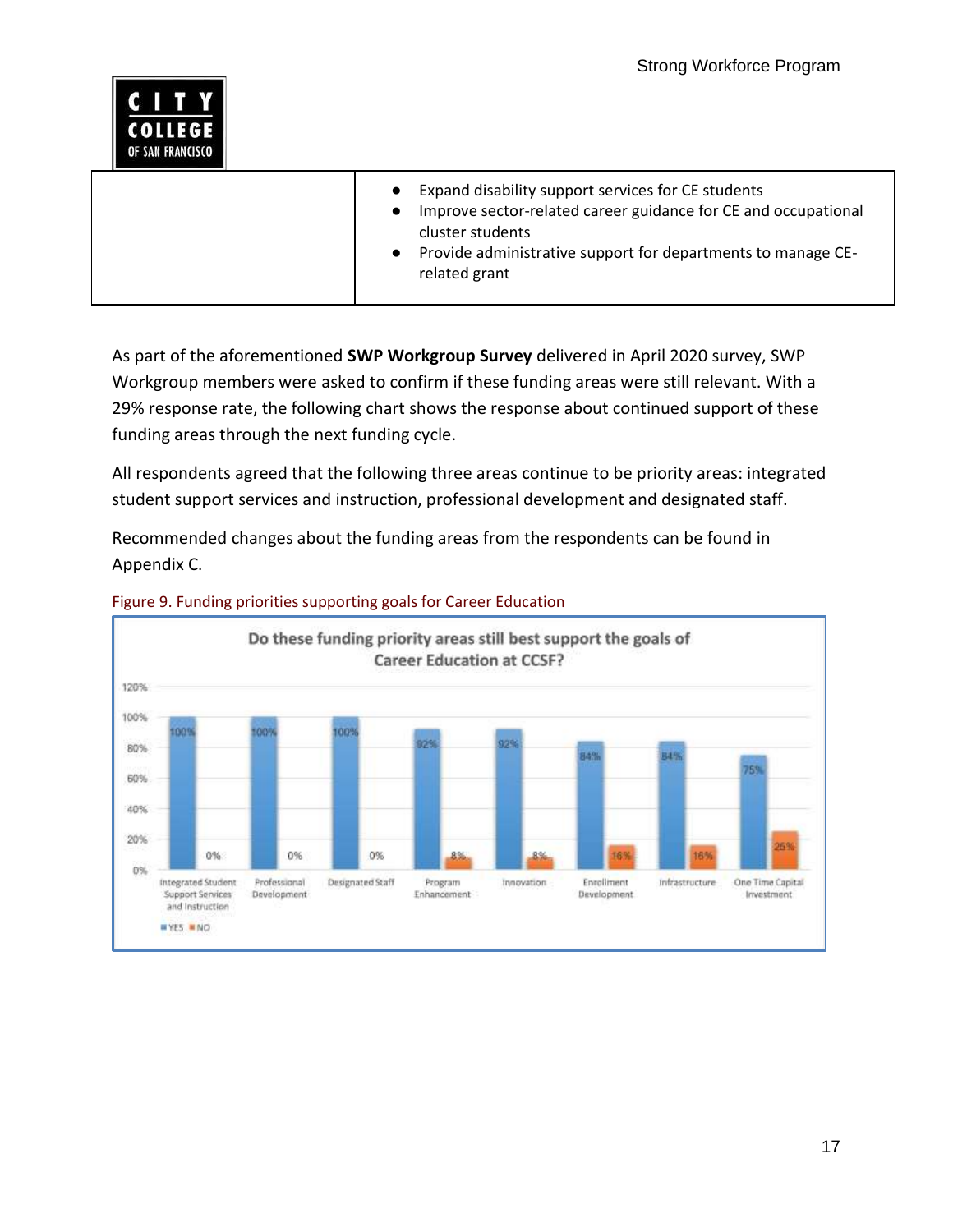

### **LOGIC MODEL**

In order to achieve these goals in the priority funding areas a logic model was developed:

| Goal #1: Support all CCSF students in realizing their career aspirations. |                                                                                                                                                        |                                                                                                                                                                                                  |                                                                                                              |  |
|---------------------------------------------------------------------------|--------------------------------------------------------------------------------------------------------------------------------------------------------|--------------------------------------------------------------------------------------------------------------------------------------------------------------------------------------------------|--------------------------------------------------------------------------------------------------------------|--|
| <b>Inputs</b>                                                             | <b>Activities</b>                                                                                                                                      | <b>Outputs</b>                                                                                                                                                                                   | <b>Outcomes</b>                                                                                              |  |
| Program Enhancement                                                       |                                                                                                                                                        |                                                                                                                                                                                                  |                                                                                                              |  |
| Technology upgrades<br>Equipment and<br>supplies                          | Strengthen existing CE<br>programs and<br>occupational clusters                                                                                        | Instructor and student<br>access to modern<br>equipment/<br>technology, access to<br>necessary supplies.                                                                                         | Increase the<br>percentage of exiting<br>CE students who<br>report being employed<br>in their field of study |  |
| Employer networks,<br>advisory boards,<br>faculty and staff time          | Provide short term<br>workforce training to<br>return individuals to<br>employment<br>expediently.                                                     | <b>Streamlined CE</b><br>programs designed to<br>rapidly upskill students                                                                                                                        | Increase exiting CE<br>students' reported<br>wages                                                           |  |
| Innovation                                                                |                                                                                                                                                        |                                                                                                                                                                                                  |                                                                                                              |  |
| Faculty time and<br>professional<br>development                           | Encourage the<br>development of<br>innovative curriculum,<br>including<br>apprenticeships,<br>accelerated learning,<br>online courses and<br>programs. | Examples include: new<br>Maker certificate and<br>courses, new<br>Entrepreneurship<br>certificates and<br>courses, new data<br>science course, new<br>AV Technologist<br>certificate and courses | Grow the number of<br>CE students who<br>successfully complete<br>a certificate or degree                    |  |
| Infrastructure                                                            |                                                                                                                                                        |                                                                                                                                                                                                  |                                                                                                              |  |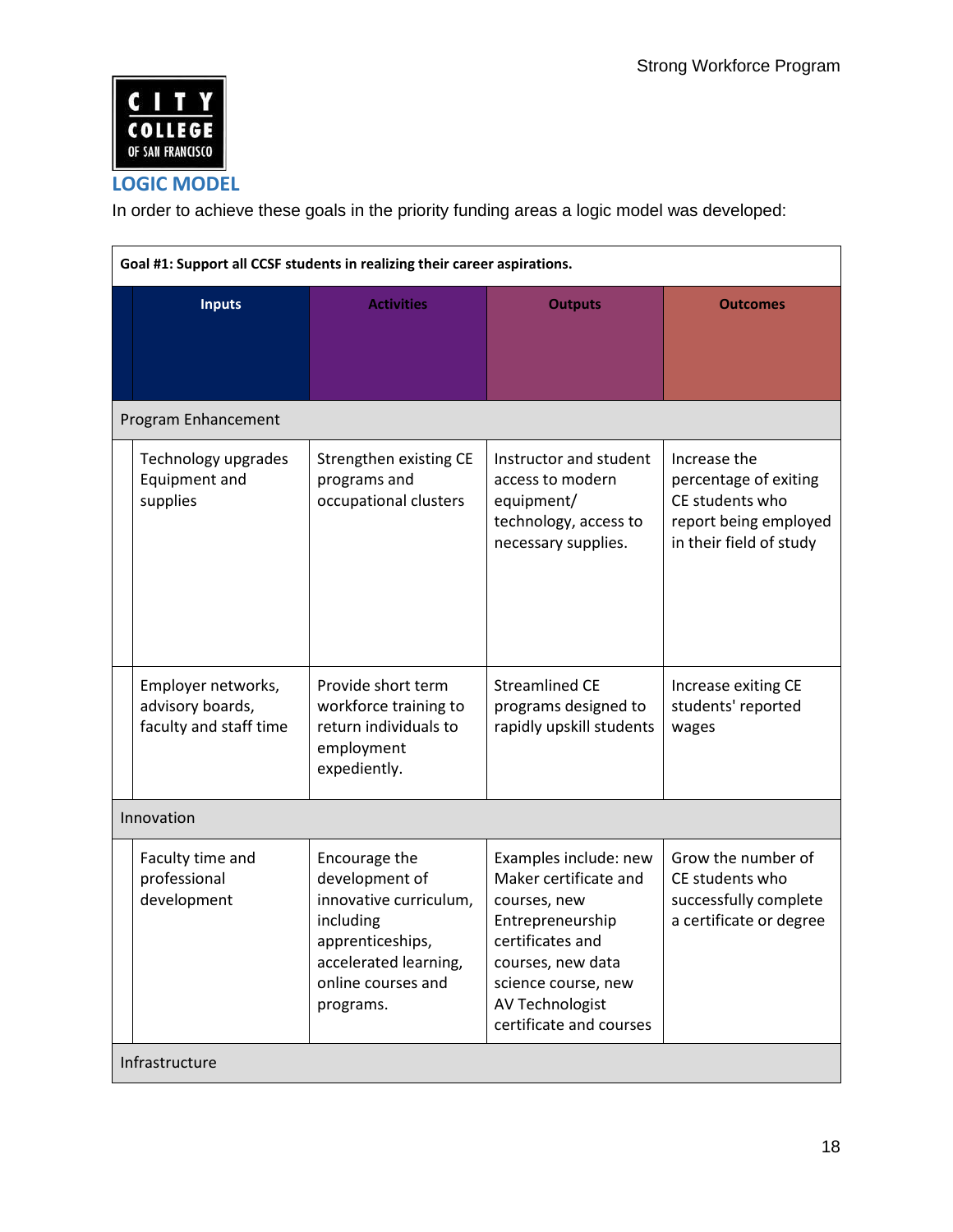| <b>COLLEGE</b><br>OF SAN FRANCISCO                             |                                                                                                                |                                                                                                                                                                             |                                                                                                                                                                                                           |  |  |  |
|----------------------------------------------------------------|----------------------------------------------------------------------------------------------------------------|-----------------------------------------------------------------------------------------------------------------------------------------------------------------------------|-----------------------------------------------------------------------------------------------------------------------------------------------------------------------------------------------------------|--|--|--|
| Workforce<br>Development team                                  | Strengthen the<br>institutional<br>infrastructure to<br>support CE programs<br>across CCSF                     | Capacity to lead CE<br>initiatives, facilitate<br>convenings, develop<br>new programs and<br>partnerships, oversee<br>funding sources, and<br>respond to emergent<br>needs. | Increase the<br>percentage of exiting<br>CE students who<br>report being employed<br>in their field of study<br>Grow the number of<br>CE students who<br>successfully complete<br>a certificate or degree |  |  |  |
|                                                                | Integrated Student Support Services and Instruction                                                            |                                                                                                                                                                             |                                                                                                                                                                                                           |  |  |  |
| Faculty and staff<br>meetings                                  | Increase professional<br>exchange among CE<br>faculty, Counseling<br>faculty, and<br>Employment<br>Specialists | <b>New Student Success</b><br>Teams, Informational<br>presentations, panel<br>discussions, trainings<br>and meetings.                                                       | Improve the cross-<br>functional and cross-<br>disciplinary knowledge<br>base of faculty and<br>staff to better support<br>student success                                                                |  |  |  |
| <b>Professional Development</b>                                |                                                                                                                |                                                                                                                                                                             |                                                                                                                                                                                                           |  |  |  |
| Faculty and staff,<br>Office of Student<br>Equity              | Provide professional<br>development related<br>to student equity.                                              | Presentations, training<br>sessions, and<br>externship<br>opportunities.                                                                                                    | Increase the number<br>of faculty and staff<br>trained in student<br>equity topics                                                                                                                        |  |  |  |
|                                                                |                                                                                                                |                                                                                                                                                                             |                                                                                                                                                                                                           |  |  |  |
|                                                                | Goal #2: Increase CE student enrollment, success and completion                                                |                                                                                                                                                                             |                                                                                                                                                                                                           |  |  |  |
| <b>Inputs</b>                                                  | <b>Activities</b>                                                                                              | <b>Outputs</b>                                                                                                                                                              | <b>Outcomes</b>                                                                                                                                                                                           |  |  |  |
| <b>Enrollment Development</b>                                  |                                                                                                                |                                                                                                                                                                             |                                                                                                                                                                                                           |  |  |  |
| Outreach & HS<br>Programs<br>Career Services team<br>Marketing | Strengthen CE<br>program outreach and<br>enrollment                                                            | Promotional and<br>explanatory videos,<br>printed materials,<br>websites, social media<br>posts, and events                                                                 | Increase community<br>awareness of CE<br>programs and increase<br>enrollment                                                                                                                              |  |  |  |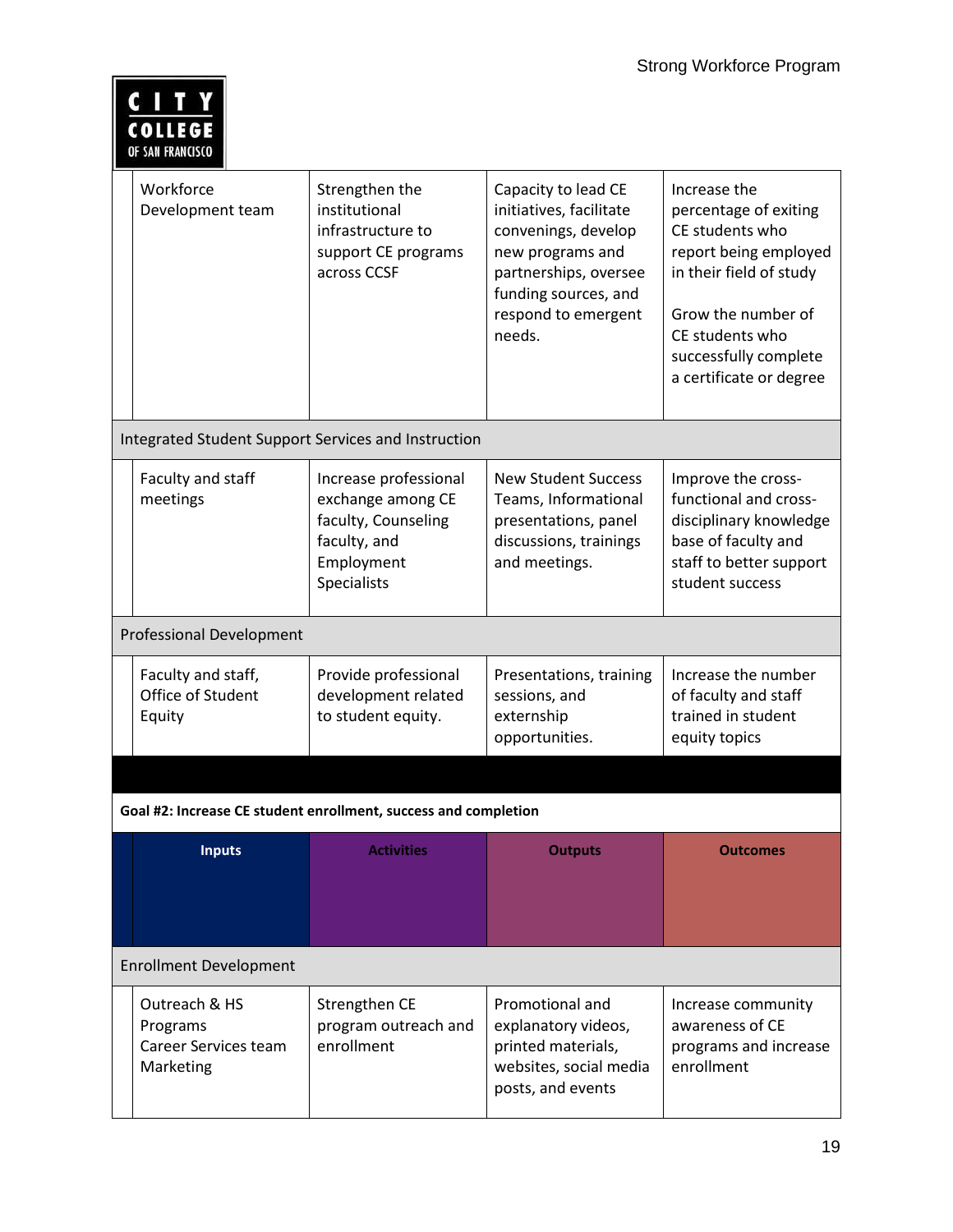| COLLEGE          |
|------------------|
| OF SAN FRANCISCO |

|            | Workforce<br>Development team<br>collaboration with<br>faculty and student<br>services | Encourage enrollment<br>growth across CCSF<br><b>Academic &amp; Career</b><br>Communities                              | <b>CE Showcase events</b><br>and Annual CBO<br>Summit                                                         | Increase the number<br>of individuals who<br>register as new CE<br>students                                                                                                            |  |
|------------|----------------------------------------------------------------------------------------|------------------------------------------------------------------------------------------------------------------------|---------------------------------------------------------------------------------------------------------------|----------------------------------------------------------------------------------------------------------------------------------------------------------------------------------------|--|
|            | Program Enhancement                                                                    |                                                                                                                        |                                                                                                               |                                                                                                                                                                                        |  |
|            | Student success team<br>meetings                                                       | Support student<br>success strategies,<br>such as learning<br>communities and<br>success teams                         | New student success<br>teams for each of the<br><b>Academic and Career</b><br>Communities                     | Grow the number of<br>CE students who<br>successfully complete<br>a certificate or degree<br>Grow the number of<br>CE students who<br>successfully transfer to<br>a 4-year institution |  |
|            | Counselors and<br>Instructors                                                          | Decrease system<br>barriers to completion,<br>such as credit for prior<br>learning, sequencing<br>and program advising | More accessible and<br>equitable courses and<br>programs with<br>streamlined delivery of<br>learning outcomes | Grow the number of<br>CE students who<br>successfully complete<br>a certificate or degree<br>Increase the number<br>of students who<br>successfully complete<br>at least 9 CE units    |  |
| Innovation |                                                                                        |                                                                                                                        |                                                                                                               |                                                                                                                                                                                        |  |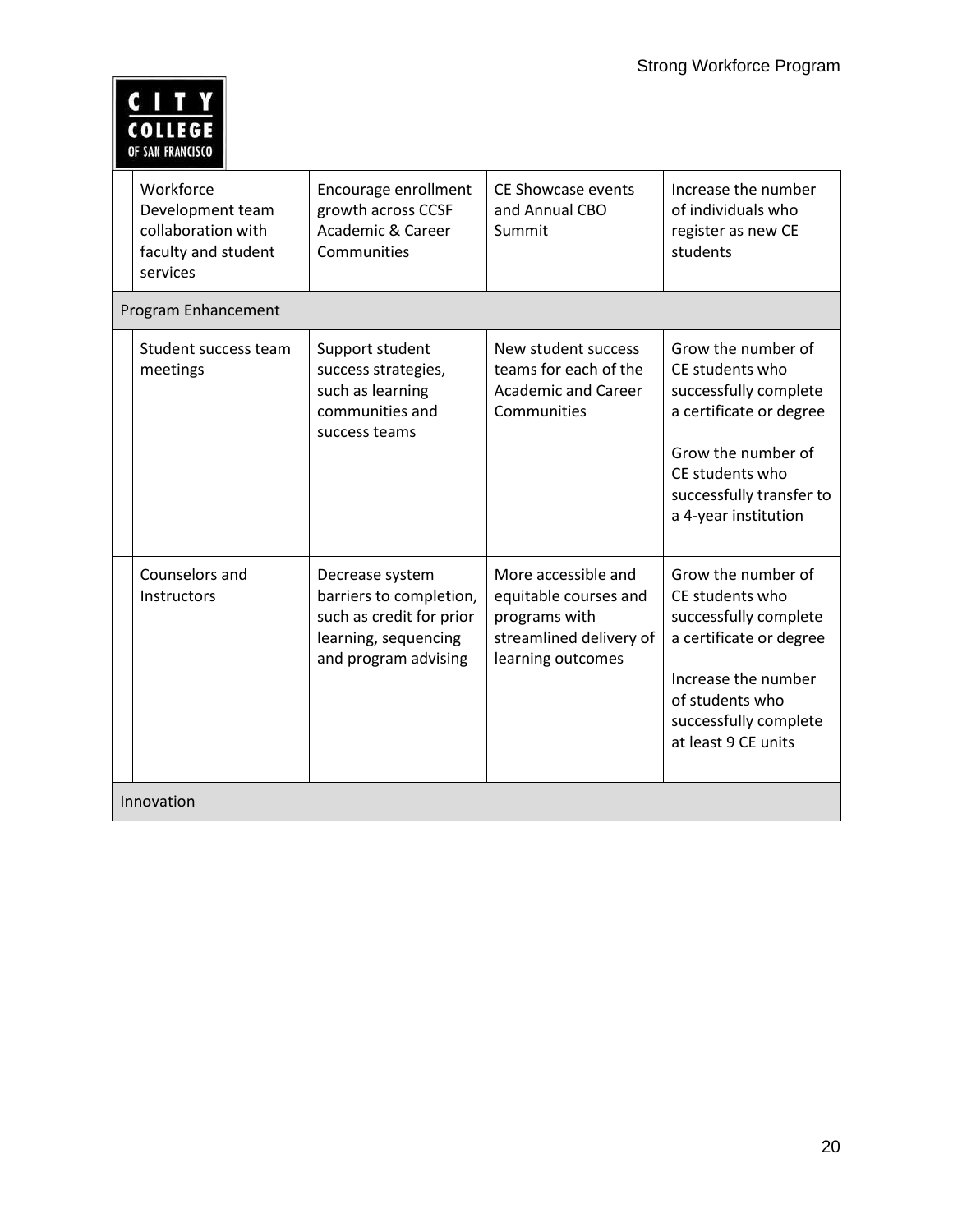| <b>COLLEGE</b><br>OF SAN FRANCISCO                                       |                                                                                                                                              |                                                                                  |                                                                                                                                                                                                                                                                                                                                                                                                  |  |  |
|--------------------------------------------------------------------------|----------------------------------------------------------------------------------------------------------------------------------------------|----------------------------------------------------------------------------------|--------------------------------------------------------------------------------------------------------------------------------------------------------------------------------------------------------------------------------------------------------------------------------------------------------------------------------------------------------------------------------------------------|--|--|
| Website<br>enhancements<br>including program<br>maps and Career<br>Coach | Map pathways for<br>students that outline<br>stackable certificates<br>connected to degrees,<br>transfer, and<br>employment<br>opportunities | Easier to navigate and<br>more streamlined<br>certificate and degree<br>programs | Increase the number<br>of students who<br>successfully complete<br>at least 9 CE units<br>Grow the number of<br>CE students who<br>successfully complete<br>a certificate or degree<br>Increase the<br>percentage of exiting<br>CE students who<br>report being employed<br>in their field of study<br>Grow the number of<br>CE students who<br>successfully transfer to<br>a 4-year institution |  |  |
| <b>Integrated Student Support Services and Instruction</b>               |                                                                                                                                              |                                                                                  |                                                                                                                                                                                                                                                                                                                                                                                                  |  |  |
| Employment<br>Specialists and                                            | Support campus-based<br>equitable support                                                                                                    | Career and counseling<br>meetings with                                           | Grow the number of<br>CE students who                                                                                                                                                                                                                                                                                                                                                            |  |  |

supporting retention, completion, and job placement, and reducing the opportunity gap.

students, sector-based

career panels, employer tours, workshops, internship and job placements

Counselors services aimed at

successfully complete a certificate or degree

percentage of exiting CE students who

report being employed in their field of study

Increase the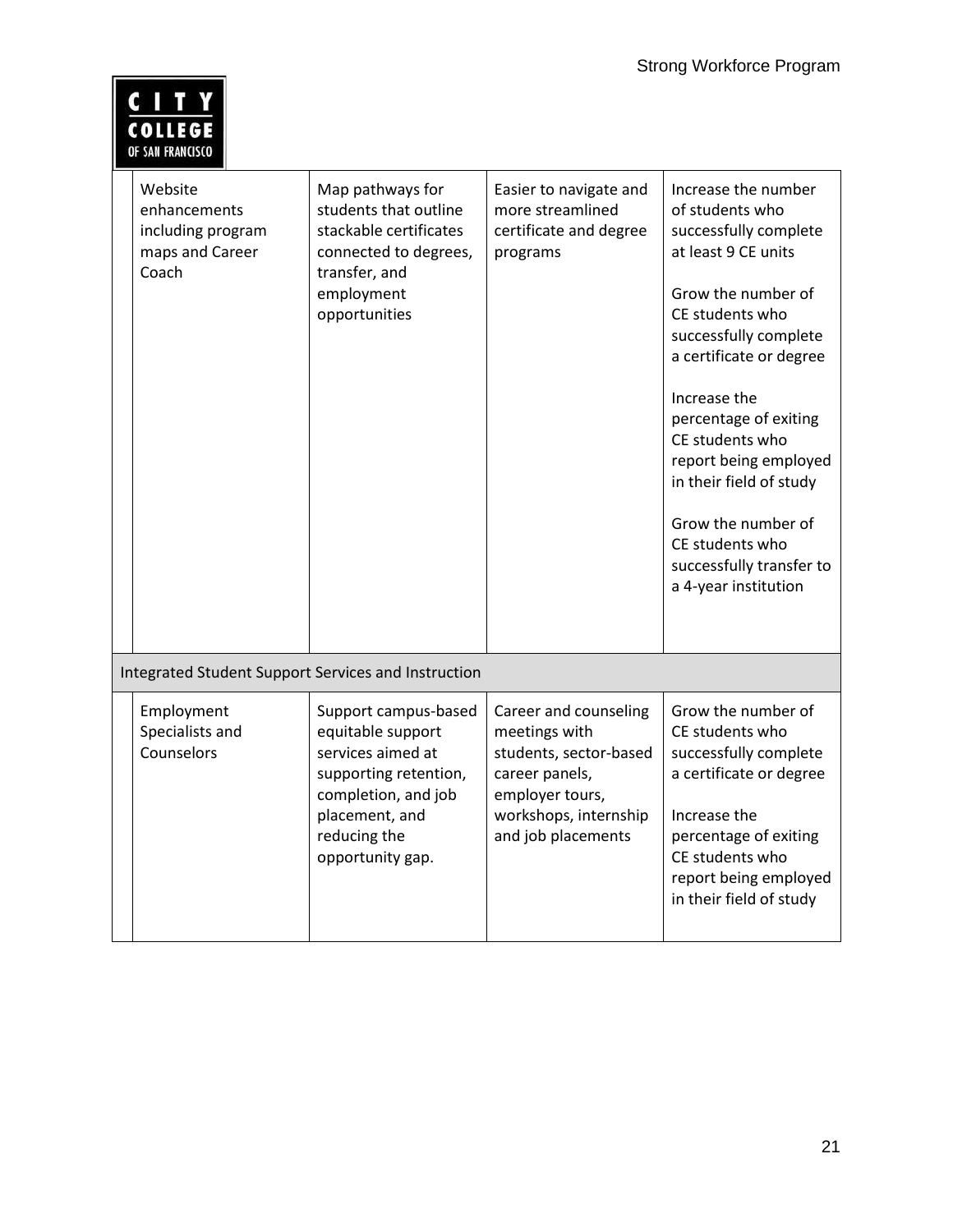| <b>COLLEGE</b><br>OF SAN FRANCISCO                                                                                                                          |                                                                                                                                 |                                                           |                                                                                                                                                                                                                                                                           |  |  |
|-------------------------------------------------------------------------------------------------------------------------------------------------------------|---------------------------------------------------------------------------------------------------------------------------------|-----------------------------------------------------------|---------------------------------------------------------------------------------------------------------------------------------------------------------------------------------------------------------------------------------------------------------------------------|--|--|
| Student Peer Mentors,<br>Tutors, Instructional<br>Faculty                                                                                                   | Provide tutoring and<br>mentoring services for<br>students in CE<br>programs and<br><b>Academic &amp; Career</b><br>Communities | Increased tutoring and<br>mentoring hours for<br>students | Increase the number<br>of students who<br>successfully complete<br>at least 9 CE units<br>Increase the number<br>of students who earn a<br>noncredit workforce<br>credential<br>Grow the number of<br>CE students who<br>successfully complete<br>a certificate or degree |  |  |
| <b>Professional Development</b>                                                                                                                             |                                                                                                                                 |                                                           |                                                                                                                                                                                                                                                                           |  |  |
| Faculty and staff                                                                                                                                           | Provide professional<br>development related<br>to pathways, student<br>success, and<br>enrollment<br>development                | Workshops, meetings<br>and training sessions.             | Increase number of<br>faculty and staff<br>trained in pathways,<br>student success, and<br>enrollment<br>development                                                                                                                                                      |  |  |
|                                                                                                                                                             |                                                                                                                                 |                                                           |                                                                                                                                                                                                                                                                           |  |  |
| Goal #3: Increase CE student work-based learning opportunities and post-program job placement, retention<br>and earnings in students' chosen field of study |                                                                                                                                 |                                                           |                                                                                                                                                                                                                                                                           |  |  |
| <b>Inputs</b>                                                                                                                                               | <b>Activities</b>                                                                                                               | <b>Outputs</b>                                            | <b>Outcomes</b>                                                                                                                                                                                                                                                           |  |  |
| <b>Enrollment Development</b>                                                                                                                               |                                                                                                                                 |                                                           |                                                                                                                                                                                                                                                                           |  |  |
| Student Employment,<br><b>Work Experience</b><br>Coordinator and<br>Faculty                                                                                 | Support enrollment in<br><b>Work Experience</b><br>courses                                                                      | Enrollment growth in<br>work experience<br>courses        | Increase the<br>percentage of exiting<br>CE students who<br>report being employed<br>in their field of study                                                                                                                                                              |  |  |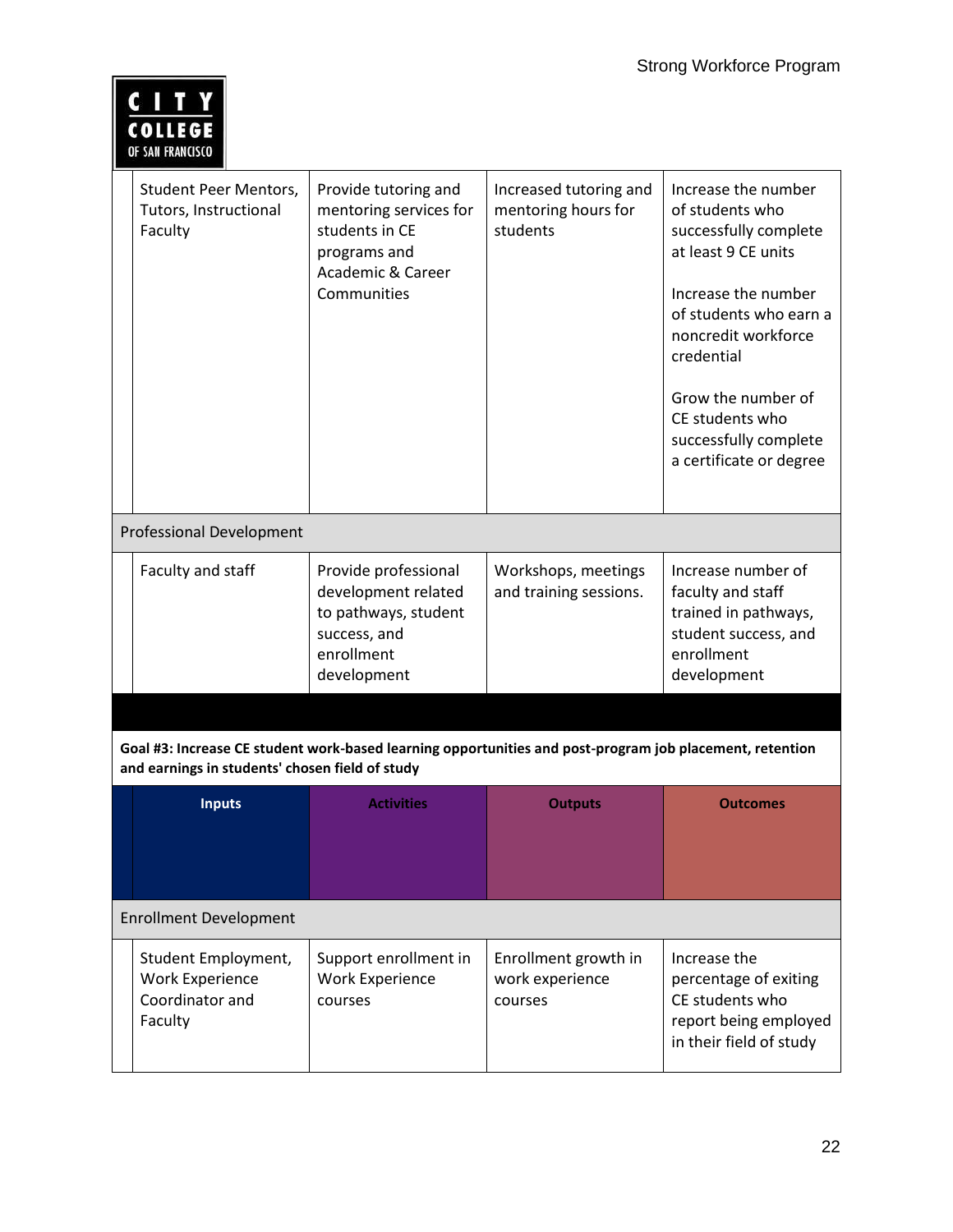| <b>COLLEGE</b><br>OF SAN FRANCISCO                                                                |                                                                               |                                                                                                                                                                                               |                                                                                                                                                                                                                                                                                       |  |
|---------------------------------------------------------------------------------------------------|-------------------------------------------------------------------------------|-----------------------------------------------------------------------------------------------------------------------------------------------------------------------------------------------|---------------------------------------------------------------------------------------------------------------------------------------------------------------------------------------------------------------------------------------------------------------------------------------|--|
| Workforce<br>Development staff, CE<br>faculty, partnerships<br>with local unions and<br>employers | Support enrollment in<br>pre-Apprenticeship<br>and Apprenticeship<br>programs | <b>New</b><br>pre/apprenticeship<br>programs and<br>enrollment growth in<br>those programs                                                                                                    | Grow the number of<br>CE students who<br>successfully complete<br>a certificate or degree<br>Increase the<br>percentage of exiting<br>CE students who<br>report being employed<br>in their field of study                                                                             |  |
| Program Enhancement                                                                               |                                                                               |                                                                                                                                                                                               |                                                                                                                                                                                                                                                                                       |  |
| Employment<br>Specialists                                                                         | Increase job<br>placement support                                             | Employer events,<br>student workshops<br>and events (tours,<br>panels, etc.), one-on-<br>one support. Feedback<br>from both employers<br>and students to<br>improve services and<br>programs. | Students grow their<br>networks and develop<br>employment-related<br>skillsets and resources.<br>Students get work<br>experience,<br>employment in their<br>chosen field, and wage<br>gains. Employers feel<br>more connected to the<br>college and source<br>labor from the college. |  |
| Innovation                                                                                        |                                                                               |                                                                                                                                                                                               |                                                                                                                                                                                                                                                                                       |  |
| Workforce<br>Development team,<br>Marketing,<br>Institutional<br>Development                      | Engage student alumni<br>in supporting current<br>students                    | Networking events,<br>panel discussions, and<br>informational<br>interviews.                                                                                                                  | Increase the<br>percentage of exiting<br>CE students who<br>report being employed<br>in their field of study                                                                                                                                                                          |  |
| Infrastructure                                                                                    |                                                                               |                                                                                                                                                                                               |                                                                                                                                                                                                                                                                                       |  |
| Workforce<br>Development staff,<br>marketing collateral                                           | Invest in<br>communications                                                   | Presentations and<br>convenings of relevant<br>stakeholders around<br>important updates and<br>decisions                                                                                      | Increase the<br>percentage of exiting<br>CE students who<br>report being employed<br>in their field of study                                                                                                                                                                          |  |
| Integrated Student Support Services and Instruction                                               |                                                                               |                                                                                                                                                                                               |                                                                                                                                                                                                                                                                                       |  |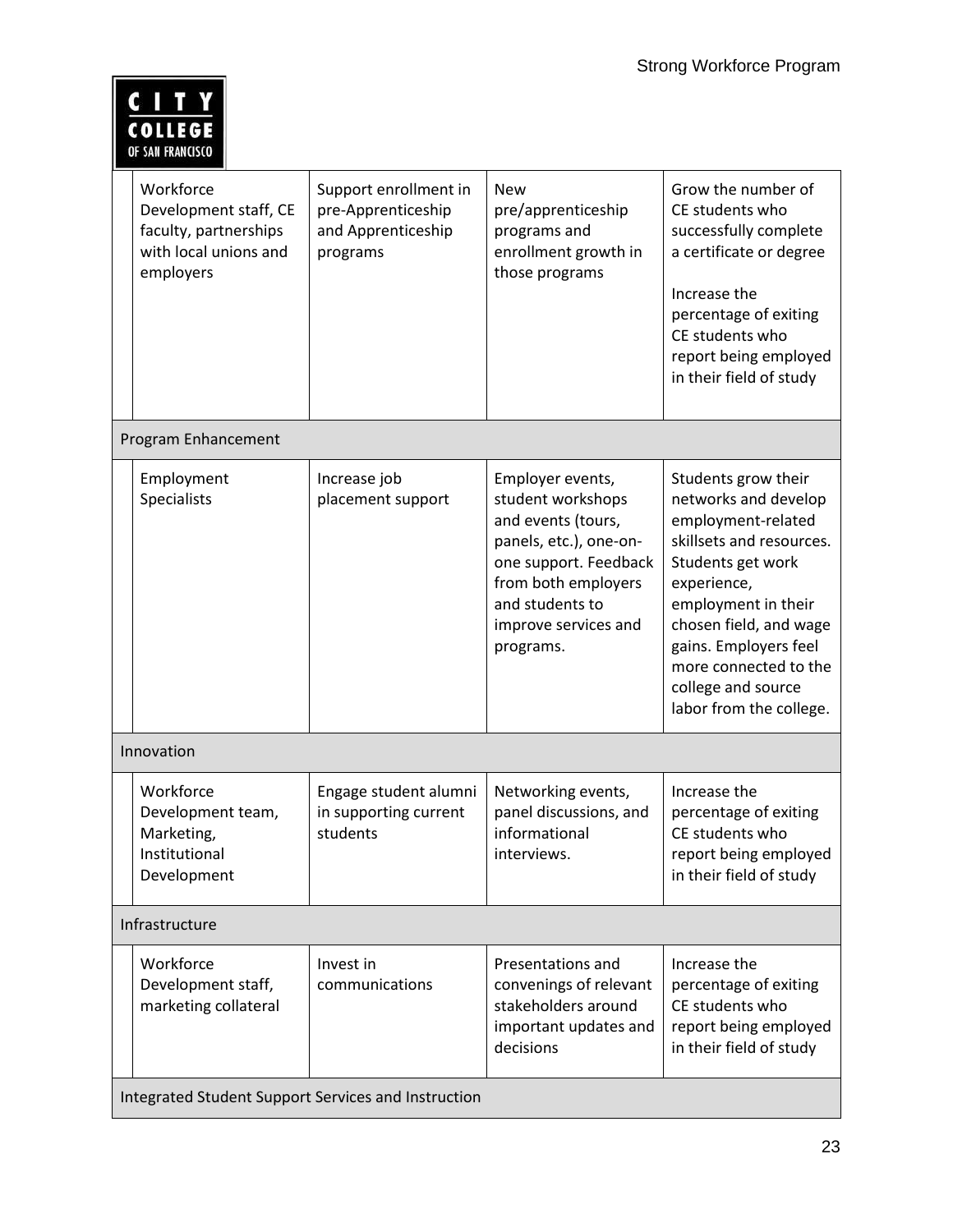| <b>COLLEGE</b><br>OF SAN FRANCISCO                                                                                 |                                                                                                      |                                                                                                                                |                                                                                                                                        |  |
|--------------------------------------------------------------------------------------------------------------------|------------------------------------------------------------------------------------------------------|--------------------------------------------------------------------------------------------------------------------------------|----------------------------------------------------------------------------------------------------------------------------------------|--|
| Career services team,<br>faculty                                                                                   | Foster collaboration<br>among instructional<br>faculty and Career<br>Services                        | Meetings,<br>presentations,<br>consultations, referrals                                                                        | Increase the<br>percentage of exiting<br>CE students who<br>report being employed<br>in their field of study                           |  |
| <b>Professional Development</b>                                                                                    |                                                                                                      |                                                                                                                                |                                                                                                                                        |  |
| Classroom space<br>Advertising to<br>employer networks                                                             | Provide professional<br>development related<br>to work-based learning<br>and industry<br>engagement. | Internship supervisors<br>are better equipped to<br>manage student<br>interns and support<br>their professional<br>development | Improve student<br>internship experience<br>to maximize skill<br>growth and increase<br>interest in work-based<br>learning experiences |  |
|                                                                                                                    |                                                                                                      |                                                                                                                                |                                                                                                                                        |  |
| Goal #4: Align CCSF CE programs and occupational clusters with regional workforce development supply and<br>demand |                                                                                                      |                                                                                                                                |                                                                                                                                        |  |
|                                                                                                                    |                                                                                                      |                                                                                                                                |                                                                                                                                        |  |
| <b>Inputs</b>                                                                                                      | <b>Activities</b>                                                                                    | <b>Outputs</b>                                                                                                                 | <b>Outcomes</b>                                                                                                                        |  |
|                                                                                                                    |                                                                                                      |                                                                                                                                |                                                                                                                                        |  |
| Program Enhancement                                                                                                |                                                                                                      |                                                                                                                                |                                                                                                                                        |  |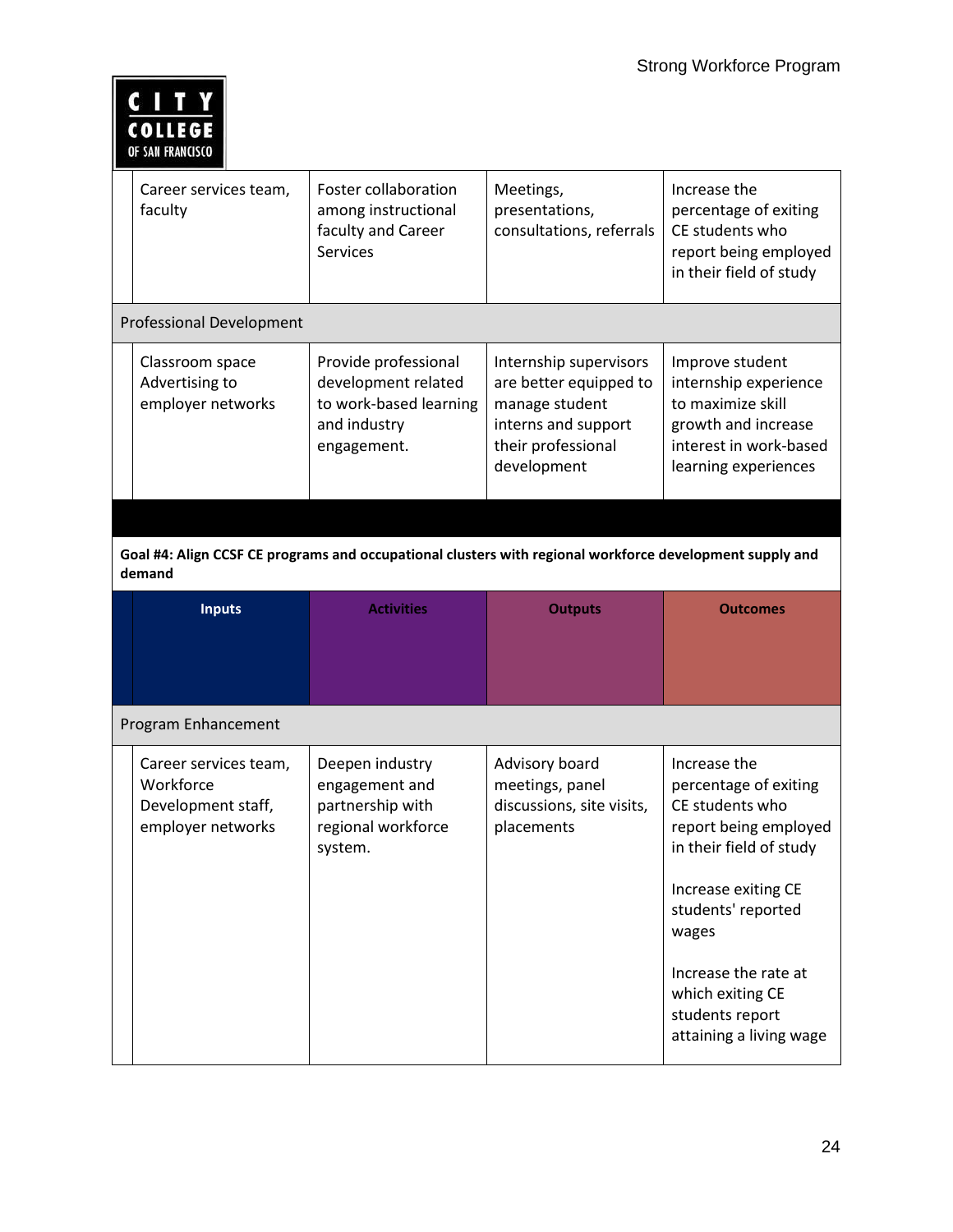| COLLEGE<br>OF SAN FRANCISCO                                                         |                                                                                                                                                                           |                                                                                                                                                                                    |                                                                                                                                                                                                                            |  |  |
|-------------------------------------------------------------------------------------|---------------------------------------------------------------------------------------------------------------------------------------------------------------------------|------------------------------------------------------------------------------------------------------------------------------------------------------------------------------------|----------------------------------------------------------------------------------------------------------------------------------------------------------------------------------------------------------------------------|--|--|
| Supplies, faculty time                                                              | Develop Center for<br>Entrepreneurship and<br>Innovation                                                                                                                  | New entrepreneurship<br>courses, new<br>partnerships with the<br>local business<br>community                                                                                       | Grow opportunities for<br>development of soft<br>skills, entrepreneurial<br>mindset<br>Increase exiting CE<br>students' reported<br>wages<br>Increase number of<br>students who report<br>starting their own<br>businesses |  |  |
| Supplies, equipment,<br>faculty time                                                | Develop<br>MakerSPHERE: Equip<br>sites across the college<br>with cutting edge<br>technology and<br>equipment, develop<br>courses and<br>partnerships with<br>other depts | Students gain<br>experience with<br>equipment,<br>technology and maker<br>mindsets, as well as<br>exposure to the<br>intersection of art,<br>design, fabrication and<br>technology | Improve student<br>preparedness for entry<br>into and longevity in<br>the modern workforce.<br>Grow the number of<br>CE students who<br>successfully complete<br>a certificate or degree                                   |  |  |
| Partnership with<br><b>Center of Excellence</b><br>on labor market data<br>analysis | Conduct labor market<br>analysis in key areas to<br>assess employer needs<br>and identify emerging<br>trends in the post-<br>COVID economy                                | Labor market reports<br>on emerging fields<br>including<br>cybersecurity, data<br>science, etc.                                                                                    | Better prepare<br>students for work by<br>keeping programs<br>informed of changes in<br>labor demands                                                                                                                      |  |  |
| Innovation                                                                          |                                                                                                                                                                           |                                                                                                                                                                                    |                                                                                                                                                                                                                            |  |  |
| Faculty time, funds for<br>marketing                                                | Support and expedite<br>new CE curriculum and<br>program development,<br>based on labor market<br>demand                                                                  | New Certificate in AV<br>Tech that meets<br>emerging employer<br>demand, along with<br>corresponding<br>advertising materials.                                                     | Students interested in<br>AV Tech can receive a<br>certificate and the<br>necessary training to<br>enter the field and<br>meet modern<br>employer demands.                                                                 |  |  |
| Infrastructure                                                                      |                                                                                                                                                                           |                                                                                                                                                                                    |                                                                                                                                                                                                                            |  |  |

 $\boxed{\underline{CITY}}$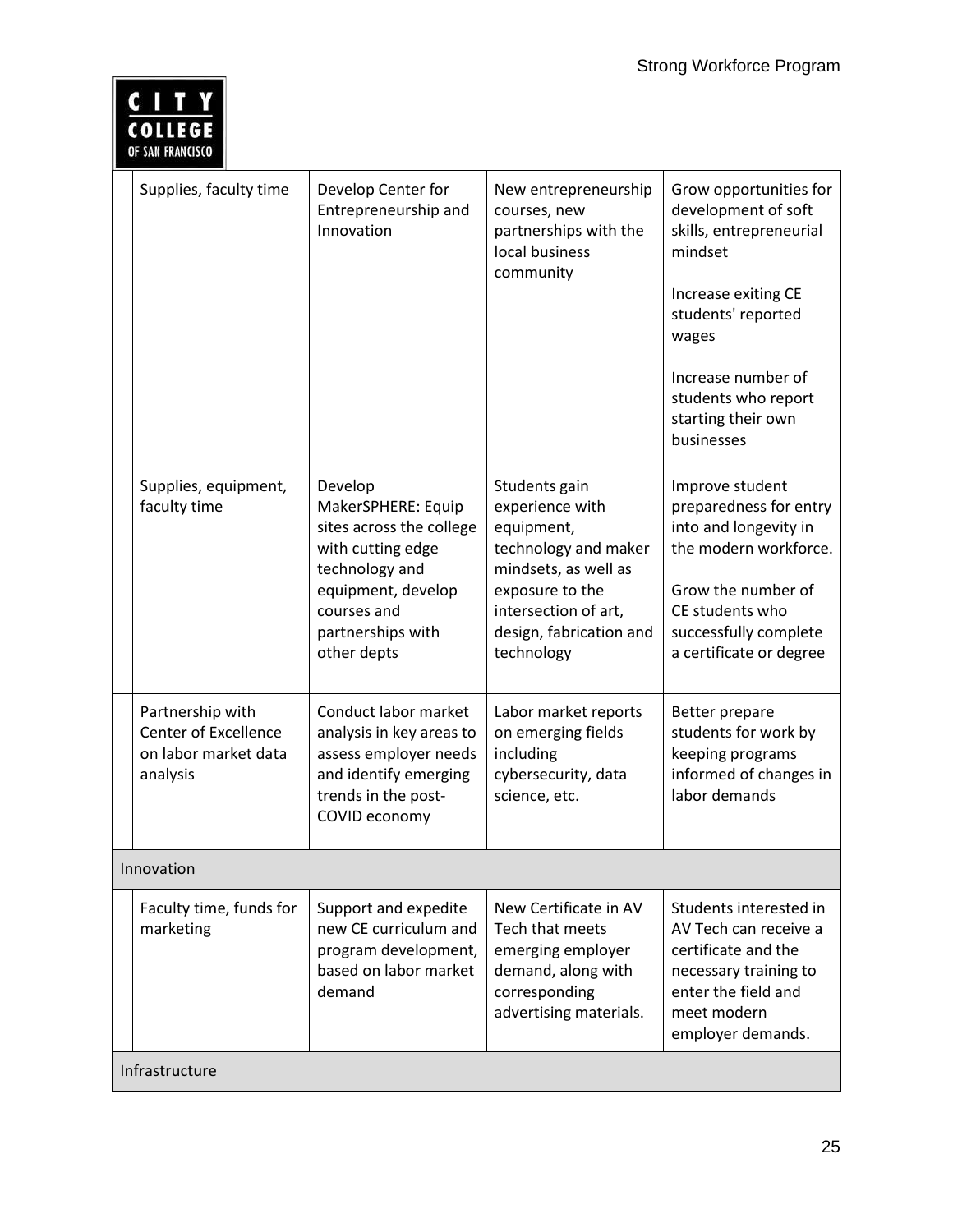| <b>COLLEGE</b><br>OF SAN FRANCISCO                                                |                                                                                                                                   |                                                                                                                                                    |                                                                                                         |
|-----------------------------------------------------------------------------------|-----------------------------------------------------------------------------------------------------------------------------------|----------------------------------------------------------------------------------------------------------------------------------------------------|---------------------------------------------------------------------------------------------------------|
| Faculty time on<br>regional projects,<br>partnerships with local<br>K12 districts | Partner with other<br>colleges in the region<br>to their own "grow<br>your own" teacher<br>training programs<br>modeled on CCSF's | Other districts develop<br>their own "grow your<br>own" models of<br>teacher training in<br>collaboration with<br>their local school<br>districts. | Grow local labor<br>supply of teachers,<br>para-educators and<br>other education<br>professionals       |
| Professional Development                                                          |                                                                                                                                   |                                                                                                                                                    |                                                                                                         |
| Faculty time, funds for<br>marketing                                              | Provide professional<br>development related<br>to regional workforce<br>development topics.                                       | Faculty learn and bring<br>that knowledge back<br>to better align their<br>programs with<br>industry needs                                         | Curricular updates that<br>ensure students are<br>better prepared to<br>enter the local labor<br>market |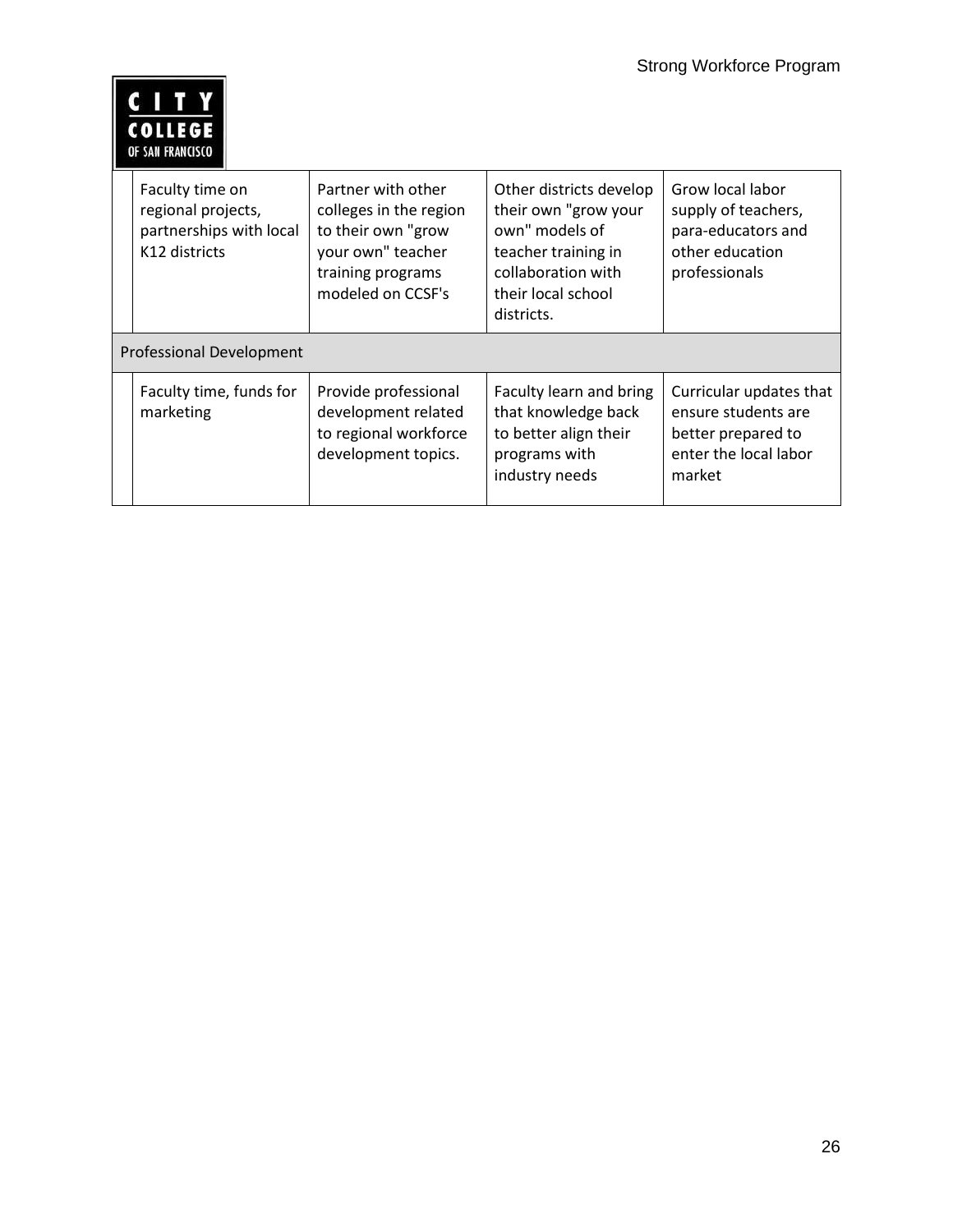

## **Section: 4 Alignment within CCSF Across Multiple Funding Streams and Planning Processes**

### **!lignment with CCSF's Education Master Plan**

The SWP Three-Year Strategic Plan references and aligns with CCSF's Education Master Plan (EMP), which reaffirms the college's commitment to high-quality Career Education and Career Training serving the San Francisco region. The EMP's 8 goals for the 2019-2025 period informed the planning process, and activities toward achievement of these goals will reinforce and integrate with the activities described in the SWP Three-Year Plan. These goals include:

- 1. Improve the student experience
- 2. Institutionalize equity
- 3. Improve communication
- 4. Strengthen credit and noncredit programs
- 5. Improve operation of the college
- 6. Strengthen community, education, and industry partnerships
- 7. Maintain, improve, and build facilities
- 8. Expand and encourage opportunities for professional development

### **Alignment with the Vision for Success**

The Student Centered Funding Formula's metrics align with the California Community Colleges' *[Vision for Success](https://vision.foundationccc.org/)* and are intended to close achievement gaps and boost key student success outcomes. As required by all colleges, we have adopted the following local Vision for Success [goals](https://www.ccsf.edu/en/employee-services/research-planning-and-grants/College_indices/vision-for-success.html) to promote student achievement:

 *CCSF Vision for Success Goal 1 - Completion:* By 2021-22, CCSF will increase the number of  students who acquire **associate degrees (AA, AS, ADT) to 1331 and CCCCO-approved credit certificates to 818**.

 *CCSF Vision for Success Goal 2 - Transfer:* By 2021-22, CCSF will increase the number of  students who acquire the **Associate Degree for Transfer (ADT) to 311**, and increase the number  of CCSF student who **transfer to UC/CSU to 2125**.

 *CCSF Vision for Success Goal 3 - Unit Accumulation:* CCSF will decrease units accumulated by CCSF students earning an Associate Degree to **89 units by 2021-22.**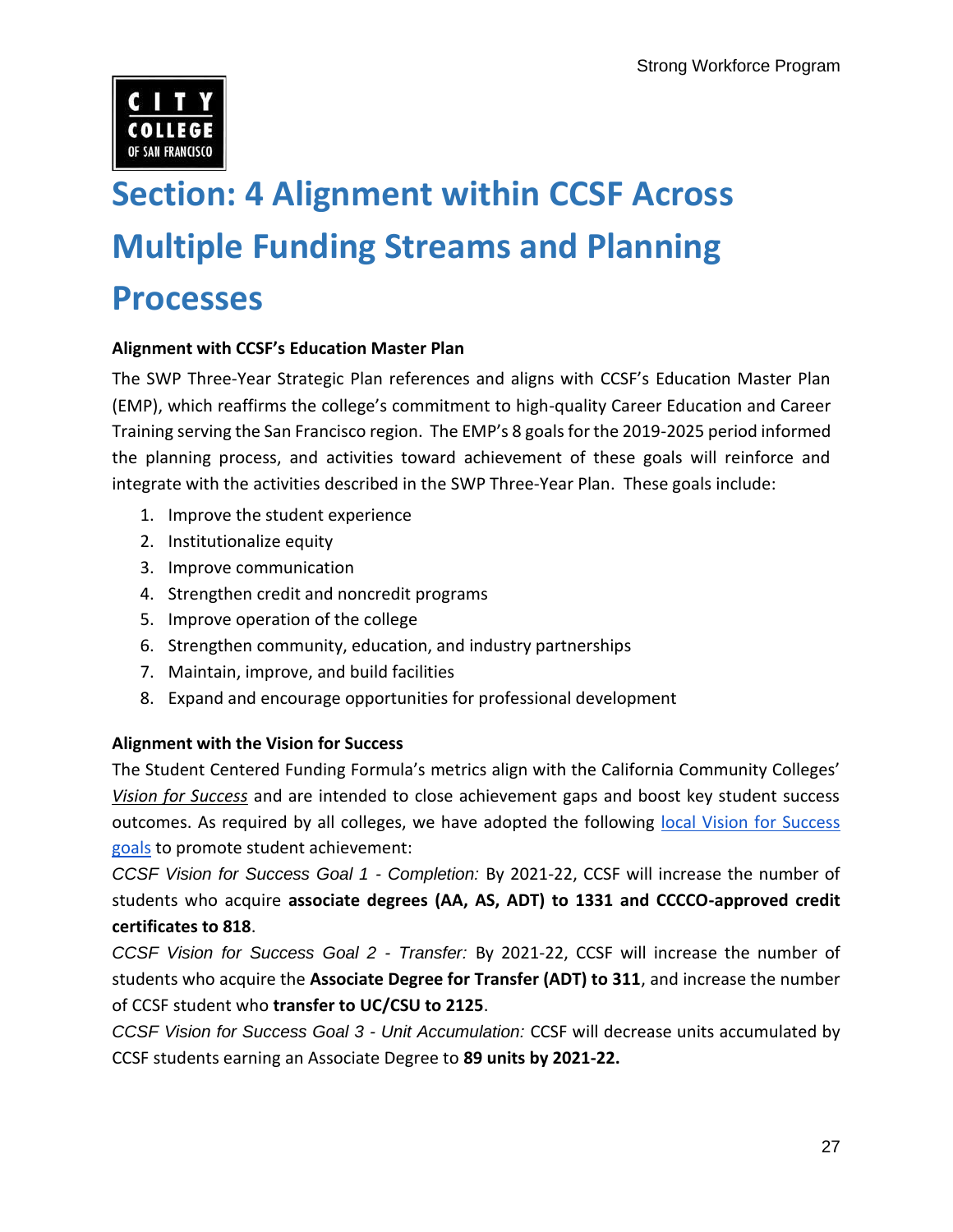

 *CCSF Vision for Success Goal 4 - Workforce:* CCSF has set a goal to increase the number of CE students to be employed in their field of study **to 75% by 2021-22.** 

 *CCSF Vision for Success Goal 5 - Equity:* CCSF will reduce achievement gaps among  Disproportionately Impacted (DI) groups by **40% by 2021-22**, and **completely in 10 years**. Goals for these DI groups are aligned with the Student Equity & Achievement Plan.

 These goals essentially serve as the metrics by which we are measuring our progress toward realizing our collegewide goals as contained within our **Education Master Plan, Student Equity** [Plan,](https://docs.google.com/document/d/1CNLuLL9C2VMx9JmWz8XHCXDBV07Gcds5P9nd7B32aYA/edit?usp=sharing) and [Guided Pathways initiative](http://www.ccsf.edu/rise) ("Re-imagining the Student Experience" or RiSE), while carrying out our **B[oard of Trustees' goals](http://www.ccsf.edu/en/about-city-college/board-of-trustees/board-priorities.html), Accrediting Commission for Community and Junior** [Colleges \(ACCJC\) stretch goals,](https://www.ccsf.edu/dam/Organizational_Assets/About_CCSF/Admin/PGC_Planning/March2019/ACCJCAnnualReport%20-%20Goals%20and%20Standards.pdf) and the C[hancellor's Vision 2025](http://www.ccsf.edu/dam/Organizational_Assets/About_CCSF/Admin/PGC_Planning/October2018/Vision%2090%20-%20L%20Foundation%20Presentation-%209-4-2018.pdf), all of which point toward eliminating opportunity gaps and increasing completion.

### **!lignment with CCSF's Integrated Planning Efforts**

 CCSF has deepened its commitment over the past three years to integrated planning, budgeting, and implementation to ensure the most effective use of resources and the greatest impact for Career Education students. The College uses an integrated planning approach led by a group comprised of Deans who oversee categorical funding and faculty who lead implementation and coordination for these respective areas. This group, called "Fan5" supports increased cross- college-coordination and higher impact usage of its categorical funds,. The Fan5-led process brings together all categorical funds with College-wide mandates. Fan5 leverages common goals across all initiatives and categorical funds to help ensure student access and success, promote student equity, commit to best practices through professional development, streamline student services, and improve assessment and evaluation. Th[e Fan5](https://www.ccsf.edu/en/employee-services/research-planning-and-grants/planning/FantasticFive.html) team (which has now grown to include more than 5 areas) includes leaders representing the following initiatives: (1) CCSF's Student Equity and Achievement Programs (SEAP), which include the previously distinct Basic Skills Initiative, Student Equity, and Student Success and Support Program (SSSP); (2) AEP; (3) Strong Workforce Program (SWP); (4) Carl D. Perkins Career and Technical Education Act of 2006 (CTEA); and (5) Guided Pathways Initiative, which has been locally renamed as Reimagining the Student Experience (RiSE). Fan5 work group membership also includes the presidents of CCSF's Academic and Classified Senates.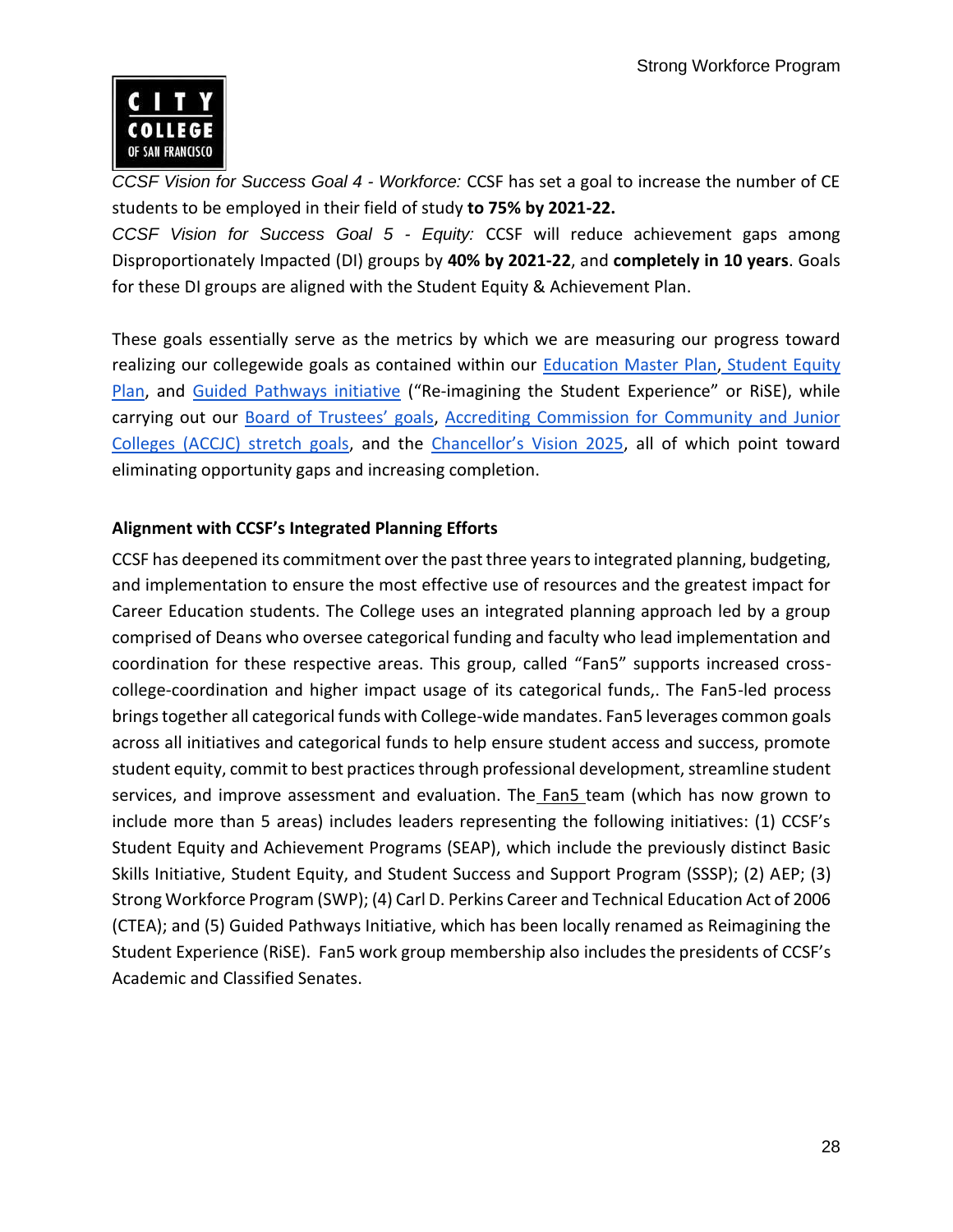

### **INTEGRATED PLANNING AND BUDGETING**

 Building on the success of these integration efforts, the CCSF Workforce Development Department issued an internal, yearly Request for Proposals (RFP) to support the strengthening of career education, noncredit programs and pathways, and student support and success across Fan5 initiatives. This RFP provides the background information and procedures for applying for funds for each fiscal year and serves as a combined, electronic application process for three major funding streams: AEP*,* CTEA, and SWP. This RFP aligns with the larger movement at CCSF toward integrated planning and budgeting. In an effort to streamline processes, the application includes questions based on allowable uses of AEP, CTEA and SWP funding and generates information applicable to each of the funding streams. Departments and collaborations that are interested in applying for funds are invited to respond to the RFP by the designated deadline. An Academic Senate CTE Allocation Subcommittee, in partnership with College administrators utilizing CTEA and/or SWP funds to support quality proposals. For the 2019-2020 academic year, these funds identified the following as areas of greatest need and priority: and overseeing Deans, reviews applications and proposals and makes recommendations about

- Program design improvements and pathways mapped to a student's end goal of certificate, degree, and transfer in both credit and noncredit programs (integrated and aligned with RiSE efforts);
- Projects that help achieve the system-wide goals of the new California Community College Chancellor's Office (CCCCO) Student-Centered Funding Formula, with particular focus on student equity and achievement and enhanced enrollment;
- Collaborative approaches across programs to support students with a first semester experience, which helps students choose and enter a program pathway (in alignment with all Fan5 initiatives,.)
- classified staff, administrators, and external stakeholders (such as employers, further education (integrated and aligned with all Fan5 initiatives). ● Increased professional exchange among instructional faculty, counseling faculty, universities, and CBOs) to ensure program alignment with career opportunities and

 More broadly, AEP, CTEA, and SWP created a Student Success Metrics chart**,** using the Student Success Metrics created by the [CCCCO,](https://digitalfutures.cccco.edu/Projects/Student-Success-Metrics) to codify and pinpoint critical milestones and accomplishments that align with the CCCCO Vision for Success and the new funding formula. These metrics also align across various CCSF initiatives and funding streams and present opportunities for integrated planning and implementation. The chart below summarizes the alignment of the AEP metrics, Perkins Core Indicators, and SWP metrics. Organized around common goals, such as skills gains in ABE, ESL, and short-term career education, and attainment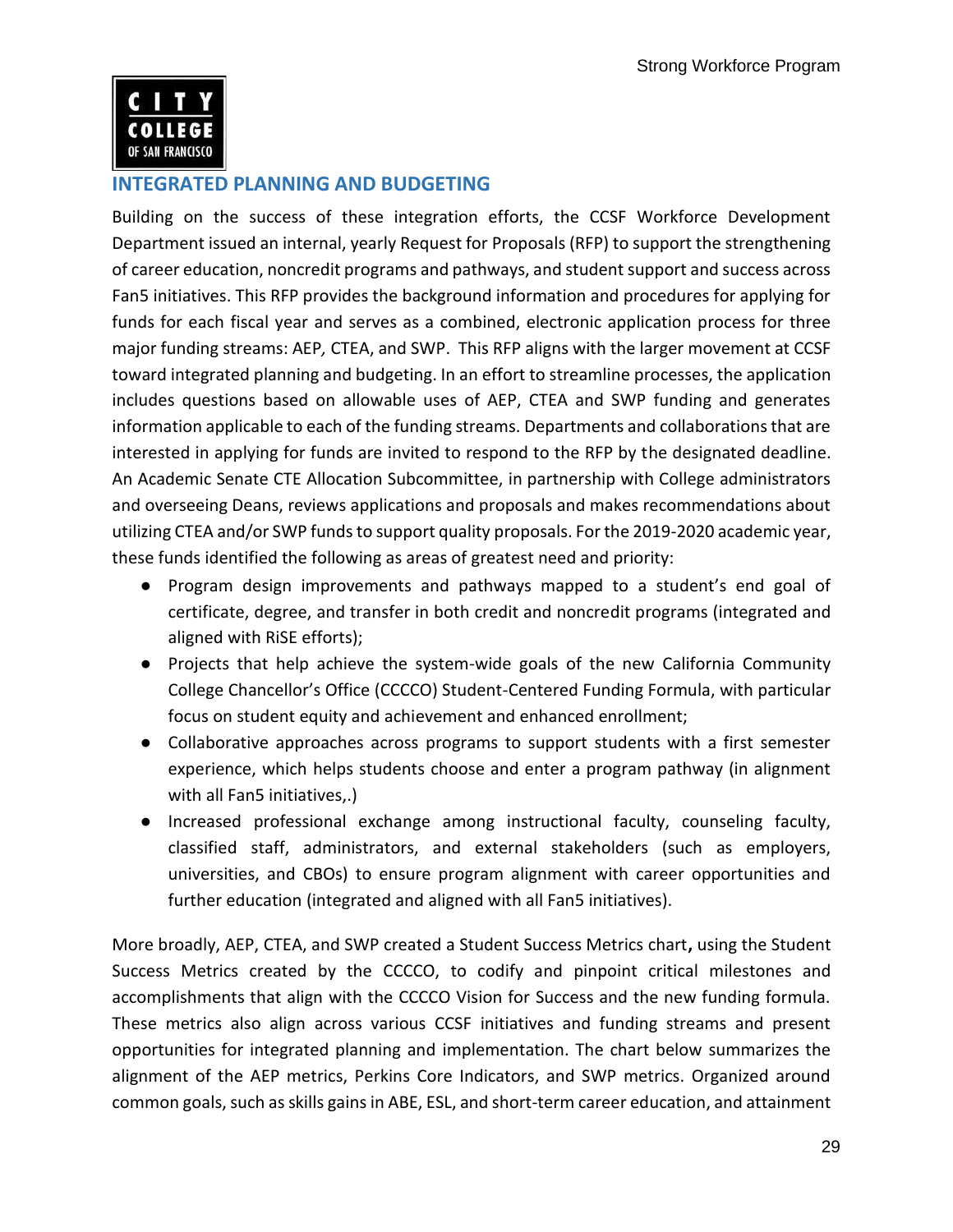

 of a credential, certificate, degree, or transfer, the metrics capture progression along students' educational journey from recruitment to completion, transfer, and entrance into the workforce.

| <b>Student Success</b><br><b>Metrics</b> | <b>AEP Metrics</b>                                                                  | <b>Perkins Core Indicators</b>                           | <b>SWP Metrics</b>                                    |
|------------------------------------------|-------------------------------------------------------------------------------------|----------------------------------------------------------|-------------------------------------------------------|
| Enrollment                               | Number of adults served                                                             | CI5a: Nontraditional<br>participation                    | Number of enrollments                                 |
| Learning<br>Progress                     | Skills gains in ABE, ESL,<br>workforce preparation                                  |                                                          |                                                       |
| Momentum                                 | Improvement in one or more<br>educational outcome measures                          | CI1: Technical Skill<br>Attainment                       |                                                       |
| <b>Success</b>                           | Completion of a credential,<br>diploma, certificate and/or<br>college credit awards | CI5b: Nontraditional<br>completion                       | Attainment of a degree<br>or certificate              |
|                                          | Transition into postsecondary<br>education and college credit                       | CI2: Credential,<br>certificate, or degree<br>attainment | Transfer                                              |
| Employment                               | Employment in 2nd and 4th<br>quarter                                                | CI3: Persistence or<br>transfer                          | Employment in 2nd<br>and 4th quarter                  |
|                                          |                                                                                     | CI4: Placement                                           | Job closely related to<br>field of study              |
| Earnings                                 | Annual earnings                                                                     |                                                          | Median earnings in 2nd<br>quarter after<br>completion |
|                                          | Earnings gains                                                                      |                                                          | Median change in<br>earnings                          |
|                                          | Attainment of a living wage                                                         |                                                          | Attainment of a living<br>wage                        |

### **Aligned Student Success Metrics: CTEA, SWP, AEP**

 As of the close of the 2019-20 fiscal year, 49 projects had been allocated a total of \$3,888,551 through this process.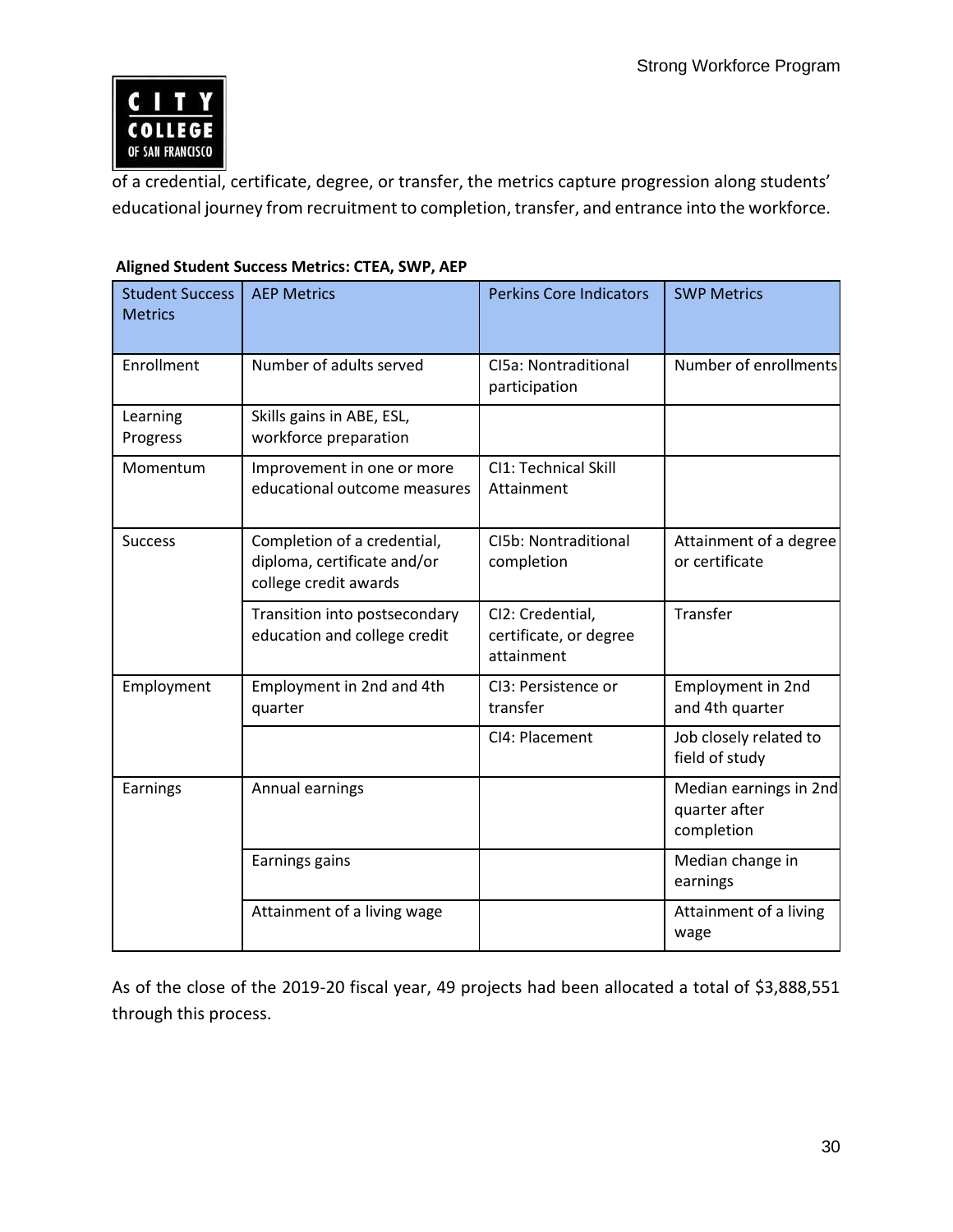

### **Alignment Between SWP and CTEA**

 Perkins/CTEA and SWP funding at CCSF is effectively braided to support CE departments with noncredit offerings, and both CTEA and SWP student outcome goals are aligned with CCSF's unified Student Success Metrics. San Francisco's 2020-21 Perkins V Plan describes several priority improvement issues and investments that are intentionally aligned with SWP:

- During the recent Comprehensive Local Needs Assessment conducted for the Perkins V application, the Workforce Development Office gathered data and assessed departmental proposals and feedback from stakeholders to determine future funding in career education at CCSF.
- Outreach and marketing of CE programs, including noncredit programs, to high schools, CBOs, new and existing students, industry partners, and the community at large;
- Mapping of CE career pathways, and development of on-ramps and industry connections to support student access and success;
- to CCSF's CE Guide, website, and materials for nontraditional and undecided students; ● Delivery of career guidance and academic counseling for CE students, including upgrades
- Programs and services for special populations, including the use of data disaggregation to understand patterns of access and success;
- Upgrades of technology and other equipment for noncredit CE programs;
- Faculty professional development on the integration of academic and CE instruction.

### **Alignment Between K-14 SWP**

 In 2019, CCSF and the San Francisco Unified School District (SFUSD) collaborated on the submission of an application for K-12 SWP funding, which described activities that would strengthen the quality and quantity of career education and career training educational experiences for local K-12 students. The intentional effort to connect and integrate the K-12 SWP and Community College SWP will help meet the needs of our underrepresented high school students. The K-12 SWP funding serves students at schools with the highest dropout rates by strengthening career pathways in Education, Healthcare, and Automotive/Construction. It supports deepened collaboration between SFUSD and CCSF teams to align curricula, map courses and programs, develop work experience opportunities for high school students, and enrich hands-on experiences in career educational pathways. CCSF and SFUSD staff continue to work regularly and collaboratively to map clear and concrete sequences for students from high school dual enrollment to CCSF to careers in priority sectors. By intentionally connecting dual enrollment with work based learning, internships & CE certificates using the SFUSD's unique "Early College" model, students build a relationship that jointly promotes education and employment.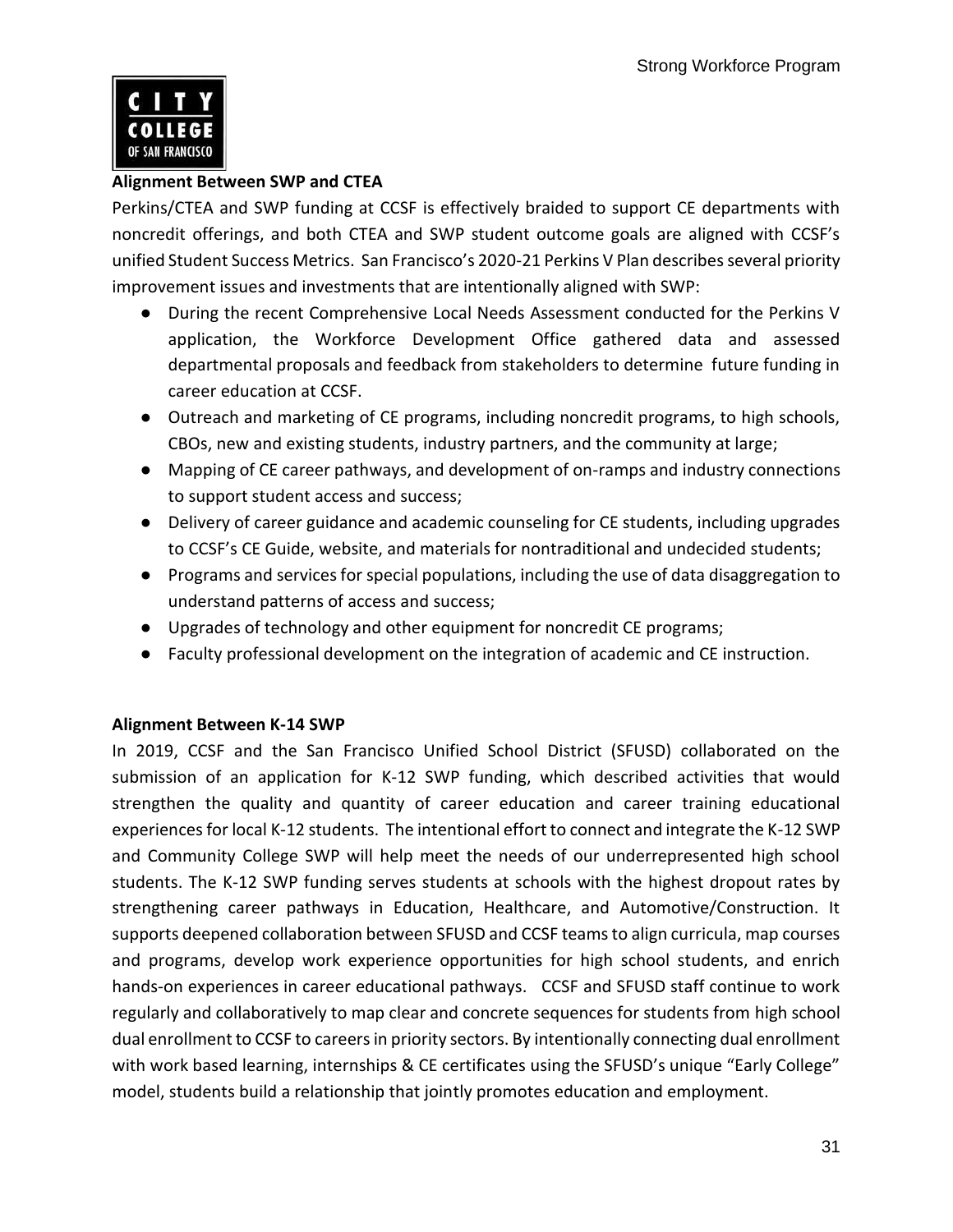

#### **Alignment Between SWP and Guided Pathways**

 and implementation of guided pathways (locally branded as Reimagining the Student Experience (RiSE), CCSF created work groups to conduct program mapping and sequencing, define communications strategies, identify key metrics to assess student success with an equity lens, development. These efforts resulted in identified and articulated shared metrics across programs and initiatives, including those currently addressed by Fan5. The RiSE work also focused on ensuring guided major and career exploration, defining clear program requirements, and expanding career pathway mapping to support transition from secondary education into post-After undertaking a two-year-long inquiry and planning process to inform the college's design conduct qualitative inquiry regarding the student experience, and design professional secondary education.

 To date, the RiSE process has arrived at several goals that relate directly to Career Education among them: a clearly articulated and accessible sequence of courses and programs that provide a clear front door for entering and continuing students and clear connection to additional structure are eight collections of academic and career education programs that bundle related courses in a student-centered, navigable format. ACC's are intended to support students' ability to locate and choose a program of study based on their interests, knowledge, skills, and abilities. academic and employment opportunities. The Academic and Career Communities (ACCs)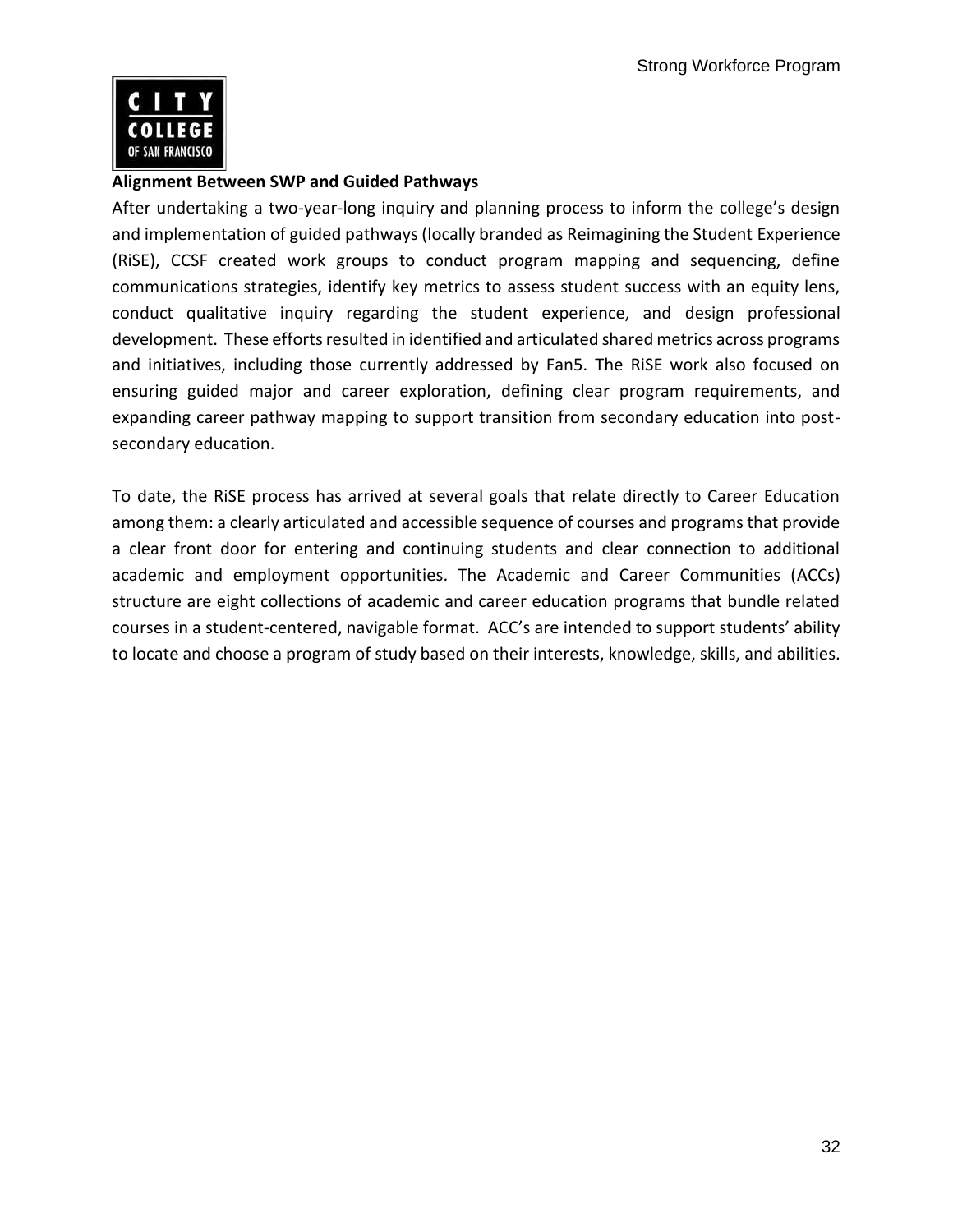

### **Section 5: SWP 2017-2020 Efforts in Review**

alignment with both the State Chancellor's Vision for Success as well as our own college's Mission and Vision and the 2017-2020 SWP Strategic Plan. This has meant strategic investments in sectors, departments, and programs that will provide our students with pathways to meaningful work and living wages. The following charts show the distribution of these funds by sector and department and include allocations made to projects that support multiple sectors or the wider Since its inception the Strong Workforce Program has allocated funds across the college, in CE ecosystem at CCSF:



#### Figure 10. SFWP funding allocations Occupational Cluster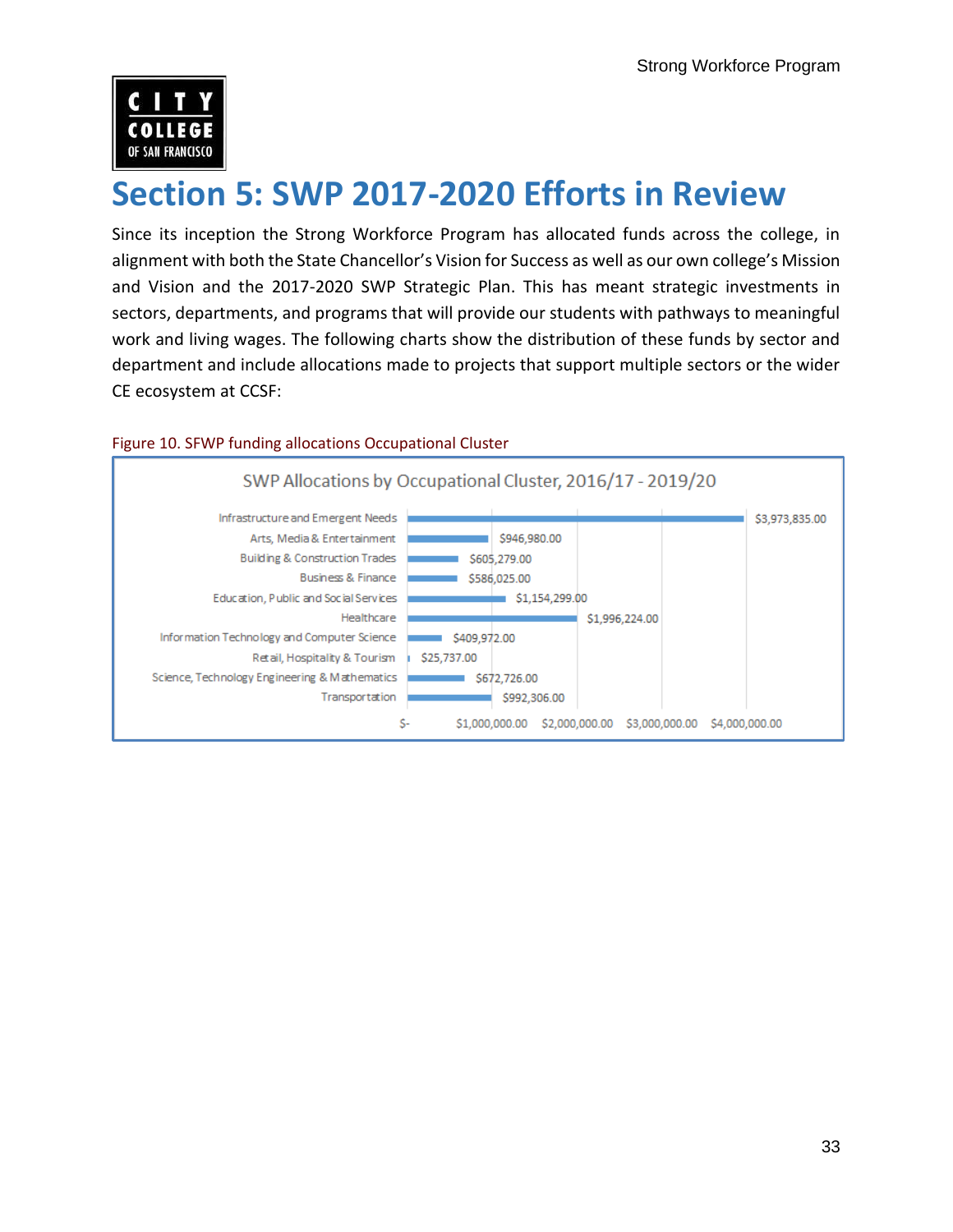

### Figure 11. SWP funding application by Academic Departments SWP Allocations by Academic Department, 2016/17 - 2019/20



 SWP investments were made at the departmental, college, and regional level in order to meet the individual, programmatic and systemic needs of our CE students. Some past project highlights include:

| Project                      | Investment  | Outcome(s)                                                                                                                                                                            |
|------------------------------|-------------|---------------------------------------------------------------------------------------------------------------------------------------------------------------------------------------|
| <b>Departmental Needs</b>    |             |                                                                                                                                                                                       |
| 49 Departmental Projects     | \$3,888,551 | Facilities, technology and<br>equipment upgrades; student lab<br>aides; instructional support;<br>classified and faculty time;<br>classroom supplies and materials;<br>and much more. |
| College Infrastructure       |             |                                                                                                                                                                                       |
| Apprenticeships              | \$867,000   | Apprenticeship and pre-<br>apprenticeship programs in<br>automotive, cybersecurity, child<br>development, and horticulture.                                                           |
| Working Adult Degree Program | \$486,000   | New program that offers cohorted<br>academic and student services<br>tailored to the unique needs of<br>adult learners who wish to                                                    |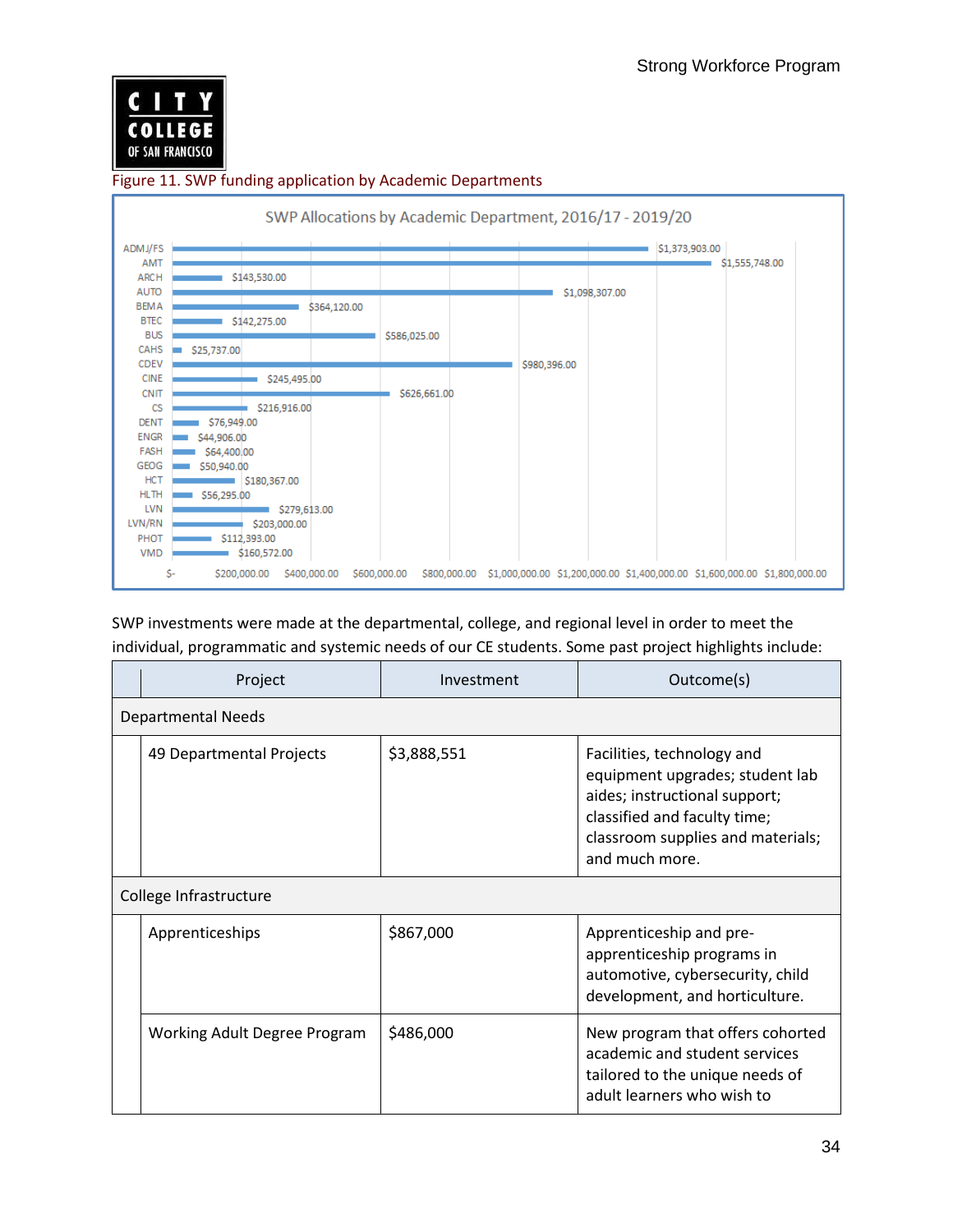### <u>C I T Y</u><br>COLLEGE OF SAN FRANCISCO

|                                                             |                | complete an associates degree.<br>Since relaunching in 2017 it serves<br>approximately 100 students a year<br>and has had 22 graduates.                                                                          |
|-------------------------------------------------------------|----------------|------------------------------------------------------------------------------------------------------------------------------------------------------------------------------------------------------------------|
| Center for Entrepreneurship<br>and Innovation               | \$251,000      | New Entrepreneurship certificates<br>and courses; student access to<br>local and national<br>entrepreneurship community.                                                                                         |
| MakerSPHERE                                                 | \$445,188      | New Maker certificate and courses;<br>STEAM student access to cutting<br>edge technology.                                                                                                                        |
| <b>CE Marketing</b>                                         | \$332,000      | Free City advertising campaign, CE<br>program pamphlets, student<br>stories, and more.                                                                                                                           |
| <b>Professional Development</b>                             | \$104,745      | Conferences, trainings, workshops,<br>and related expenses for CE<br>faculty.                                                                                                                                    |
| <b>Fire Science and Aeronautics</b><br><b>Program Moves</b> | \$1,500,000    | Fire Science program moved to<br>John Adams, architectural plans<br>drawn up for Aeronautics program<br>move to Evans.                                                                                           |
| <b>Career Services Team</b>                                 | \$2,014,629    | 1,266 student job/internship<br>placements, 2,886 employers<br>engaged.                                                                                                                                          |
| <b>Regional Collaborations</b>                              |                |                                                                                                                                                                                                                  |
| AV Technologist Certificate                                 | Project budget | New AV Technologist certificate<br>and courses in partnership with<br>Laney College; advertisements<br>resulting in 395,850 impressions<br>and 1,268 website clicks.                                             |
| <b>Aviation RJV</b>                                         | \$220,000      | Professional development to stay<br>current with changing FAA<br>regulations, alignment of curricula<br>to evolving industry standards, and<br>outreach efforts to grow and<br>diversify the student population. |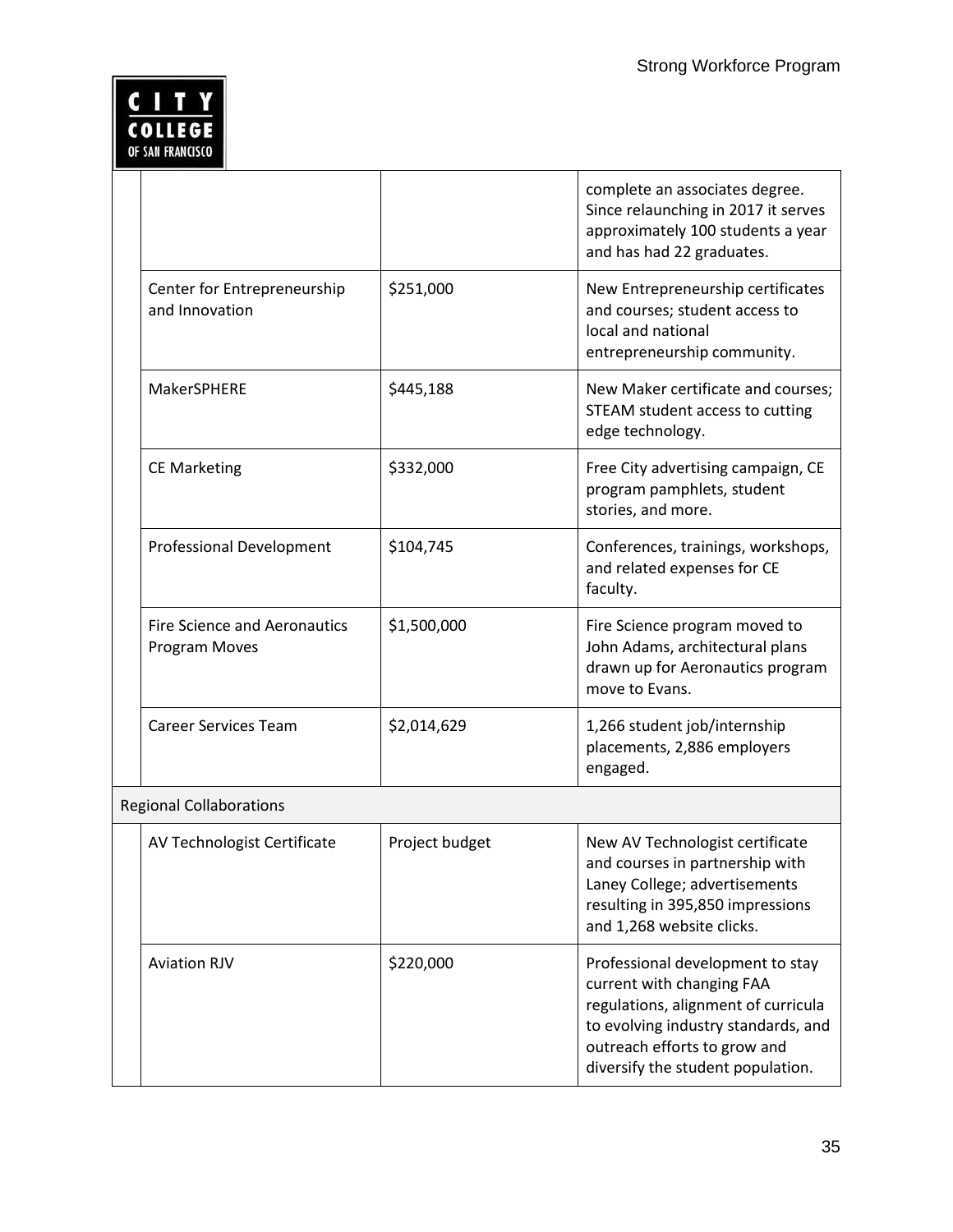

| Automotive RJV                                    | \$188,262   | Development of new curricula to<br>meet evolving industry standards<br>and prepare the next generation of<br>automotive technicians for hybrid,<br>electric, and autonomous vehicles. |
|---------------------------------------------------|-------------|---------------------------------------------------------------------------------------------------------------------------------------------------------------------------------------|
| <b>Cloud Consortium</b>                           | \$17,000    | Course and program development<br>to meet the growing demand for<br>experts in areas related to cloud<br>computing.                                                                   |
| <b>Teacher Preparation Pipeline</b><br><b>RJV</b> | \$467,157   | Infrastructure necessary for the<br>successful implementation of San<br>Francisco's 'Grow Your Own'<br>model of teacher preparation in<br>other localities across the Bay<br>Region.  |
| <b>Cybersecurity Summer Camps</b>                 | \$148,577   | Enrollment pipeline from SFUSD to<br>CCSF cybersecurity programs.                                                                                                                     |
| <b>Emergent Needs</b>                             |             |                                                                                                                                                                                       |
| Covid-19 Tech Investments                         | \$69,000    | Technology necessary for remote<br>access to classes and software,<br>including Chromebooks and<br>SplashTop.                                                                         |
| Spring 2020, Fall 2020 and<br>Spring 2021 Courses | \$1,000,000 | Braided funding to support various<br>CE courses and avoid class cuts.                                                                                                                |
| <b>Cybersecurity Competitions</b>                 | \$16,000    | Several top placements against<br>teams from UCs, CSUs, and private<br>universities; establishment of CCSF<br>as a top cybersecurity program<br>among students and employers.         |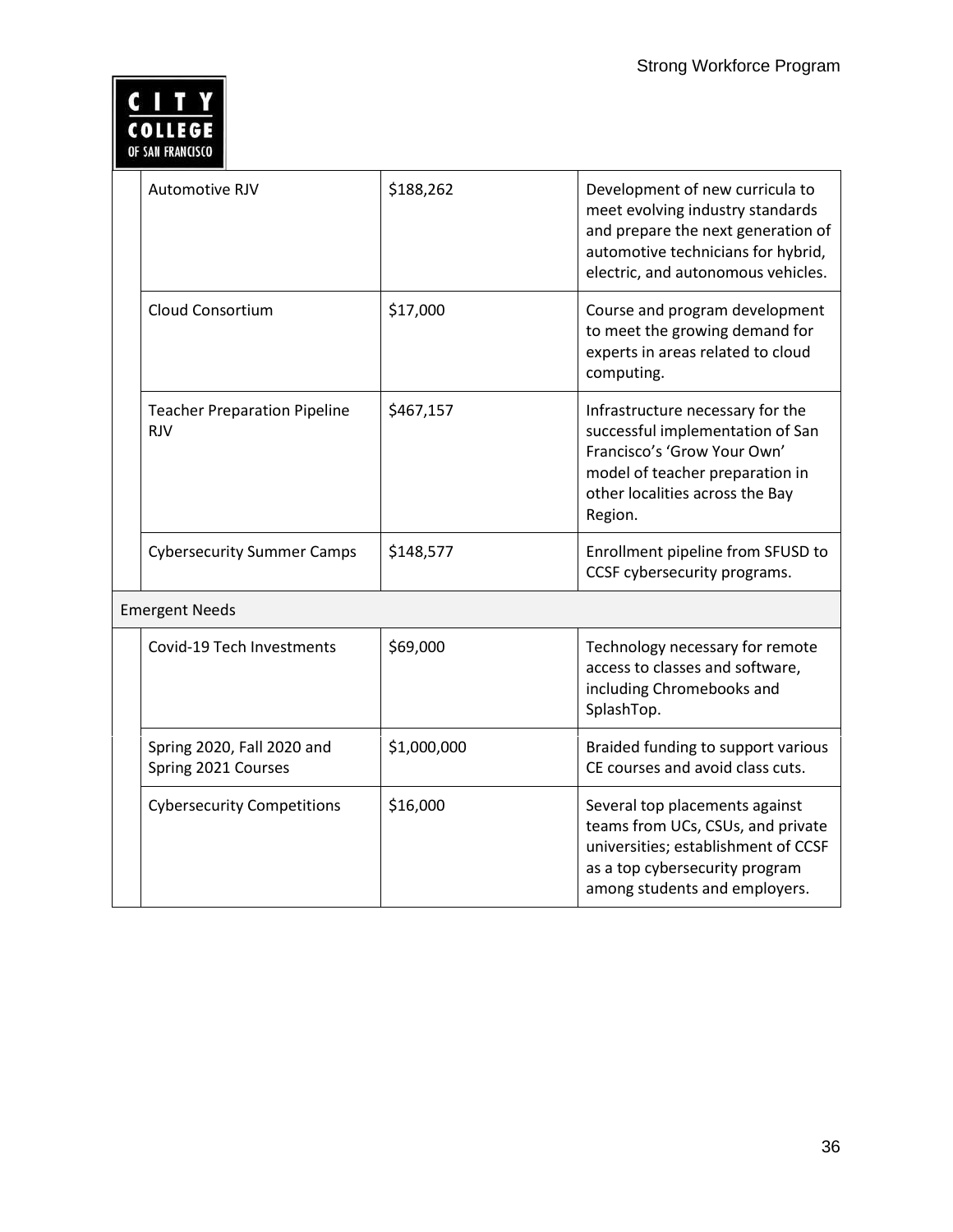

### **Appendix A**

### **Academic Senate Appointments to the Strong Work Force Work group**

| Abaunza, Valerie<br>1.   | 2. Gentry, Erika   | 3. Simotas, Michelle  |
|--------------------------|--------------------|-----------------------|
| Brown, Steven<br>4.      | 5. Johnston, Denah | 6. Smith, Natalie     |
| 7. Connors, Jim          | 8. Romano, Lisa    | Sundarm, Anjali<br>9. |
| 10. Devlin-Clancy, Maura | 11. Schall, Susan  | 12. White, Kathleen   |
| 13. Fong, Priscilla      | 14. Shvarts, Olga  | 15. Zimmerman, Carin  |

### **SWP Strategic Plan Workgroup Convening (March 2, 2020): List of Participants**

| <b>Name</b>            | <b>Title</b>                               | <b>Department</b>                        |
|------------------------|--------------------------------------------|------------------------------------------|
| Abaunza, Valerie<br>1. | Faculty                                    | <b>Continuing Student Counseling</b>     |
| 2.<br>Berg, Jonathan   | <b>Employment Training Specialist</b><br>Ш | Workforce Development                    |
| 3.<br>Brown, Steven    | Chair                                      | Environmental Horticulture/<br>Floristry |
| Castagnola, Matt<br>4. | Faculty                                    | Fire Science Technology                  |
| Castillo, Patti<br>5.  | Faculty                                    | New Student Counseling                   |
| Cohen, Rachel<br>6.    | <b>Articulation Officer</b>                | <b>Articulation Office</b>               |
| 7.<br>Connors, Jim     | Chair                                      | Fire Science Technology                  |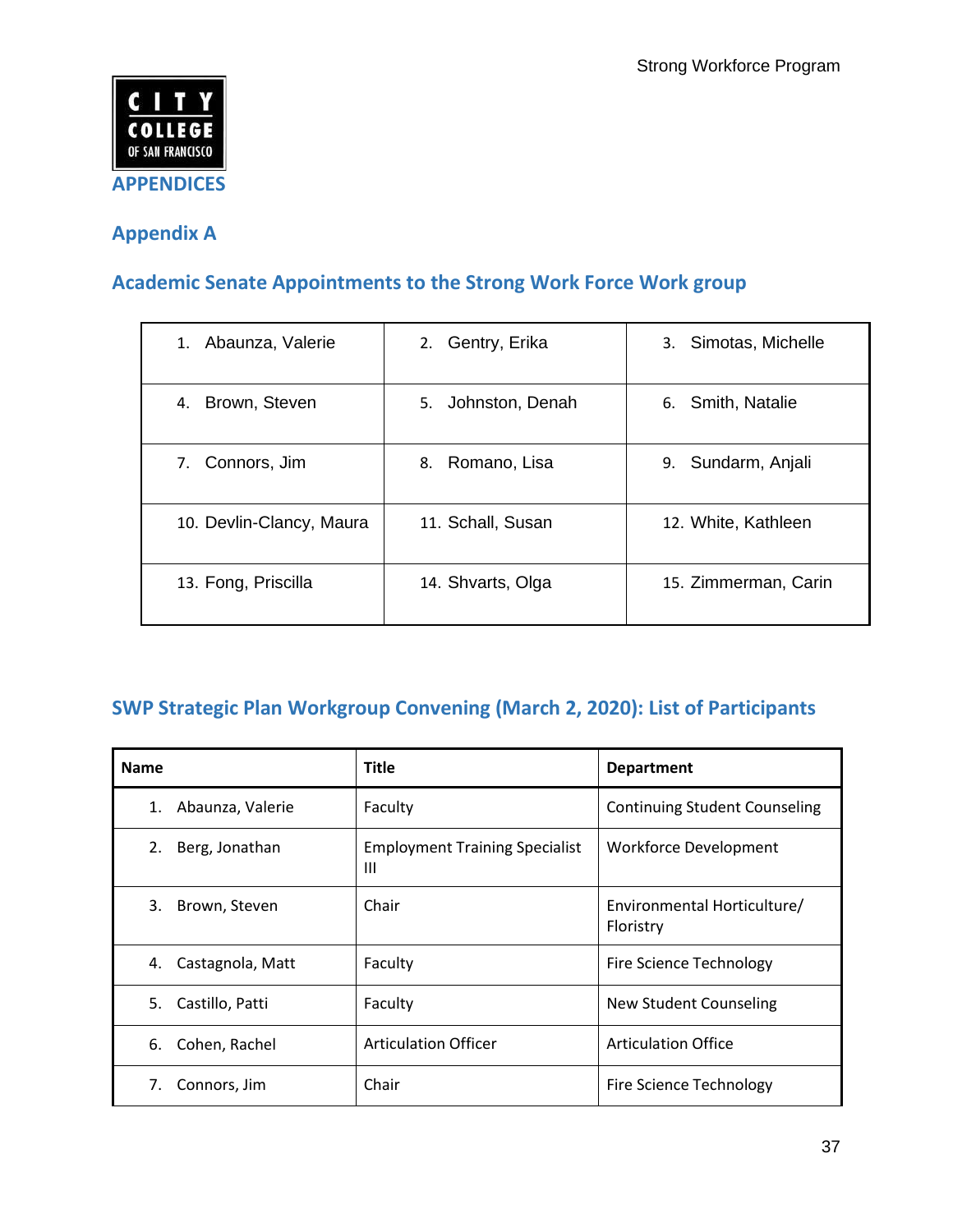### <u>C I T Y</u><br>COLLEGE OF SAN FRANCISCO

| Devlin-Clancy, Maura<br>8.    | <b>CTE Faculty</b>                           | <b>Computer Networking and</b><br><b>Information Technology</b> |
|-------------------------------|----------------------------------------------|-----------------------------------------------------------------|
| 9.<br>Fausto, Alicia          | Faculty                                      | <b>New Student Counseling</b>                                   |
| 10. Feit, Joana               | Director for College and Career<br>Readiness | <b>SFUSD Career Pathways</b>                                    |
| 11. Fong, Priscilla           | Faculty                                      | Fashion                                                         |
| 12. Gentry, Erika             | Chair                                        | Photography                                                     |
| 13. Hadden, Janel             | <b>Research Assistant</b>                    | <b>Workforce Development</b>                                    |
| 14. Halpin, John              | Dean                                         | <b>Workforce Development</b>                                    |
| 15. Hammerich, Keith          | <b>Interim Chair</b>                         | <b>Culinary Arts and Hospitality</b><br><b>Studies</b>          |
| 16. Henderson-Brown,<br>Tessa | Vice Chancellor                              | <b>Student Affairs</b>                                          |
| 17. Herriford, Olivia         | <b>CAI Grant Manager</b>                     | <b>Workforce Development</b>                                    |
| 18. Huang, Amily              | Chair                                        | Architecture                                                    |
| 19. Jeon, Eun Jin             | <b>Management Assistant</b>                  | <b>Workforce Development</b>                                    |
| 20. Johnston, Denah           | Chair                                        | Cinema                                                          |
| 21. Lam, Zachary              | <b>Assistant Director</b>                    | <b>Workforce Development</b>                                    |
| 22. Liang, Mandy              | Interim Dean                                 | <b>Matriculation Office</b>                                     |
| 23. Lin, Carina               | <b>Bilingual Counselor</b>                   | <b>New Student Counseling</b>                                   |
| 24. Luzardo, Guillermo        | Faculty                                      | Architecture                                                    |
| 25. Ly, Geisce                | Dean                                         | School of Business, Fashion,<br><b>Culinary Arts</b>            |
| 26. Ly, Jimmy                 | Career Counselor                             | <b>Continuing Student Counseling</b>                            |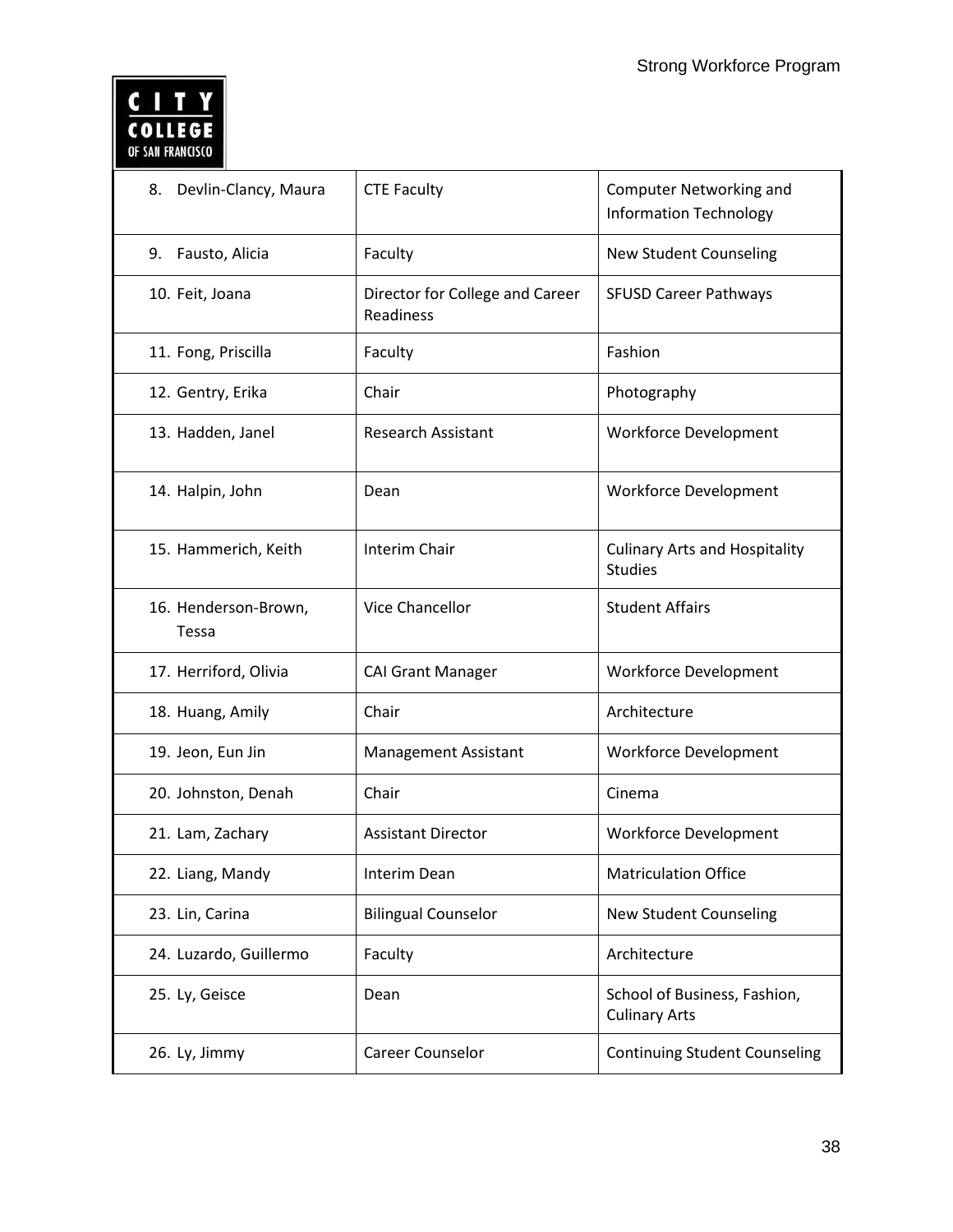### <u>C I T Y</u><br>COLLEGE OF SAN FRANCISCO

| 27. McGriff, Ilona        | Dean                                                    | <b>Grants and Resource</b><br>Development              |  |
|---------------------------|---------------------------------------------------------|--------------------------------------------------------|--|
| 28. McPeters, Melissa     | <b>Employment Training Specialist</b><br>$\mathbf{III}$ | <b>Workforce Development</b>                           |  |
| 29. Miller, Wendy         | Interim Dean                                            | <b>Adult Education Block Grant</b>                     |  |
| 30. Mills, Katie          | <b>Research Analyst</b>                                 | Office of Research and Planning                        |  |
| 31. Pascual, Monique      | Director of Apprenticeship &<br><b>ISA</b>              | <b>Workforce Development</b>                           |  |
| 32. Nunley, Patricia      | Faculty                                                 | Child Development & Family<br><b>Studies</b>           |  |
| 33. Romano, Lisa          | Chair                                                   | <b>New Student Counseling</b>                          |  |
| 34. Schall, Susan         | Faculty                                                 | English as a Second Language                           |  |
| 35. Selassie-Okpe, KenZoe | Dean                                                    | <b>School of Liberal Arts</b>                          |  |
| 36. Shvarts, Olga         | Career Counselor                                        | Disabled Students Programs &<br>Services               |  |
| 37. Shea, Lorna           | Program Advisor                                         | <b>Culinary Arts and Hospitality</b><br><b>Studies</b> |  |
| 38. Sherman, Kevin        | Faculty                                                 | Cinema                                                 |  |
| 39. Simotas, Michelle     | Faculty                                                 | English                                                |  |
| 40. Smith, Natalie        | Chair                                                   | Fashion                                                |  |
| 41. Stoffers, Peter       | Counselor                                               | <b>New Student Counseling</b>                          |  |
| 42. Sundaram, Anjali      | Faculty                                                 | Cinema                                                 |  |
| 43. Tang, Gayle           | Faculty                                                 | <b>Health Education</b>                                |  |
| 44. Ubungen, Josephine    | <b>Career Counselor</b>                                 | <b>Continuing Student Counseling</b>                   |  |
| 45. Varona, Alina         | Associate Dean                                          | <b>Workforce Development</b>                           |  |
| 46. White, Kathleen       | <b>CTE Faculty</b>                                      | Child Development & Families<br><b>Studies</b>         |  |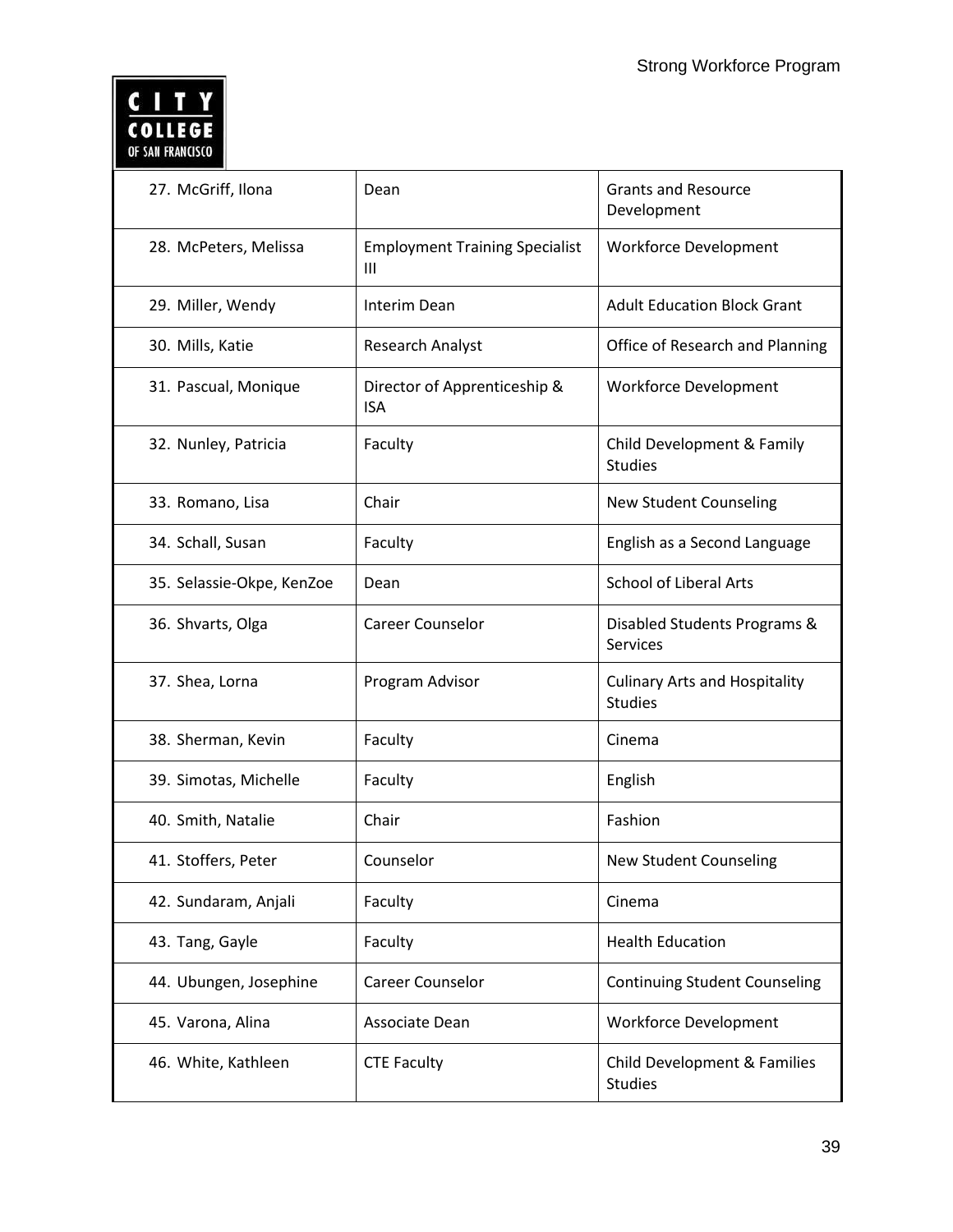| <b>C</b><br>П<br><b>COLLEGE</b><br>OF SAN FRANCISCO |         |                                   |
|-----------------------------------------------------|---------|-----------------------------------|
| 47. Zimmerman, Carin                                | Faculty | <b>Engineering and Technology</b> |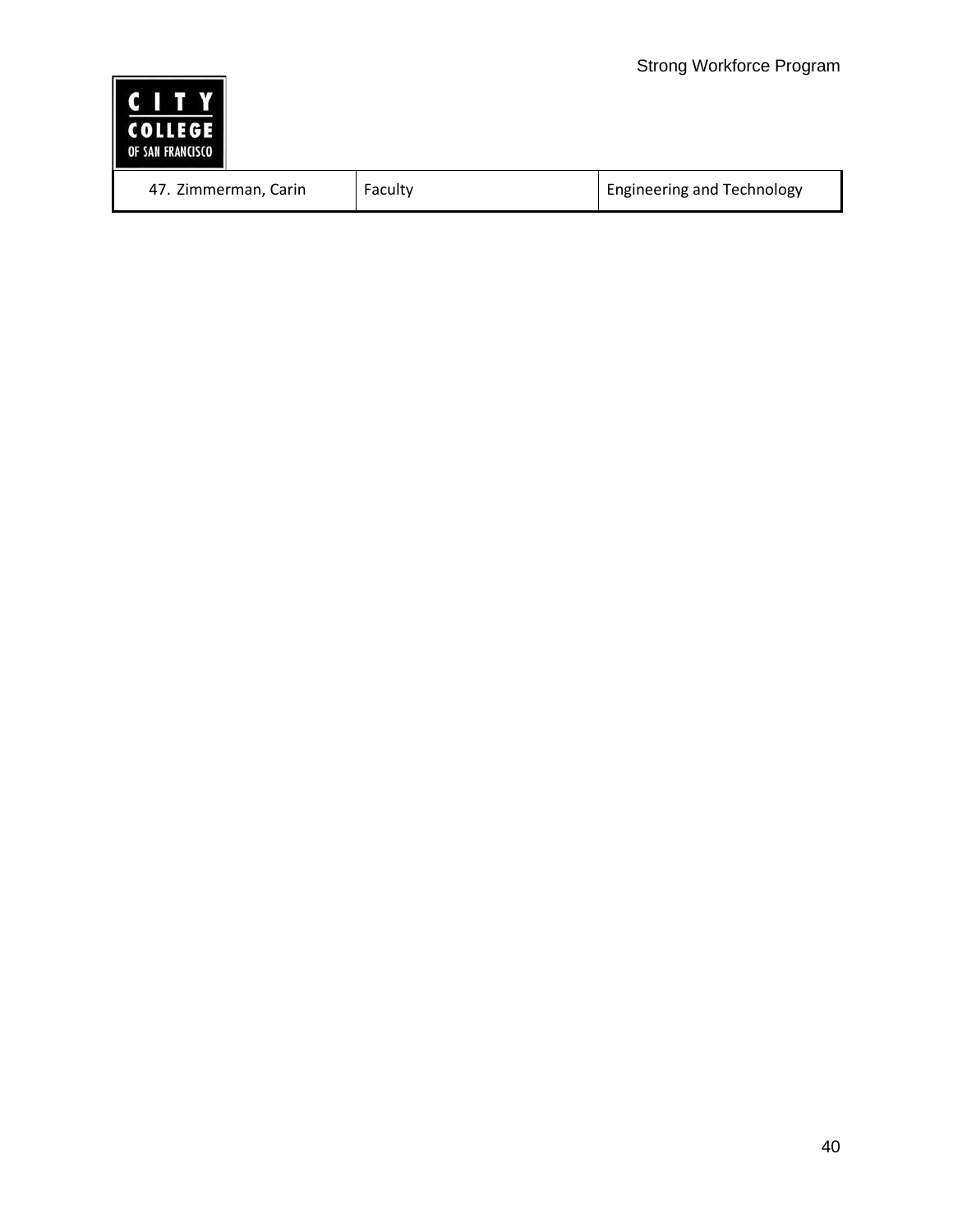

**Survey Questions** 

### **I. Faculty Post-COVID-19 CTE Survey**

### **CTE COVID-19 Faculty Survey**

 To determine the real-time impact of COVID-19 on faculty, students, and instruction at-large, CTE Liaison Kathleen White sent a survey in April 2020. The survey was sent to 340 CCSF CTE faculty, including members of the CTE Steering Committee, CTE committee members and department instruction, and the ability for CCSF to re-train San Francisco residents and support their path to chairs. The survey attempted to assess faculty concerns about class cuts, the move to remote re-employment.

With 75 respondents (a 22% response rate), key takeaways include:

- 89% said that completions in their programs were affected by school closures.
- 20% responded that their content (labs, field work, etc.) could not be put online.

Faculty respondents also highlighted the following needs:

- Protocols need to be established for labs and other necessary face-to-face interactions.
- Faculty need support in developing online modules and simulations.
- Many students are not able or are unwilling to participate in online classes.
- More tutoring and support is needed for students in online classes.

### **CCSF CTE Faculty Survey**

 Please assist the Academic Senate in better understanding the needs and concerns of the Career Technical Education faculty at City College of San Francisco.

 Please complete this survey and the results will be shared with the Academic Senate to inform their priorities. Thank you, Kathleen White, CTE Liaison, Academic Senate

1. Email address:

 2. Prior to the suspension of face to face classes and activities due to the COVID 19 shelter-in- place order at CCSF, on a scale of 1 to 5, how concerned were you about the health and sustainability of your CTE Program? Not Concerned >1 2 3 4 5 > Very Concerned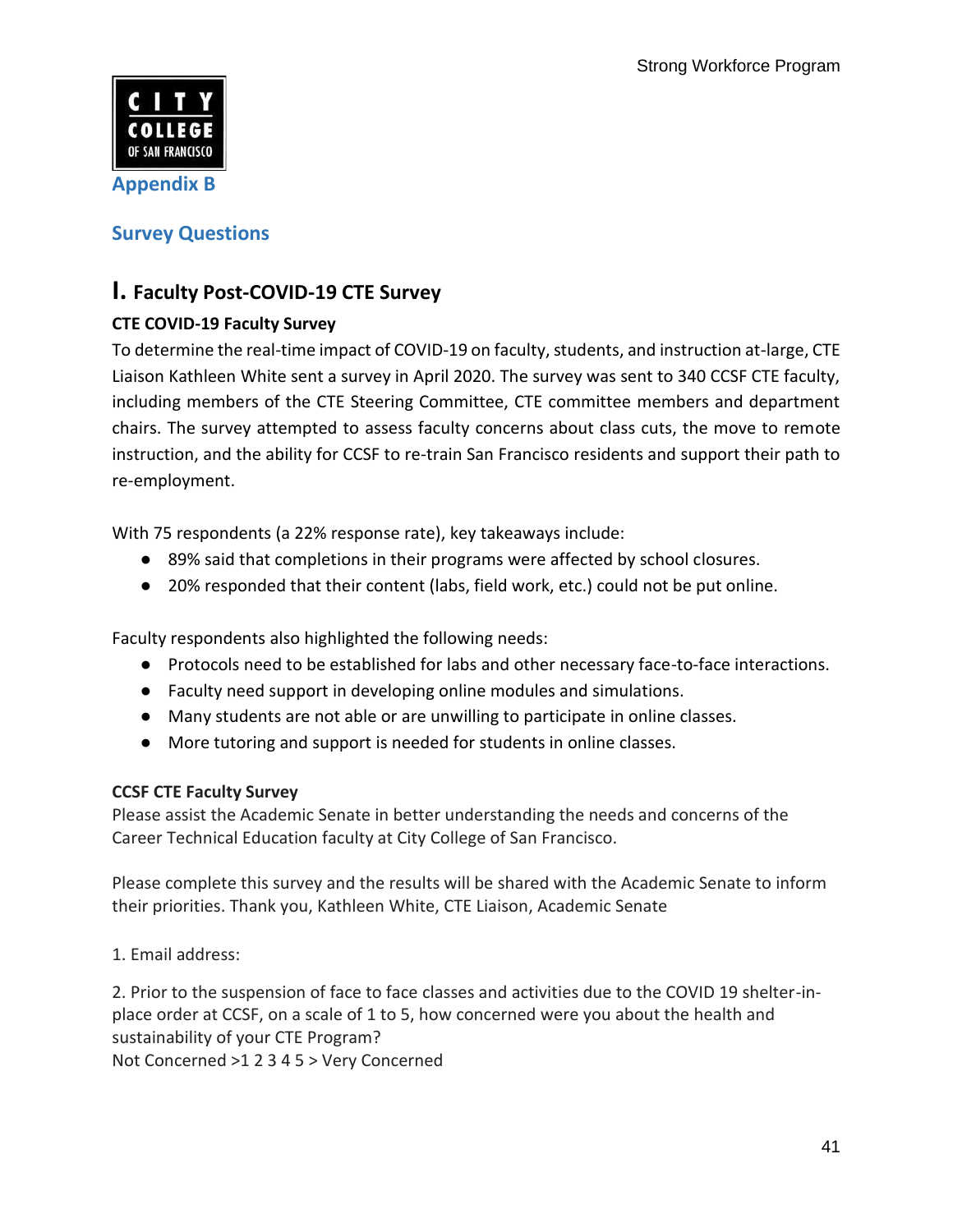

 3. Now that we are in week four of a physical college campus closure, please assess the number of CTE courses that you teach that cannot be adapted to an online format?

▢ 0-1 Courses ▢ 2-3 Courses

▢ 4-5 Courses

Other:

 4. What percentage of your CTE program requires lab, in person, hands on, field work or experiential content that cannot be delivered in an online format?

▢ Up to 20%

▢ Up to 40%

▢ Up to 60%

▢ Up to 80%

▢ Up to 100%

 5. Please estimate the percentage of students in your CTE program that are not able or willing to participate in online classes that have moved to Canvas?

▢ Up to 20%

▢ Up to 40%

▢ Up to 60%

▢ Up to 80%

▢ Up to 100%

 6. Would you like more information on recent policies involving student withdrawals, P/NP grading options, course repeatability options and other changes implemented by the California Community College Chancellor's Office due to the current crisis?

▢ Yes

▢ No

 7. Do you believe that program completions in your CTE program have been impacted by the current school closure?

▢ Yes

▢ No

▢ Maybe

 8. Looking forward to a future program recovery period, please check the possible solutions that may allow your students to either catch up or complete key CTE courses and programs: ▢ Extended use of Incomplete grades?

 ▢ Support for faculty to work with students individually or in groups on completion over Summer 2020, Fall 2020 or Spring 2021?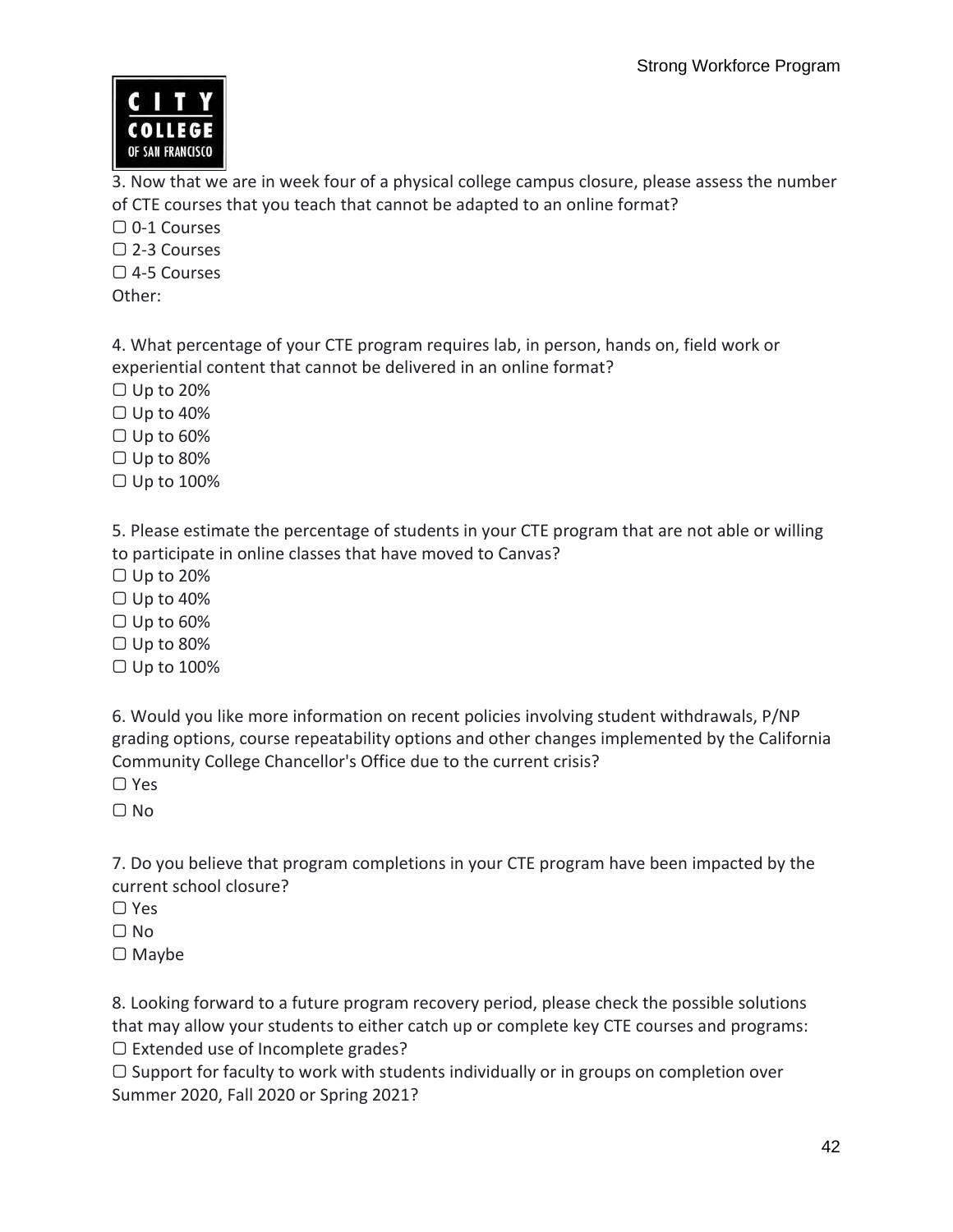

 ▢ Outreach and support to students enrolled in classes that have not yet communicated with faculty by phone or email?

▢ Intensive assistance for students unable to complete clinical rotations, laboratory exercises, fieldwork, work experience, demonstrations, etc.?

 ▢ Additional sections of courses in fall 2020 and spring 2021 to allow for a backlog of students in your CTE pathway to complete key content?

 9. How might your sector be affected by the needs of our community as we begin the recovery stage?

 10. Please now provide your ideas about what CCSF can do to promote CTE program and pathway completions, employment, and CTE student success at this difficult time?

11. What CTE Program do you teach in?

 12. Do you believe new employment sectors and pathways will be emerging in our region? How will your CTE pathways and delivery methods need to adapt and change? Please comment.

13. Thank you! Do you have anything else to add?

### **II. CCSF Workforce Partner Survey Questions**

 Thank you for taking the time to provide your feedback, which will be used to inform Workforce Development and Career Education program planning at City College of San Francisco (CCSF). Please fill out this brief survey to ensure our plans are responsive to local needs. CCSF will use this data for planning purposes and will not share individualized information with any external sources.

### **Hiring Trends**

 Please let us know what skills you're looking for in new employees and any challenges you face in filling positions.

- 1. What key non-technical skills are in demand at your company?
- ▢ Communication
- ▢ Teamwork
- ▢ Time Management
- ▢ Interpersonal Skills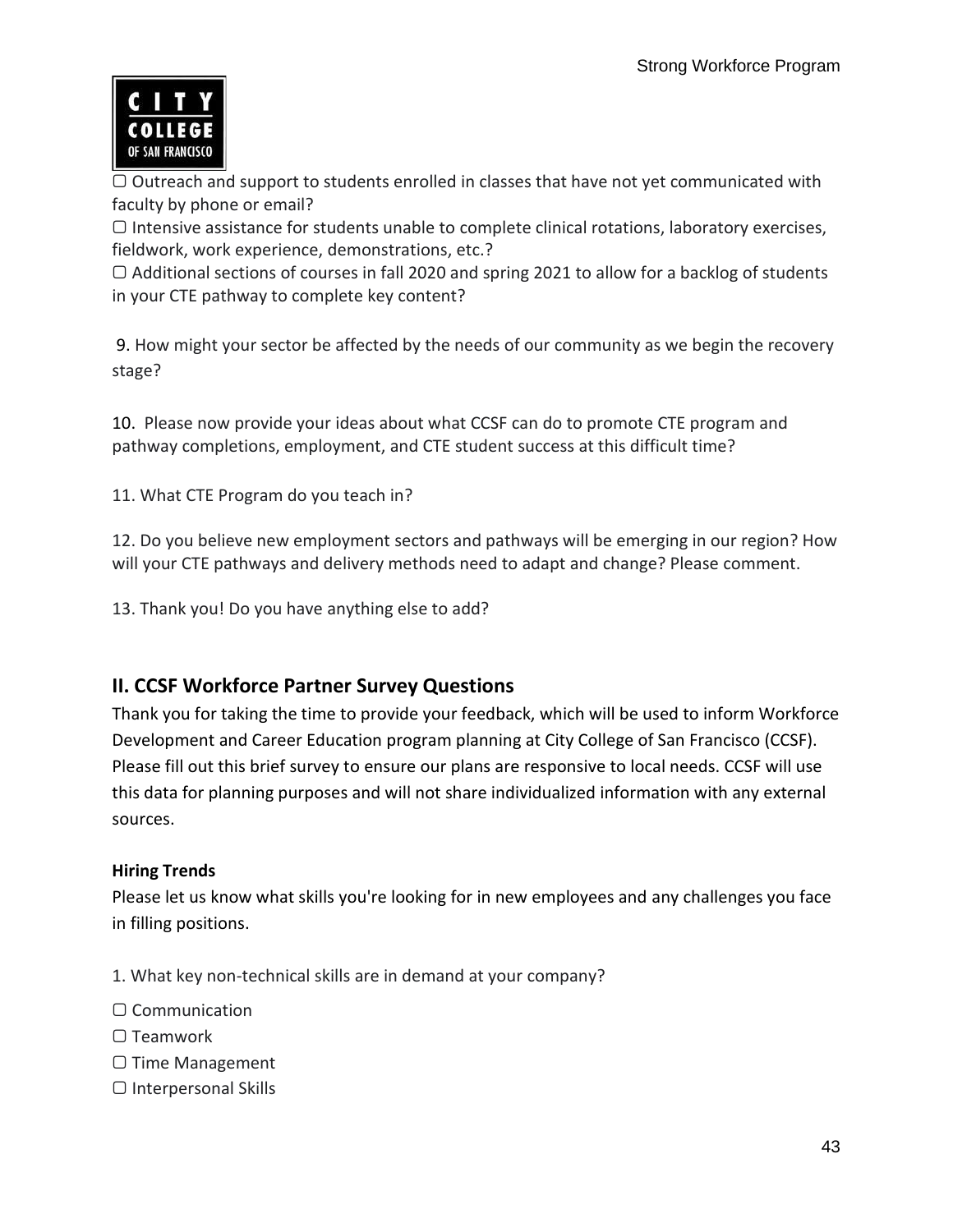

#### ▢ Creativity

▢ Problem Solving

| 2. I have challenges filling positions.                           | Yes | No | N/A |
|-------------------------------------------------------------------|-----|----|-----|
| 3. I have challenges retaining employees.                         | Yes | No | N/A |
| 4. My organization is actively trying to diversify our workforce. | Yes | No | N/A |

### **Career Education Goals at CCSF**

### **III. Strong Workforce Program (SWP) 2020-2023 Three Year Plan Work Group**

 Thank you for taking the time to provide your feedback, which will be used to create a Strong Workforce Program Three Year Plan for CCSF.

 Your input will help craft a guide for: 1. creating a clear framework for decisions; 2. providing recommendations on priorities, processes, outcomes, and 3. highlighting promise areas and emergent needs we wish to support.

Name----Email\_\_\_\_\_\_\_\_\_\_\_\_\_\_\_\_\_\_

### **Career Education Goals and Focus Areas**

 During the 2017 planning cycle, the planning group identified four main goals. While Career Education focused, these goals also supported the broader work of the College and integrated and supplemented existing student-centered and strategic plans. These were: 1.) Support all CCSF students in realizing their career aspirations; 2.) Increase CE student enrollment, success, job placement, retention, and earnings in students' chosen field of study; 4.) Align CCSF CE programs and occupational clusters with regional workforce development supply and demand. and completion; 3.) Increase CE student work-based learning opportunities and post-program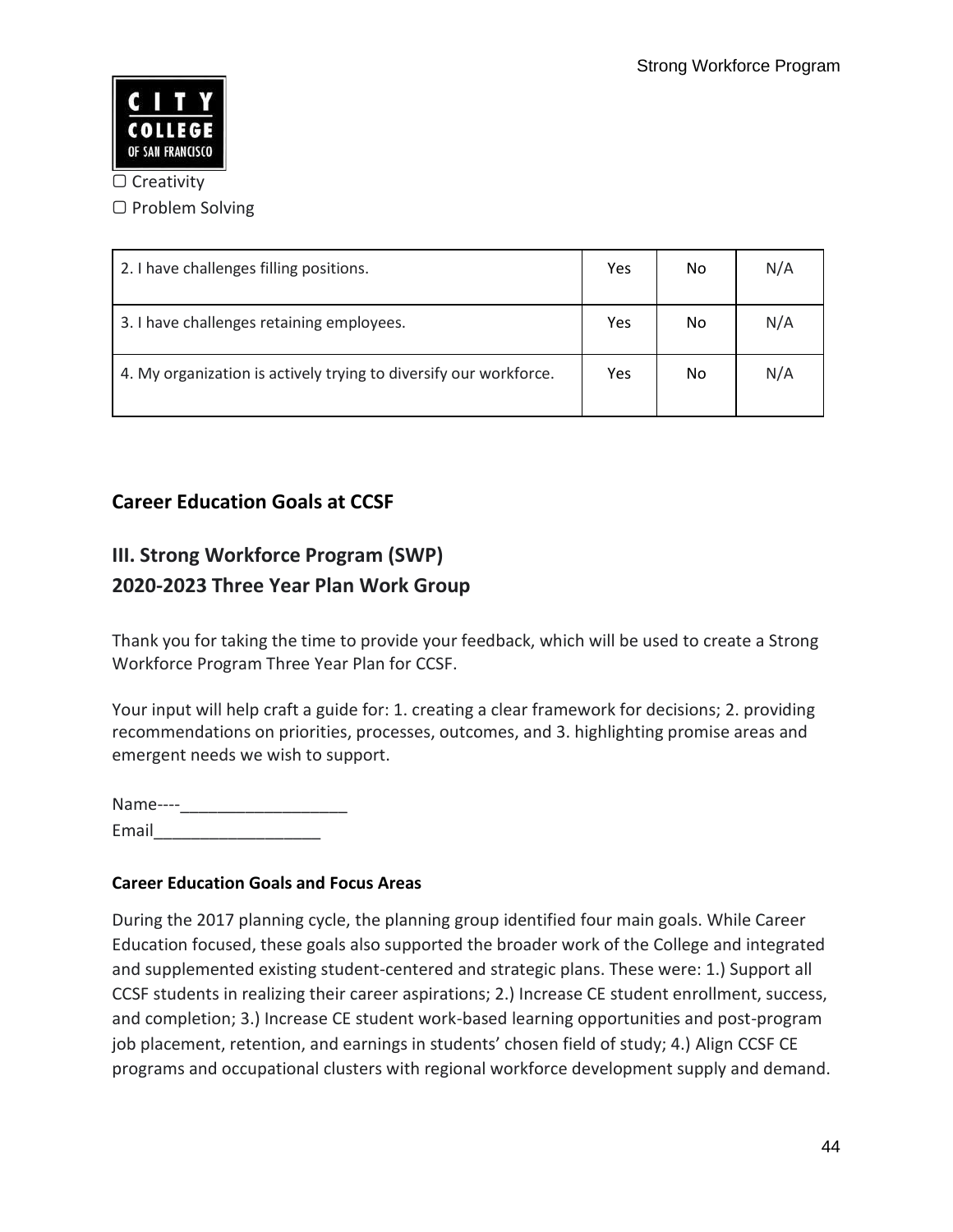

 A full description of these categories can be found in the full SWP Strategic Plan (pg. 4) located on the Strong Workforce Program's website under the CCSF resources subheading. Please access that here[: https://www.ccsf.edu/en/educational](https://www.ccsf.edu/en/educational-programs/cte/faculty_resources/SWP.html)[programs/cte/faculty\\_resources/SWP.html](https://www.ccsf.edu/en/educational-programs/cte/faculty_resources/SWP.html) 

### **1. Do these goals still capture the primary focus areas of Career Education at CCSF?**

| Support all CCSF students in realizing their career aspiration.                                                                                       | <b>Yes</b> | Nο |
|-------------------------------------------------------------------------------------------------------------------------------------------------------|------------|----|
| Increase CTE student enrollment, success, and completion.                                                                                             | <b>Yes</b> | No |
| Increase CTE student work-based learning opportunities and post-program job<br>placement, retention, and earnings in students' chosen field of study. | <b>Yes</b> | No |
| Align CCSF CTE programs and occupational clusters with regional workforce<br>development supply and demand.                                           | <b>Yes</b> | No |

- 2. What goals should be added?
- 3. What goals should be modified?
- 4. What goals should be removed?
- 5. Additional comments and recommendations?

### **Career Education Funding Priority Areas**

 During the 2017 planning cycle, the planning group identified eight (8) critical areas of funding. These recommended funding priority areas were seen to best support achievement of the Career Education goals. These were: 1.) Enrollment Development; 2.) Program Enhancement; 3.) Innovation; 4.) Infrastructure; 5.) Integrated Student Support Services and Instruction; 6.) Professional Development; 7.) One-Time Capital Investment; 8.) Designated Staff.

 A full description of these categories can be found in the full SWP Strategic Plan (pg. 4-5) located on the Strong Workforce Program's website under the CCSF resources subheading. Please access that here[: https://www.ccsf.edu/en/educational](https://www.ccsf.edu/en/educational-programs/cte/faculty_resources/SWP.html)[programs/cte/faculty\\_resources/SWP.html](https://www.ccsf.edu/en/educational-programs/cte/faculty_resources/SWP.html)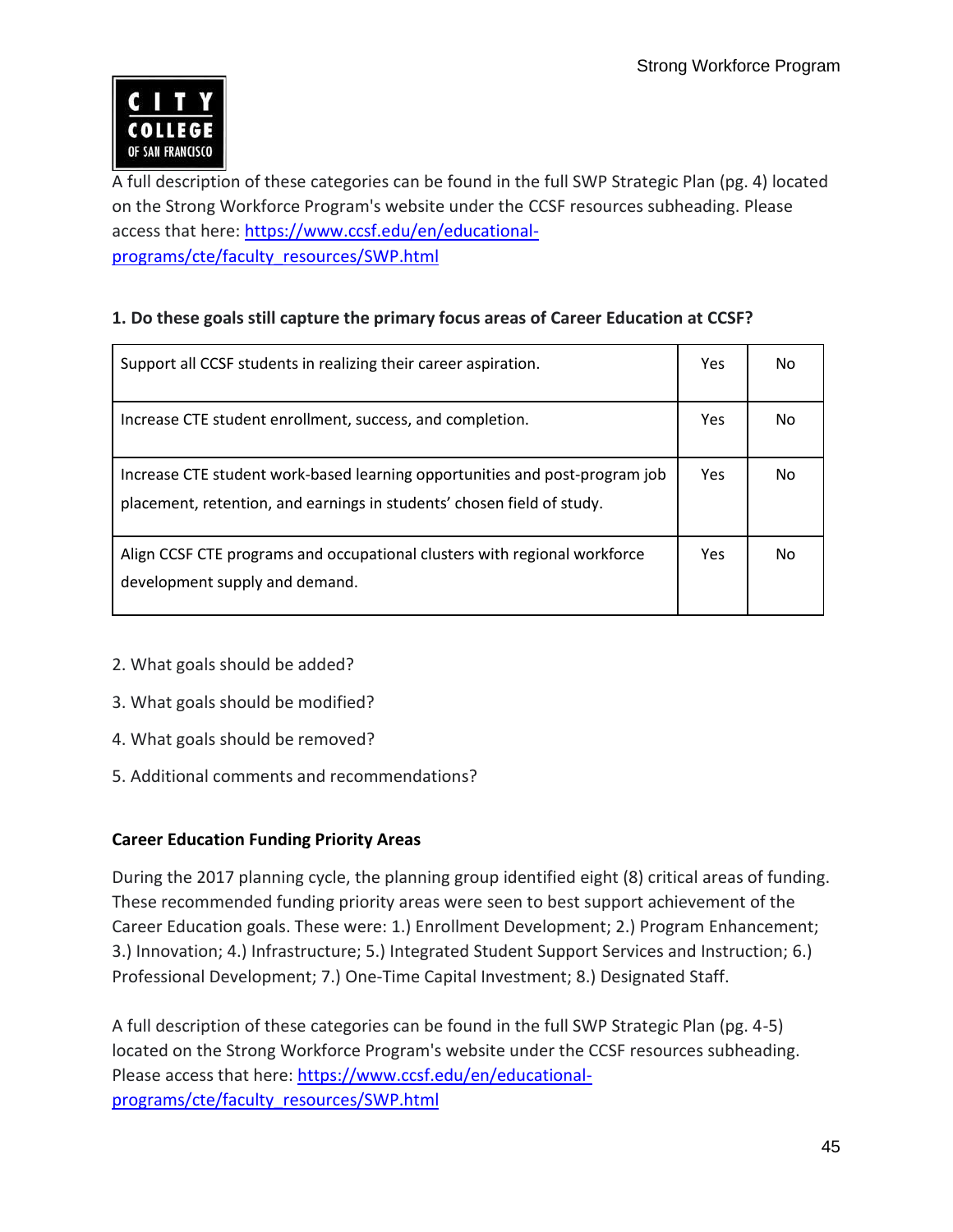

### **6. Do these funding priority areas still best support the goals of Career Education at CCSF? \***

| <b>Enrollment Development</b>                       | Yes | No |
|-----------------------------------------------------|-----|----|
| Program Enhancement                                 | Yes | No |
| Innovation                                          | Yes | No |
| Infrastructure                                      | Yes | No |
| Integrated Student Support Services and Instruction | Yes | No |
| Professional Development                            | Yes | No |
| One Time Capital Investment                         | Yes | No |
| Designated Staff                                    | Yes | No |
| <b>Enrollment Development</b>                       | Yes | No |
| Program Enhancement                                 | Yes | No |
| Innovation                                          | Yes | No |
| Infrastructure                                      | Yes | No |
| Integrated Student Support Services and Instruction | Yes | No |
| <b>Professional Development</b>                     | Yes | No |
| One Time Capital Investment                         | Yes | No |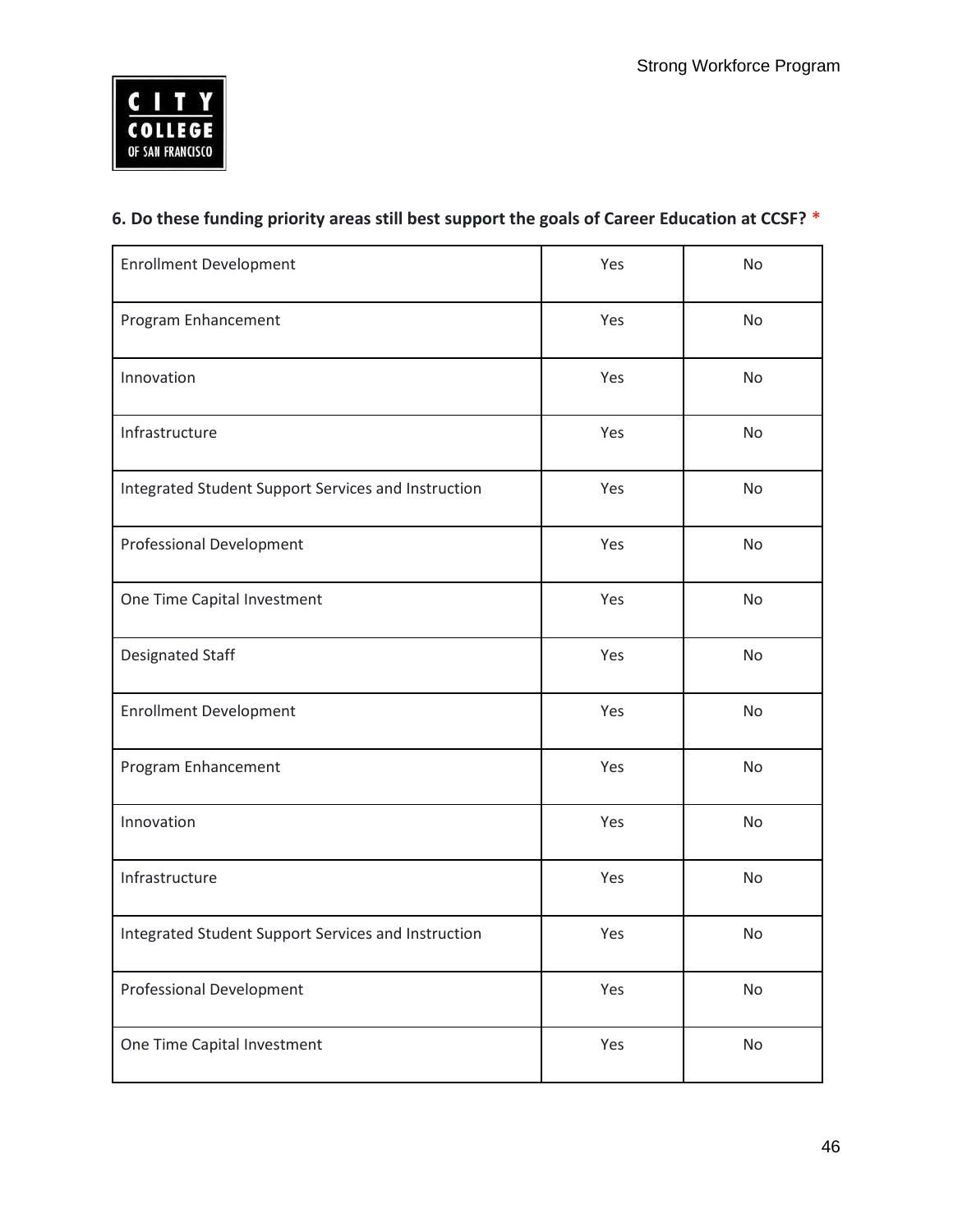

| Designated Staff | Yes | No |
|------------------|-----|----|
|                  |     |    |

- 7. What areas should be added?
- 8. What areas should be modified?
- 9. What areas should be removed?
- 10. Additional comments and recommendations?
- 11. Additional promising areas we should support?

### **Resources and Strategies for a Post-COVID 19 Landscape**

 Our current transition to remote instruction has had a significant impact to both how we currently offer Career Education, hands on training, and work based learning and how we think about offering them in the future. Moreover, the unprecedented unemployment rates and the widespread displacement of workers in various sectors will undoubtedly shape both who will be seeking education, training, and employment, and which sectors will be seeking employees and partnerships. Given this evolving COVID 19 world and our adapting responses and strategies as an educational institution, we would appreciate hearing your thoughts and perceptions. Please answer the questions to the best of your ability using the lens of our current COVID -19 climate.

 12. What resources will be needed to support and implement Career Education instruction and training? (This could include technology, professional development, focused planning and dialogue, or partnerships).

 13. How might we ensure CCSF is poised to respond to emerging workforce and labor market needs?

 14. How might we ensure CCSF is well positioned to respond to emerging and ongoing student needs both in and out of the classroom?

15. Are there specific areas, pathways, sectors where we should focus?

- 16. How might we prioritize our focus?
- 17. Additional comments or thoughts?

#### **THANK YOU!**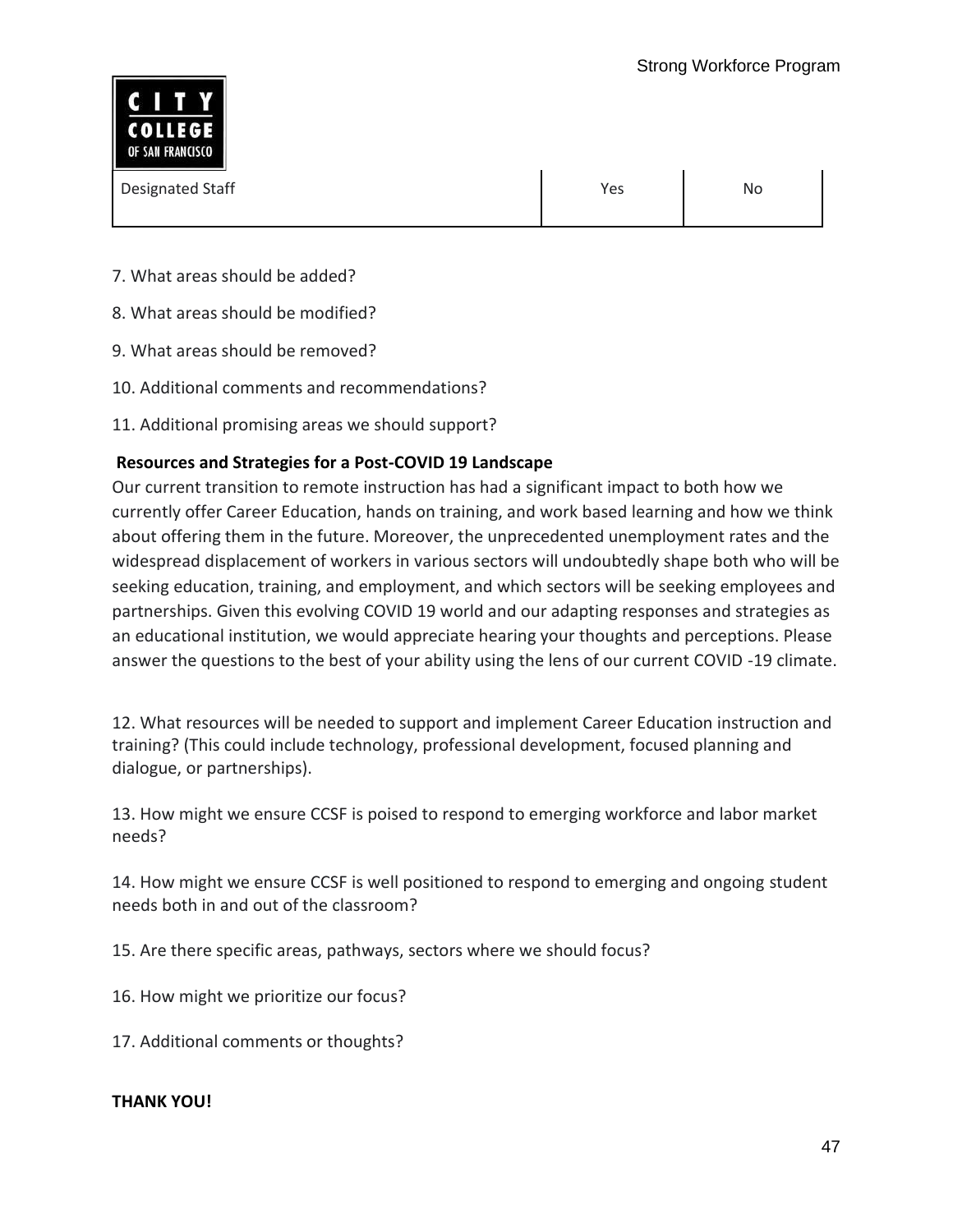

 Thank you for sharing your thoughts, insights, and expertise. If you agree to be contacted, our office may reach out to you for additional information and engagement. We anticipate a draft document will be circulated for review sometime in May. The plan will be reviewed by the work group once more in early fall prior to its submission to the CCSF Academic Senate.

| May we follow up with you for additional feedback? | Yes | No |
|----------------------------------------------------|-----|----|
|                                                    |     |    |

 Please provide your email address if we may follow up with you regarding your survey responses and additional opportunities for discussion.

### **SWP Work Group Survey**

 In April 2020 and as part of the SWP three-year strategic planning process, Alina Varona, Associate Dean of Career Pathways & the Strong Workforce Program, sent a survey to 42 members of the SWP Work Group, including faculty, department chairs, administrators and staff.

With 12 respondents, a 29% response rate, key takeaways include:

- 100% said three of the SWP planning goals set in 2017 are still relevant. Eighty-five percent said the remaining planning goal was relevant.
- 100% said professional development and integrated student support services and instruction are top funding priorities.

SWP work group members recommended the following:

- CCSF needs to address critical shortages in faculty in high-demand CE pathways.
- Expand hybrid/online/remote pathway options, including new ways to do labs with technology.
- Respond to critical changes in employment in the SF Bay Region and the short- and longterm recovery process.
- Re-allocate resources to areas most likely to be in demand.
- Invest in expanding instructional technologies/online instruction for faculty effectiveness.
- Prioritize investment in healthcare, IT/computer science/cybersecurity, biotech, public services, STEM, aircraft and auto, custodial and CE credentialing for high school pathway teachers.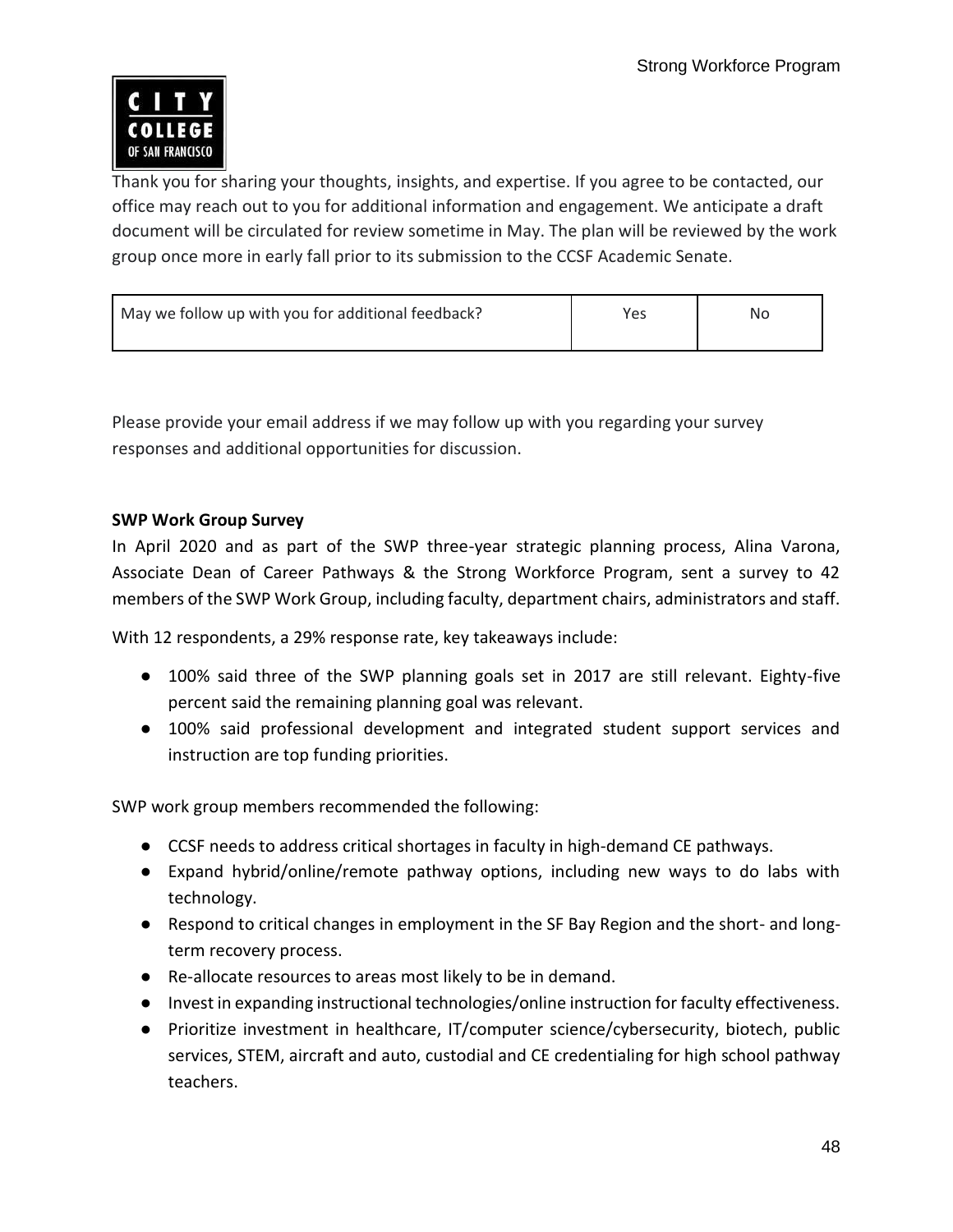

### **Emerging Themes and Key Learnings**

 Several key themes emerged across the aforementioned three surveys. These findings provide valuable broad stakeholder insights and feedback, which will provide critical guidance for workforce and career education short-term strategizing and long term planning. Emergent themes include:

### **General**

- Stakeholders support SWP's existing planning and funding goals suggesting that the foundation of CCSF's career education and workforce development programs is strong.
- Workforce leaders and employers support existing overarching career education goals.
- Key areas of both concern and opportunity are the rapid shift to virtual education and the changes in employment that COVID-19 has caused.

### **Education**

### **Faculty respondents stated that:**

- Many of their students were unable or not willing to take online classes.
- Student success is affected by remote instruction.
- Students need more tutoring and mentoring when taking online classes.
- CCSF needs to pivot instruction and faculty capacity to successfully teach in this evolving environment through instructional technologies and helping faculty develop online modules and simulations.
- Protocols for necessary face-to-face instruction, such as hands-on learning, lab instruction and internships must be established.
- CCSF needs to address critical shortages in faculty in high-demand CE pathways.

### **Workforce development**

### **Both faculty and workforce respondents recommended that:**

- CCSF needs to respond to critical changes in employment in the SF Bay Region and the short- and long-term recovery process.
- Programs should teach students to work online and remotely, and include job searches, interviewing and communication.
- Industry sectors and workforce areas where there are opportunities for investment include: aircraft and auto, biotech, custodial, CE credentialing for high school pathway teachers, education and training, healthcare, human/public services, IT/computer science/cybersecurity and STEM.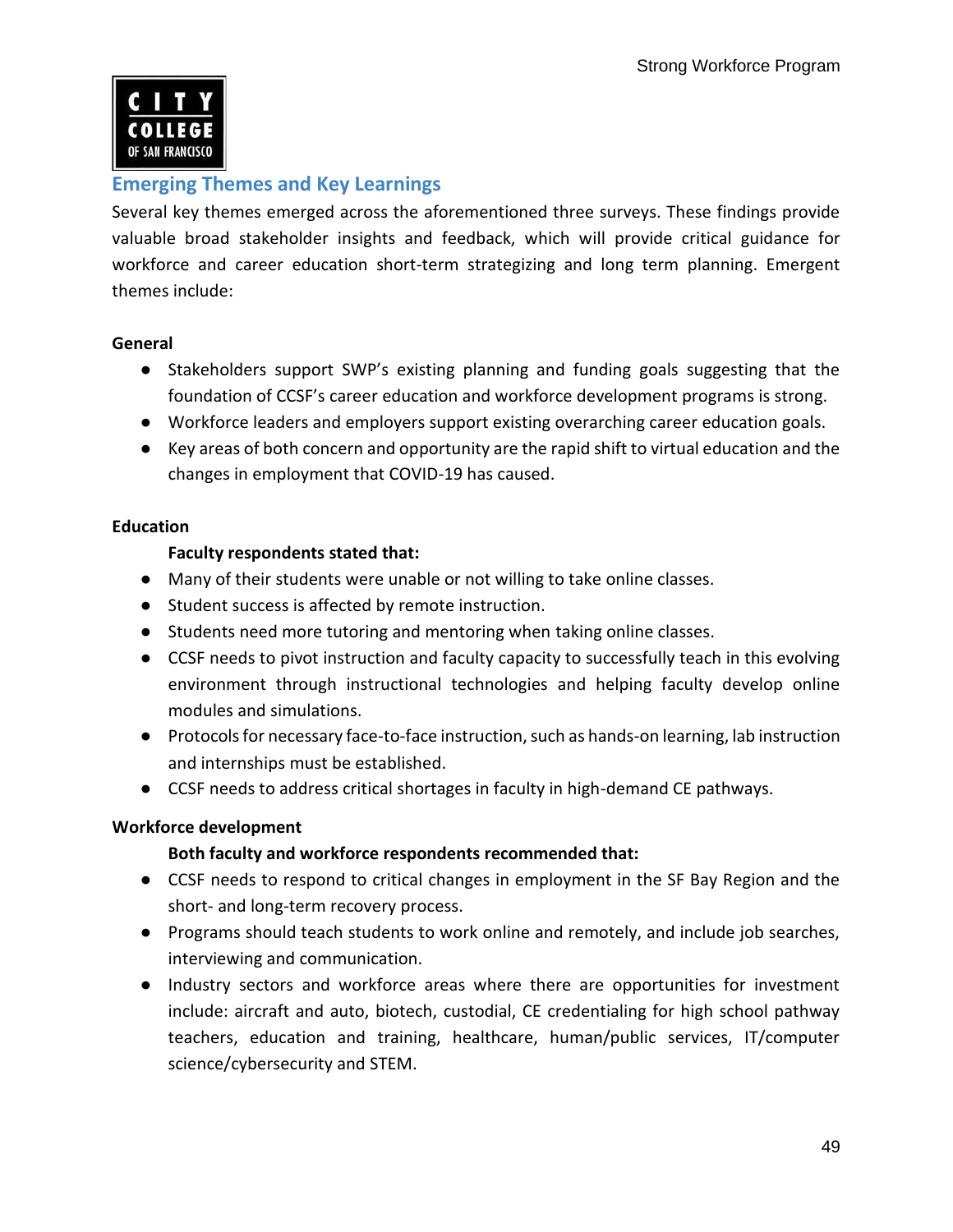

### **SWP Workgroup April 2020 Survey: Details from Summary of Responses**

The chart below summarizes survey responses organized as additions, modifications, and deletions that SWP should make to the existing goals.

| <b>Additions</b>                                                                                   | <b>Modifications</b>                                                                                                                                                                                | <b>Deletions</b>                                                                                                                                                                                                  |
|----------------------------------------------------------------------------------------------------|-----------------------------------------------------------------------------------------------------------------------------------------------------------------------------------------------------|-------------------------------------------------------------------------------------------------------------------------------------------------------------------------------------------------------------------|
| Address critical shortages in CE<br>faculty.                                                       | For goal #2, we must be realistic<br>around the impacts of recent college<br>system changes and the relationship<br>to enrollment.                                                                  | They are all valid, but the SWP<br>plan is part of a larger goal:<br>better communication is<br>needed to ensure that CE<br>success is more intentionally<br>linked to other systems and<br>goals at the college. |
| Create short-term, compressed<br>programs to respond to COVID-<br>19.                              | In goal #3, work-based learning<br>opportunities should include<br>internships.                                                                                                                     | Supporting "all" students is a<br>false promise in light of budget<br>reality.                                                                                                                                    |
| Adopt acceleration strategies for<br>English Language Learners.                                    | The wording on goal #3 is not clear.<br>I would change to: "Increase CE<br>student work-based learning<br>experiences and post-program job<br>opportunities in students' chosen<br>field of study." |                                                                                                                                                                                                                   |
| Develop new CE programs that<br>are in demand regionally.                                          |                                                                                                                                                                                                     |                                                                                                                                                                                                                   |
| Expand hybrid/online/remote<br>pathway options, including ways<br>to conduct labs with technology. |                                                                                                                                                                                                     |                                                                                                                                                                                                                   |
| Internship opportunities should<br>be prioritized.                                                 |                                                                                                                                                                                                     |                                                                                                                                                                                                                   |
| CE clusters should be updated every<br>few years as industries evolve.                             |                                                                                                                                                                                                     |                                                                                                                                                                                                                   |
| Add short-term budget flexibility.                                                                 |                                                                                                                                                                                                     |                                                                                                                                                                                                                   |
| Realign goals based on decrease<br>in budgets caused by pandemic<br>crisis.                        |                                                                                                                                                                                                     |                                                                                                                                                                                                                   |